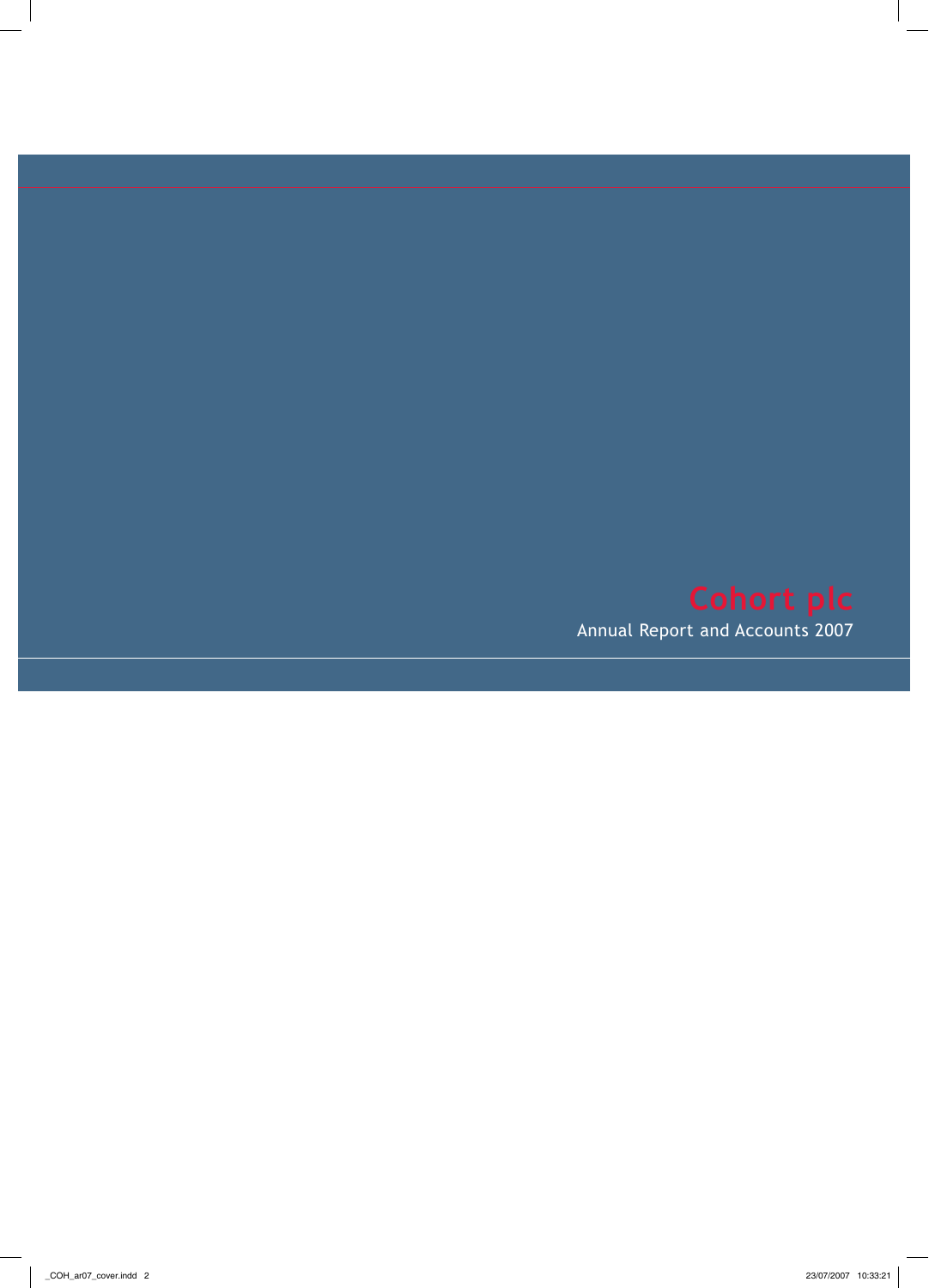Cohort was established to capitalise on consolidation and organic growth opportunities in the defence technical services market. It was admitted to trading on AIM on 8 March 2006. On 1 August 2006, it acquired MASS Consultants Ltd (MASS).

Cohort operates through its two trading subsidiaries, Systems Consultants Services Ltd (SCS) and MASS. Both are leading independent technical service providers, working for defence, wider government and industry clients.

### Company profile

## > MASS

MASS is an independent UK systems house with a strong defence and aerospace market focus. Formed in 1983, the Company is based near St Neots in Cambridgeshire with a second facility in Lincoln. MASS currently employs around 110 permanent staff and 25 associates, of whom 75% are professional engineers complemented by a small cadre of ex-service personnel.

MASS offers specialist skills in four business areas:

- Electronic Warfare
- > Specialist managed services
- Communications and Electronic Systems
- Information Systems

In addition, MASS offers re-design and support of older in-service military systems, plus technical and operational advisory services across all four business areas.

The ability to assemble multi-disciplined teams covering both operational and engineering design disciplines sets MASS apart from many other systems houses. MASS has specific experience in managing and providing services in highly secure areas of government and industry.

## > SCS

SCS is a leading independent defence technical services business based in Henley-on-Thames, Oxfordshire. SCS provides a range of technical services for the defence and security sectors, its principal client being the UK Ministry of Defence (MOD) and its agencies.

Other clients include other UK government departments, NATO, major defence contractors and non-defence businesses. SCS was founded in 1992 by Stanley Carter, formerly a lieutenant colonel in the British Army, to provide independent, practical and technical expertise to clients in the defence and security sectors. A high proportion of SCS's employees and those engaged as associates were formerly in either the British armed forces or the MOD. Many are technically qualified to degree level or above and collectively they have a wide breadth and depth of expertise.

SCS currently employs around 110 permanent staff and 107 associates.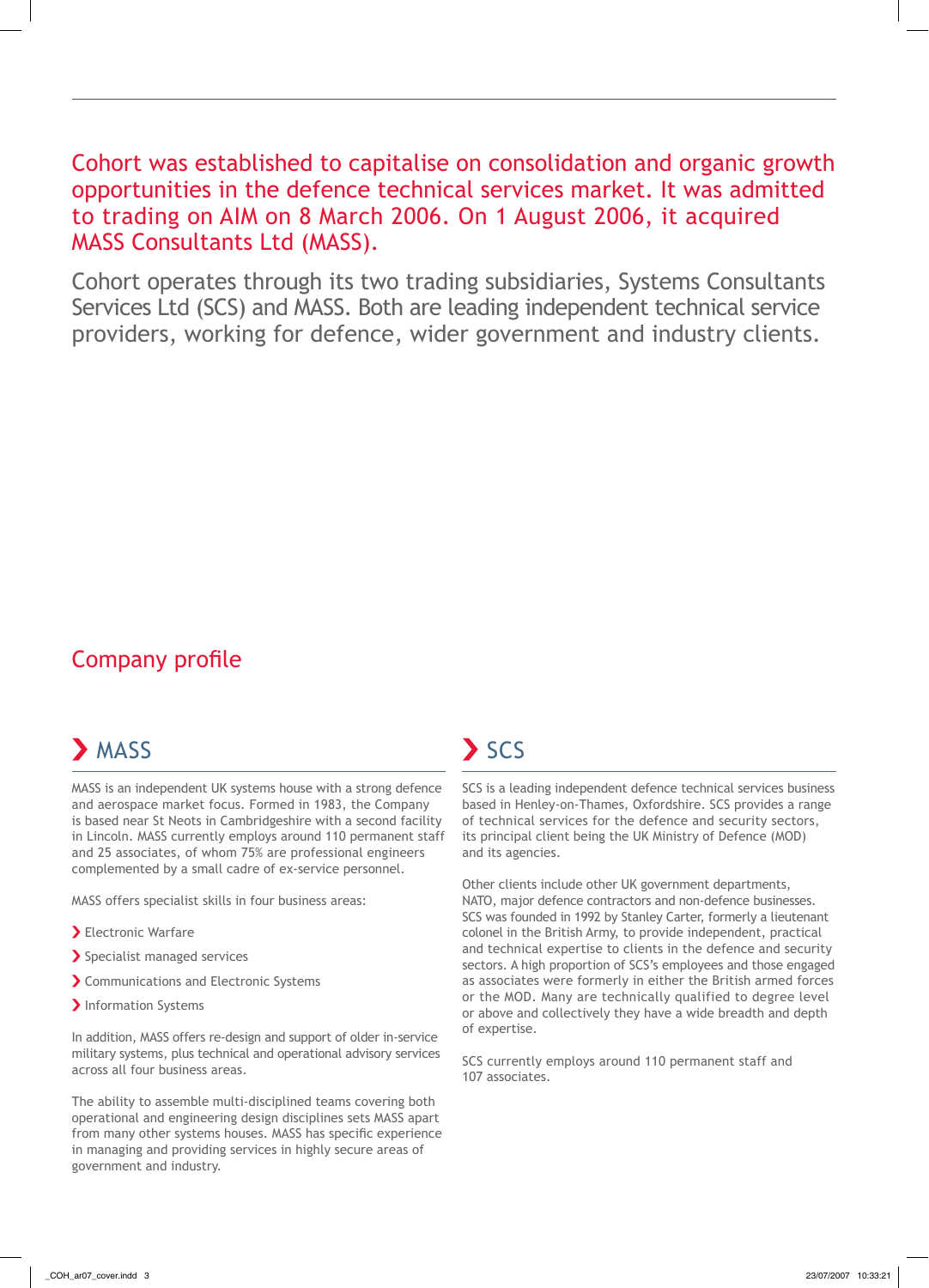## Highlights

- Mass Maiden return above expectation
- SCS business growth 24%
- Closing order book of £38.3m
- Year end cash balance £5.0m
- Normalised earnings per share\* 8.97p
- Proposed final dividend 0.9p per share

**IFC** Company profile Highlights Chairman's statement Chief Executive's review Finance Director's review Board of Directors Executive Management Group advisers Directors' report Corporate governance report Remuneration Committee report Independent auditor's report Consolidated profit and loss account Balance sheets Consolidated cash flow statement Accounting policies Notes to the financial statements Notice of Annual General Meeting **IBC** Shareholder information and

\* excluding exceptional items, goodwill amortisation and share-based payments.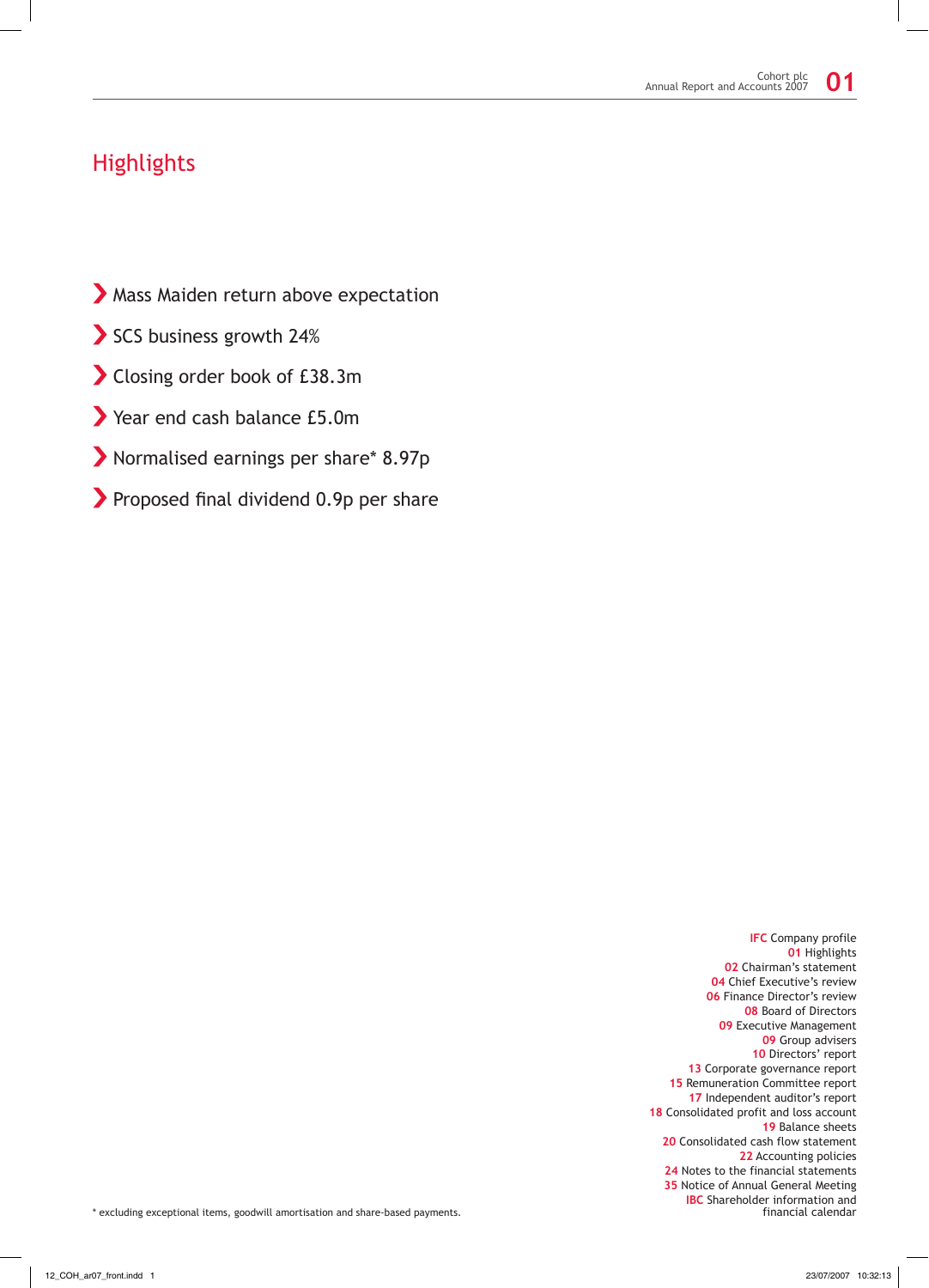## Chairman's statement



**Summary of Chairman's statement**

- MASS performed ahead of expectations
- SCS continued to grow strongly

I am pleased to announce the first full year of results for Cohort plc since listing on AIM in March 2006. Cohort acquired MASS Consultants Limited (MASS) in August 2006 and the new business has settled in well and performed ahead of expectations in its first nine months within the Group. Systems Consultants Services Limited (SCS) continued to grow strongly. Overall, Cohort has progressed well and achieved its financial and strategic objectives for the year.

### **Key financials**

In the year ended 30 April 2007, Cohort achieved Group turnover of £34.4m (2006: £17.8m) representing a 93% increase on 2006. This included turnover of £22.1m (2006: £17.8m) from SCS representing organic growth of 24% and an initial contribution from MASS of £12.3m.

Group operating profit before goodwill amortisation and share-based payments was £3.0m (2006: £1.8m). This included operating profit of £2.3m (2006: £1.9m) from SCS representing organic growth of 19% and an initial contribution of £1.3m from MASS. Cohort Group overheads were £0.6m (2006: £0.1m).

Profit before goodwill amortisation, share-based payments, interest and tax was £2.9m (2006: £1.3m) after accounting for the Group's share of joint venture losses and exceptional items in relation to venture capital activities of £128,000 (2006: £467,000).

Profit after interest and before tax was £2.5m (2006: £1.4m) and profit after tax was £2.0m (2006: £0.9m).

Basic earnings per share were 7.26p (2006: 5.47p). Normalised earnings per share were 8.97p (2006: 6.77p). The normalised earnings per share were based upon profit after tax, excluding goodwill amortisation, share-based payments and exceptional items.

The Cohort cash balance at year end was £5.0m (2006: £5.6m), reflecting the good operating performance, net of the cash invested in the acquisition of MASS.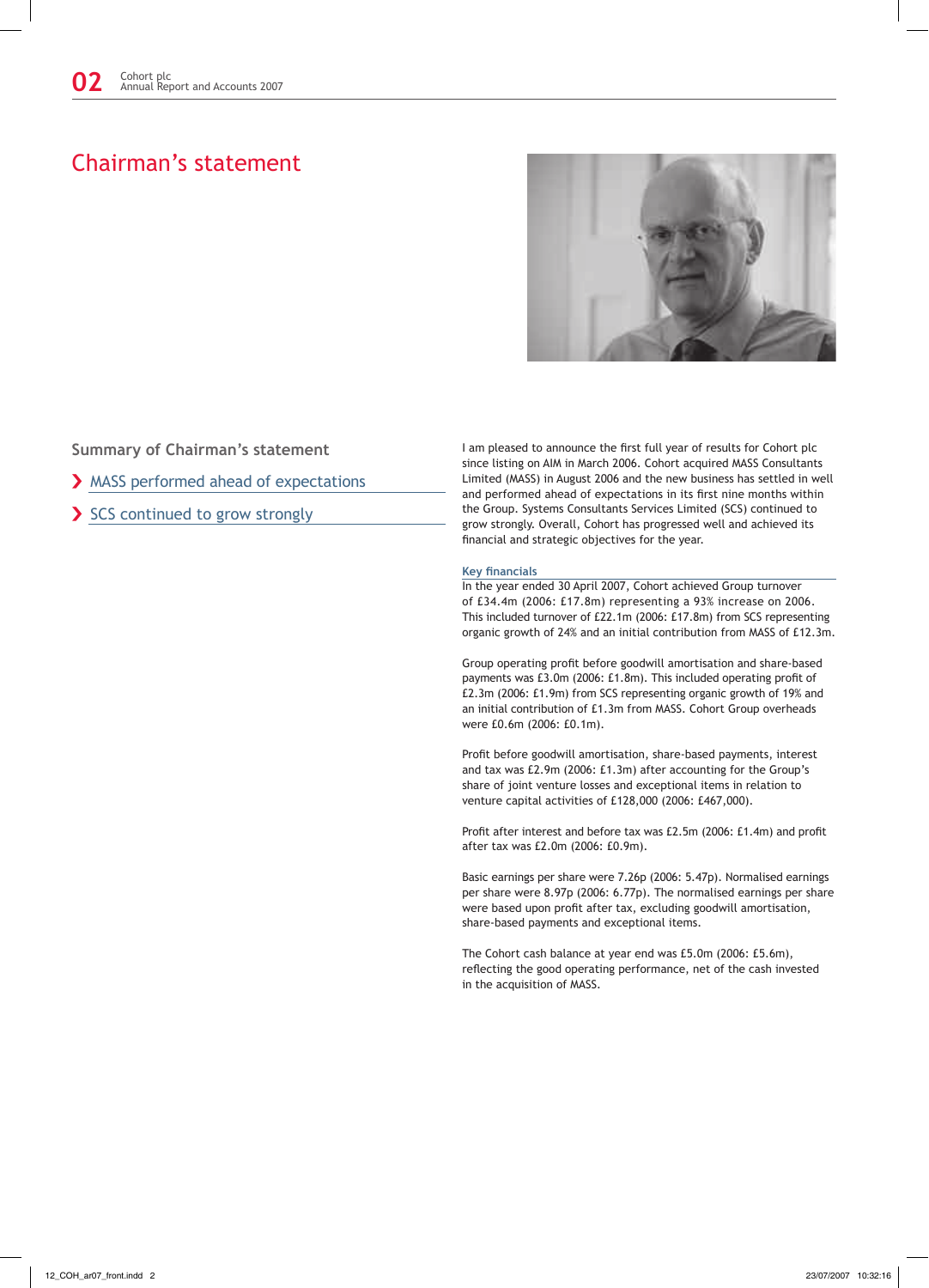Overall, Cohort has progressed well and achieved its financial and strategic objectives for the year.  $\epsilon$ 

### **Dividends**

The Group plans to pay a final dividend of 0.9p per ordinary share (2006: 0.4p), making the full year dividend in respect of the year ended 30 April 2007 1.3p per ordinary share (2006: 0.4p). This will be payable on 5 September 2007 to shareholders on the register at 10 August 2007 subject to approval at the annual general meeting on 30 August 2007.

### **Board and personnel**

On 1 May 2007, the beginning of the new financial year, we made two new appointments. Rick Bounsall was appointed as Managing Director of SCS. Rick was formerly a senior officer in the British Army, with much experience of managing complex equipment projects. I am pleased to welcome Rick to the Group.

Andy Thomis, formerly Group Corporate Development Director, was appointed Managing Director of MASS, an appointment which had been vacant since the acquisition of the company. As a consequence of taking up this role Andy stepped down from the Cohort plc Board on 9 July 2007. Both he and Rick Bounsall sit on the Group Executive Committee.

Since flotation Stanley Carter had fulfilled the role of Managing Director at SCS as well as being Chief Executive of Cohort and supervising the integration of MASS. The appointments of Rick Bounsall and Andy Thomis have freed Stanley to spend more time on the development of the Group, including by acquisition. I am also closely involved in this process.

I would like to add a warm welcome to all the employees of MASS who have joined the Cohort Group. It is a cliché that all businesses are people businesses, but one that is true in our case. I would like to thank all the Cohort employees for the efforts which have helped to make the first full year of the Group as a listed Company a successful one.

### **Outlook**

The Group order book at 1 May 2007 stood at £38.3m including an export order at MASS of £5.8m received in April 2007. SCS continues to expand its business, building on the demand from MOD and industry for technical advice which is informed by both theory and military experience.

We continue to look for acquisitions to complement the organic development of the business. We are also taking steps to restructure our remaining joint venture investments, neither of which is core to the Group.

Overall the Board is positive about the outlook for the continued progress of the Group.

**Nick Prest CBE** Chairman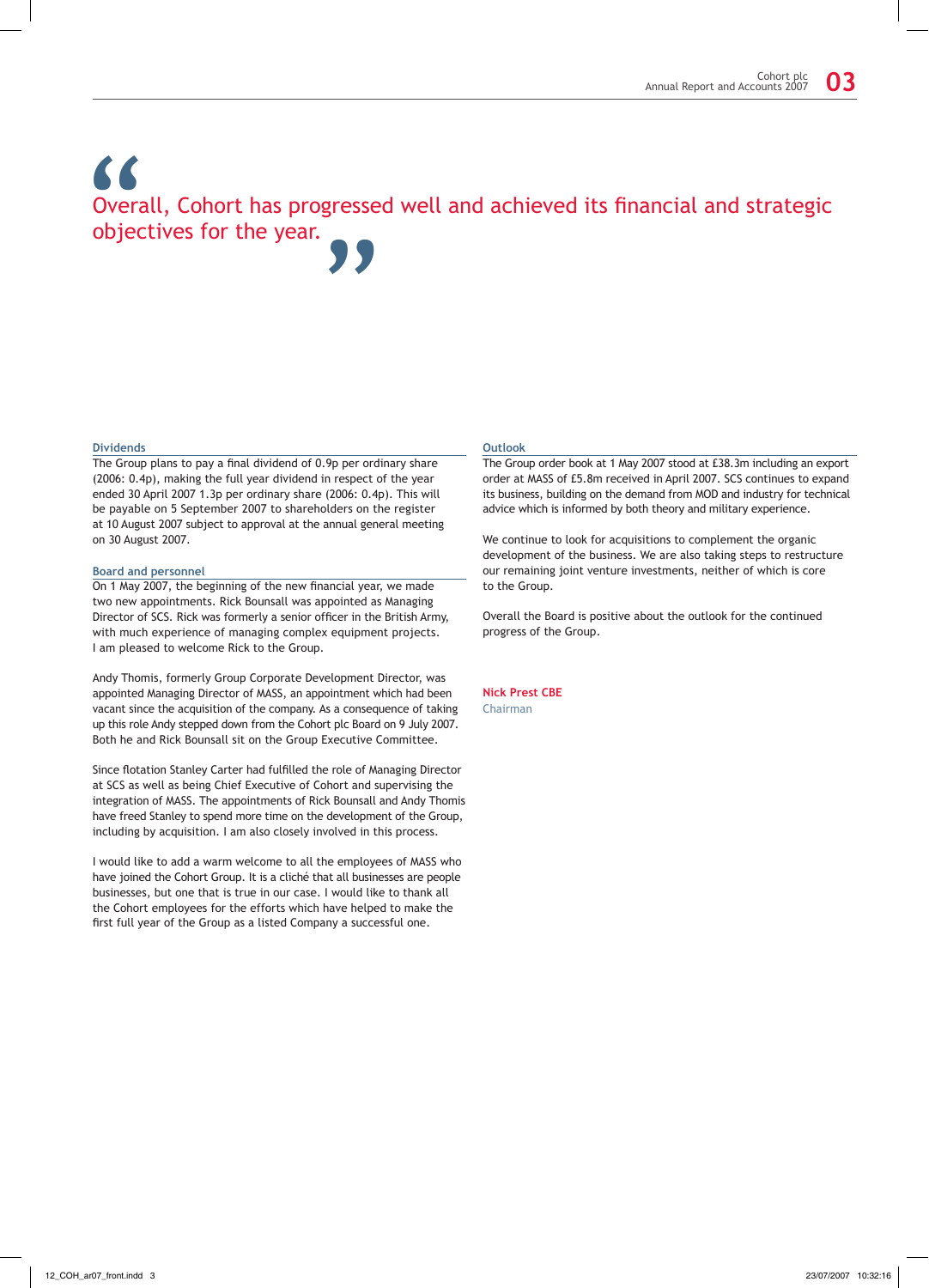### Chief Executive's review



**Summary of Chief Executive's review**

- > Acquisition of MASS
- > Continued strong growth from SCS
- Senior appointments to subsidiary Boards
- > Further investment in infrastructure

I am pleased to report that Cohort's first full year of trading has continued the successful trend of last year. The Group has been significantly expanded and strengthened with the acquisition of MASS and continued strong growth from SCS. In the year ended 30 April 2007, Cohort achieved Group turnover of £34.4m (2006: £17.8m) and operating profit before goodwill amortisation and share-based payments of £3.0m (2006: £1.8m).

### **MASS**

Based in Cambridgeshire with an electronic warfare facility in Lincolnshire, MASS was founded in 1983. It is well known in the field of electronic warfare, secure communications and associated specialist managed services. In the nine months since acquisition, MASS exceeded our expectations turning over £12.3m with an operating profit of £1.3m, a very good performance. Andy Thomis was appointed as Managing Director of MASS on 1 May 2007. The previous post holder had retired on acquisition by mutual agreement; the other three executive directors remain in post. Employee response to the change in status of MASS and to the staff changes has been very positive and augurs well for the continuing organic growth of MASS.

A particularly important achievement during the year was the award to MASS of a £5.8m contract for electronic warfare operational support (EWOS) services to an export customer. This confirms MASS's position as a leading international EWOS provider and the Company continues to pursue further major prospects in this area. MASS continues to invest in the next generation of electronic warfare databases. This is a strategic decision by the Group to ensure its continuing critical role in support of the UK's electronic warfare capability and its expanding role in overseas EWOS support and development work.

Good progress was made on SCA, a £9m contract to design and manufacture a number of airborne secure communication systems for the RAF. After the year-end an amendment was received increasing the value of the SCA contract by approximately £0.9m, extending the duration to 2009.

MASS continues to support OFCOM to assess radio spectrum quality in the UK, using our unique digital signal processing techniques and measuring equipment. Opportunities are being pursued to provide similar services to other users in the UK and overseas.

MASS continued to perform well on its managed service contracts with the MOD's Strategic Systems Integrated Project Team (IPT) and the Air Warfare Centre. A number of possible paths have been identified to grow these activities in future.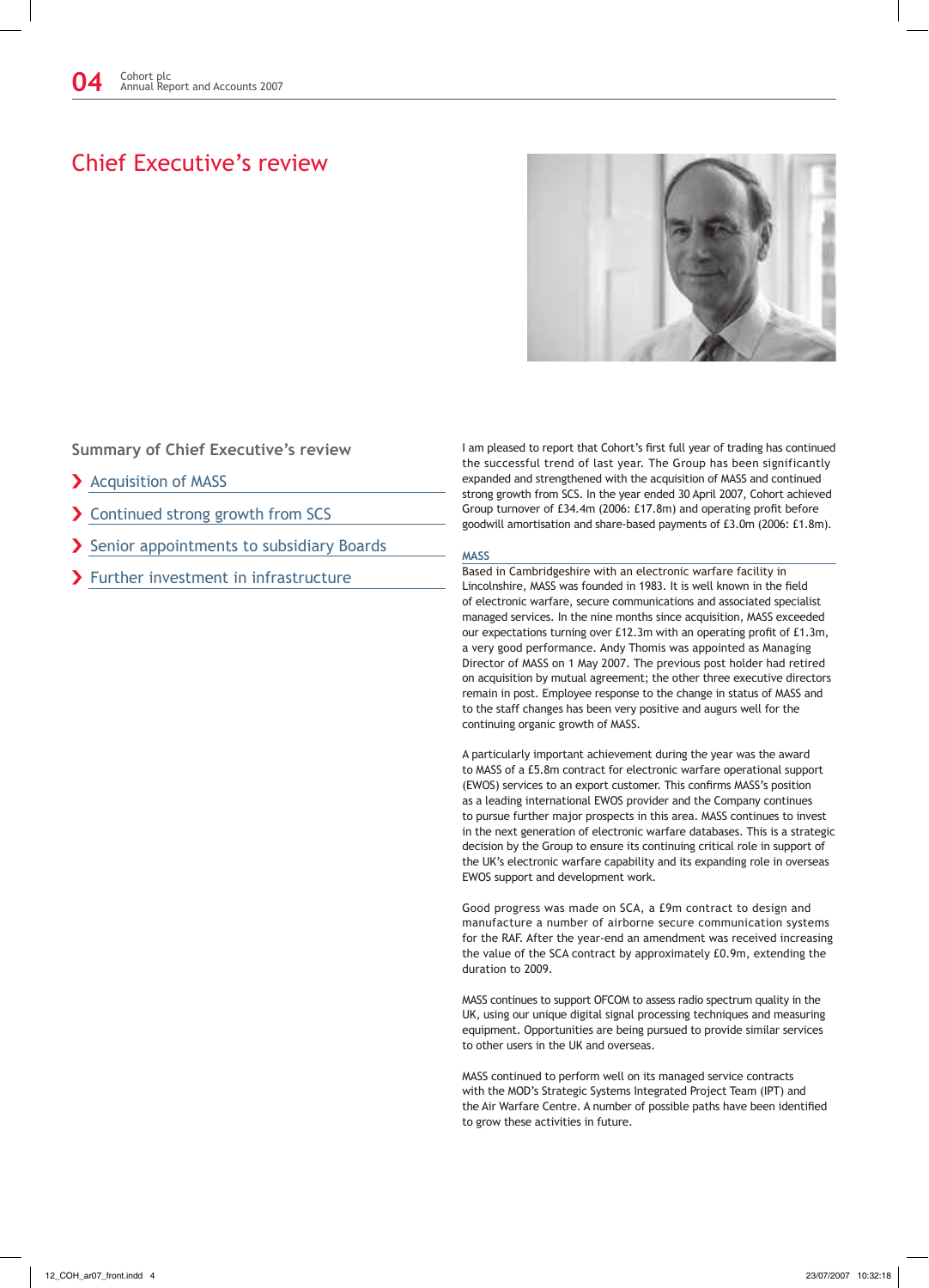# The wide ranging and complementary expertise we are building into the Cohort Group make it well positioned to continue to grow, both organically and through acquisition.  $^{\prime}$  $\epsilon$

### **SCS**

SCS continued to grow strongly: turnover £22.1m, 24% above 2006, operating profit £2.3m, 19% above 2006. Further investment has been made in SCS's infrastructure to support the continued top line growth. This investment will continue into 2008 with an improved management information system for SCS. Rick Bounsall took over as Managing Director of SCS from me on 1 May 2007. Rick, a Royal Artillery brigadier, has held senior appointments in the MOD involving major equipment programmes for the past six years and, most recently, has led the £2.5 billion Bowman communications programme.

James Campbell, formerly Head of Capability and Support Division, has been appointed Operations Director. The two non-executive directors, John Tydeman and Michael Russell have resigned in accordance with Group policy not to have non-executive directors on subsidiary boards. I take this opportunity to thank both of them for their invaluable support over many years. Further management changes have been made by grouping the former six business areas and one division into four divisions, each with a divisional head.

Notable contract awards won in competition during the year include:

- > Support to the Defence Infrastructure IPT and the ATLAS Consortium;
- A key Defence Logistics IS project (JAMES) and the MOD's experimental workshop NITEworks; and
- the Integration Authority and significant training tasks for the Permanent Joint Headquarters as part of our ongoing five year contract.

SCS has worked throughout the year with UK Land Command on numerous tasks as well as assisting Defence Estates and the Defence Logistic Organisation. Contributions to new equipment capabilities include: work on the Army's proposed new medium weight armoured vehicle project (FRES) and follow-up work for the RAF's Joint Combat Aircraft.

SCS is a key member of Lockheed Martin's Team Athena for the provision of the Land Environment Air Picture Programme (LEAPP), and Raytheon's team on the Joint Effects Tactical Targeting System (JETTS) and is heavily involved in the Network Enabled Air Defence System (NEADS).

Beyond the UK, SCS has continued to lead an industrial consortium contracted to NATO's NC3 Agency and has established a growing reputation with the World Lottery Association as a Security and Risk Advisor. This includes winning a contract from a Chinese lottery for audit work and teaming with Sugal & Damani in their bid for the next UK Lottery Licence.

### **Organisation**

The demands on Cohort's senior management grew following flotation and the acquisition of MASS. The appointment of new Managing Directors at MASS and SCS has freed me to focus more on Group matters and acquisitions. Organisationally, the Cohort Board will remain tight, overseeing a Group Executive Committee which I will chair. This comprises the Executive members of the Cohort Board and the Managing Directors of the subsidiaries.

### **Market**

The factors in the wider defence market have changed little from those I reported last year, with continuing trends to integrate and consolidate. The demand from the MOD for impartial and independent technical advice remains strong. The high level of operational commitment of HM Forces, coupled with a natural "front-line first" policy, continues to leave gaps in military technical posts in the MOD, which is already having to cope with reduced technical support arising from the significant reduction of the scientific civil service brought about by privatisation. These factors have benefited the Group and are expected to continue in the future.

I am confident that the wide ranging and complementary expertise we are building into the Cohort Group make it well positioned to continue to grow, both organically and through acquisition to meet the increasing need for independent technical advice and support.

**A E Stanley Carter** Chief Executive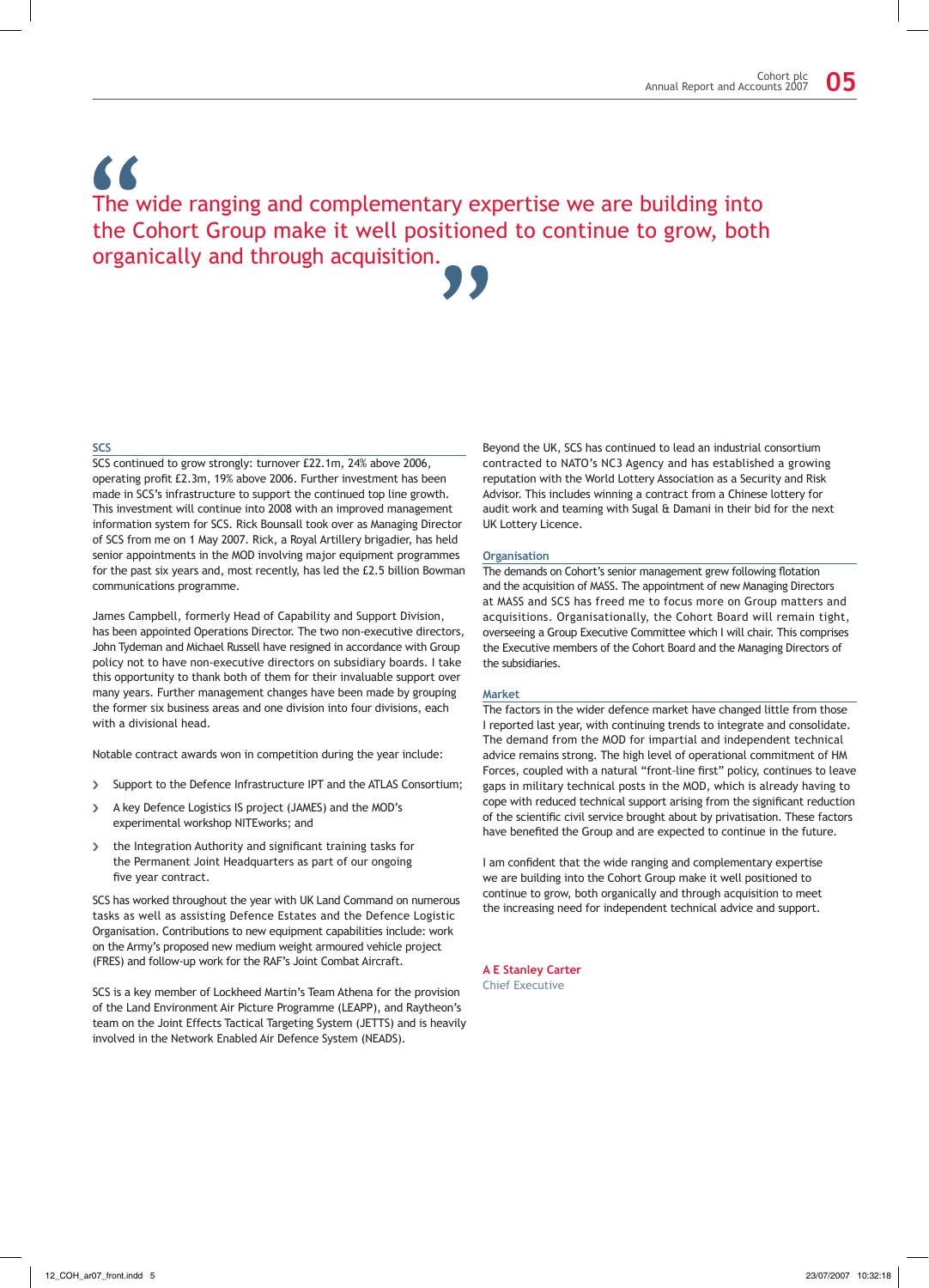### Finance Director's review



I am pleased to include for the first time a financial review of the Group. The review is in two sections, further expanding upon the financial results of the Group and explaining the financial and operational risks faced by the Company and its subsidiaries.

### **Financial statements**

The following expands upon the financial statements and notes thereto, highlighting in particular significant changes and estimates within the financial statements.

### **Acquisition of MASS (note 25)**

Completed 1 August 2006, MASS contributed nine months of results to the Cohort Group. The goodwill arising on the acquisition of £13.7m will be amortised over 20 years under UK GAAP. A charge of £515,000 was included in the administrative expenses of the Group for the year ended 30 April 2007 (2006: £nil).

The goodwill includes deferred consideration of £0.5m, provided for by the Group on acquisition and outstanding at 30 April 2007 (note 18). The deferred consideration is payable to the vendors of MASS on the securing of certain overseas contracts on or before 31 July 2008.

### **Share-based payments (note 19)**

The Group has adopted Financial Reporting Standard 20, share-based payments for the year ended 30 April 2007, for which a charge of £71,000 (2006: £nil) was included within administrative expenses. The share-based payment has been calculated using the Quoted Companies Alliance share-based payment model, a Black-Scholes based binomial model.

The charge to the accounts was based upon a number of factors, two of which were subjective estimates:

### i. Volatility

A rate of 20% has been used based upon the daily share price variation over the last 14 months since listing. The charge for the year ended 30 April 2007 would have been £54,000 at 10% volatility and £90,000 at 30% volatility.

### ii. Leavers rate

The rate of 6.5% was based upon the experience of the Group for the year ended 30 April 2007.

The charge in future years will be higher due to current share options being in issue for a full year.

### **Joint ventures**

The share of joint venture operating losses in the year ended 30 April 2007 arises from the Group's 50% share in Advanced Geospatial Solutions Ltd (AGS) for the whole year and 25% share in Digital Millennium Map LLP (DMM) for the six months ended 31 October 2006.

Looking forward, the Group will only account for its 50% share of AGS.

The reclassification of the Group's interest in DMM from a joint venture to an investment resulted in the partial write back of the Group's share of accumulated losses of DMM up to 31 October 2006 as an exceptional gain of £113,000.

### **Taxation (note 8)**

The Group's tax charge for the year ended 30 April 2007 of £454,000 (2006: £440,000) was at an effective rate of 18.5% (2006: 32.4%) of profit before tax. This included a current year corporation tax charge of £449,000 (2006: £406,000), a rate of 18.3% (2006: 29.9%).

The Group's overall tax rate was significantly below the standard corporation tax rate of 30%, the majority of the rate reduction was due to the recognition of research and development (R&D) credits at MASS for the nine months ended 30 April 2007.

MASS has retained its smaller and medium sized enterprise (SME) status for the year to 30 April 2007, thus benefiting from a higher R&D tax credit rate. This SME status will be retained in the year ended 30 April 2008.

### **Group turnover**

Further analysis is as follows:

|                       | 2007 | 2006 |
|-----------------------|------|------|
| Turnover by customer: |      |      |
| Direct to UK MOD      | 69%  | 78%  |
| Indirect to UK MOD    | 21%  | 20%  |
| Commercial            | 9%   | 1%   |
| <b>NATO</b>           | 1%   | 1%   |

The change in turnover mix is due to the acquisition of MASS, which provides IT and communications services to non-military customers, including OFCOM and the police.

### **Debtors**

Group debtors, expressed as days of sales at 30 April 2007 were 71 (2006: 87 days). This was due to a small reduction in the SCS debtor days from 84 to 79 and the inclusion of MASS (56 days), lowering the overall Group debtor days.

At SCS, the investment in a new information system during the coming year is expected to reduce debtor days.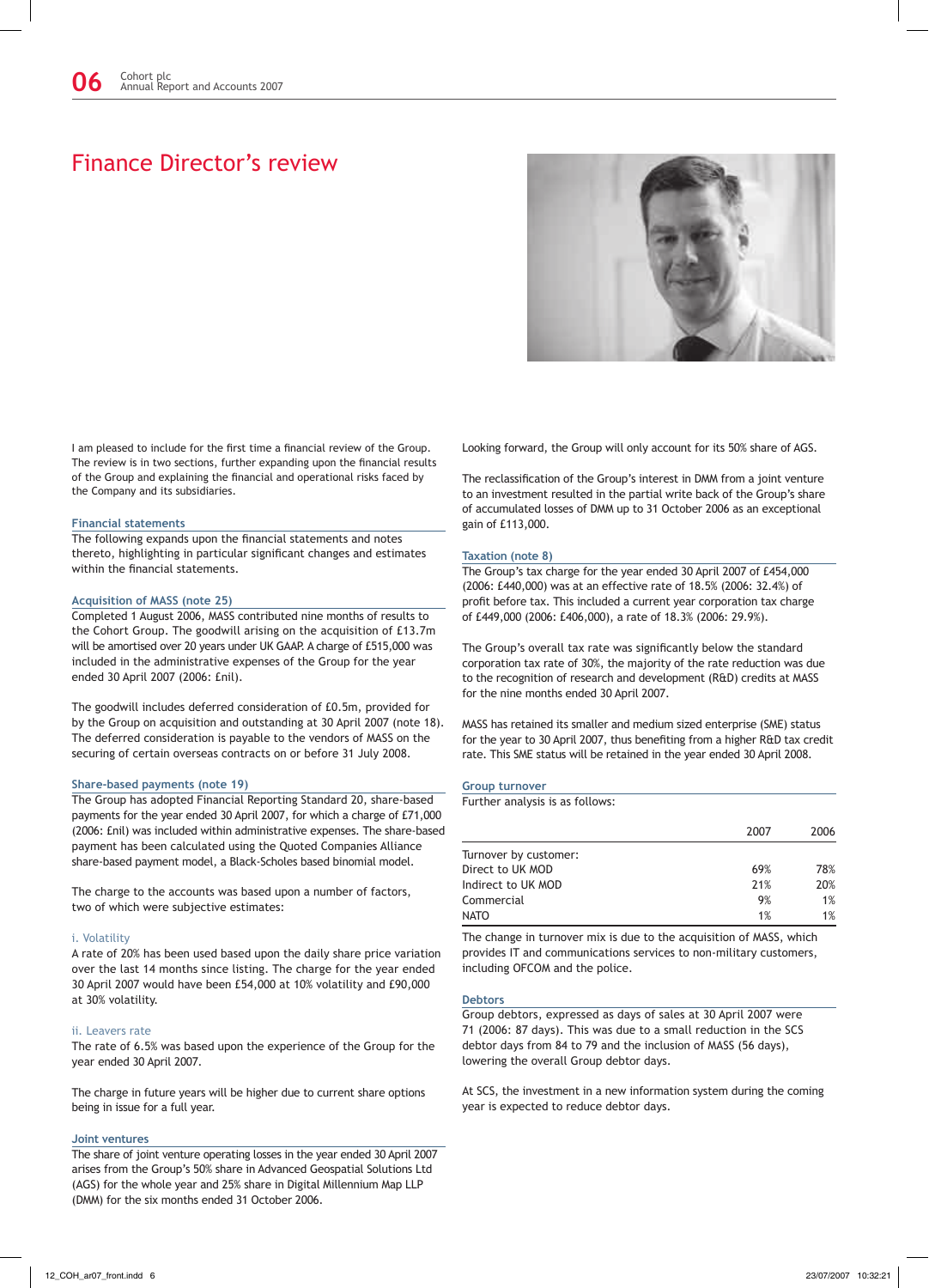### **Approach to risk**

The business risks of the Group can be summarised as follows:

- i. Revenue
- ii. Treasury
- iii. Operations
- iv. Acquisitions

### i. Revenue

The Group takes a prudent approach to revenue risk, and any work done at risk is minimal, authorised at the appropriate level and reviewed on a monthly basis. The calibre of the Group's customers and the control processes in respect of revenue capture and invoicing, ensures minimal bad debts. The 2007 bad debt charge was £nil (2006: £6,000) on a Group turnover of £34.4m (2006: £17.8m).

The Group also uses letters of credit and other methods of payment guarantee, including customer advances, especially in respect of overseas customers, to ensure any export debt risk is minimised. To date, export debt has been mainly receivable in sterling with immaterial levels of foreign currency receivable.

### ii. Treasury

The Group takes a very prudent approach to the management of its financial instruments which are described in note 17. The Group's cash is held with at least AA rated institutions and on deposits not exceeding one month. This ensures a very low risk to capital and a reasonable balance of liquidity against interest earned on cash deposits.

During the year, the Group put in place a working capital facility with RBS NatWest for £1.0m. This facility is available to all of the Group's entities through an offset arrangement.

The Group did not utilise this facility during the year ended 30 April 2007 with an average net funds balance of £4.4m, net funds ranging from a low of £2.4m to a high of £5.0m since the acquisition of MASS in August 2006.

The Group is currently considering further debt, of a structured nature, to potentially constitute a part of any future acquisition consideration in accordance with the Group's strategy.

### iii. Operations

The Group's operational risk is primarily through its two subsidiaries. The individual subsidiary trading or business risks are as follows:

### **MASS**

MASS's primary risks are:

i. Fixed price contracts – these are usually of a long term nature (greater than 12 months) and typically include delivery of hardware and software. These projects are managed by dedicated project

management, monthly review by the MASS Board and regular interaction with the customer and key suppliers. Margin is prudently recognised taking account of risk and cost to complete.

ii. Because of the nature of its niche technical skills requirement, MASS has a fixed level of core engineering. This cost base is carefully monitored at budget time and by a rolling monthly forecast to identify any potential risk of low utilisation and thus under recovery of cost.

 The risk is mitigated, in the short term, to a certain extent by the use of a small number of sub-contractor staff. In the long term, a programme of skills assessment and training is in place to ensure continued flexibility of the engineering resource.

### SCS

The primary cost risk is in respect of staff utilisation. This risk is managed by retaining a minimal core staff, essential for business support, development and delivering key skills to customers. The majority of deliverable service is provided by non-core staff (associates) where cost is only incurred when the associates are on task earning revenue.

SCS has a small number of fixed price contracts which are managed by specifically tasked project management and reviewed on a monthly basis for financial performance and risk to recognised margin. The recognised margins are prudently traded taking account of risks and costs to completion.

The Group (through SCS and MASS) operates a number of off-site managed service contracts. These contracts are long term in nature (typically five years at commencement) and are managed through dedicated site project managers. The contracts are fixed price in terms of revenue and cost with opportunities for additional tasks enhancing volume and return. The Group carefully manages the partnership with its customer and supplier base in all these cases to ensure the customer receives value for money and skilled Group staff providing a dedicated, flexible and responsive approach. The primary risk to these managed service contracts is termination which is mitigated by the partnering approach adopted by the Group and our close engagement with the customer to ensure customer requirements remain paramount at all times.

### iv. Acquisitions

The Group's acquisition risk is mitigated as far as practicable by the acquisition process being managed at the Cohort Board level, making use of appropriate external expertise and resources as and when required.

**Simon Walther** Finance Director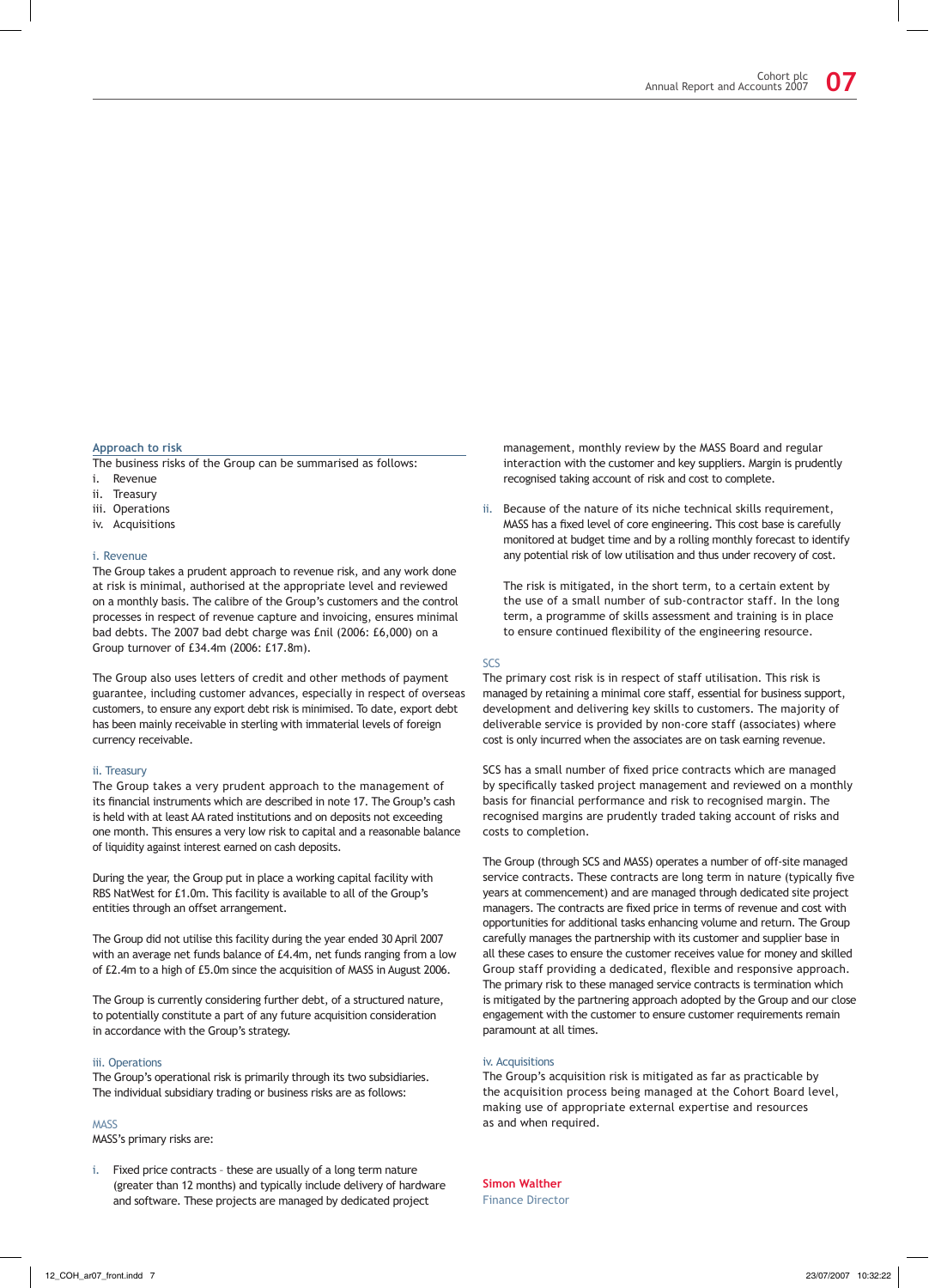### Board of Directors



### Nick Prest CBE Chairman

After graduating with an MA from Oxford, Nick Prest began his career as an administrative civil servant in the UK Ministry of Defence (MOD) in 1974. After an MBA course at Bradford Business School, Nick then moved within the MOD to the Defence Export Services Organisation. In 1982, he left the MOD to take a marketing role at United Scientific Holdings, predecessor of Alvis plc (Alvis). He was appointed marketing director in 1985, with overall responsibility for the order intake of the Alvis Group worldwide, and became chief executive in 1989. Alvis developed into one of the world's leading contractors in the specialist field of armoured vehicles before being acquired by BAE Systems in 2004. Nick was appointed Chairman of Alvis in 1996. He was Chairman of the Defence Manufacturers Association from 2001 to 2004. Nick is also Chairman of AVEVA Group PLC.



### Stanley Carter Chief Executive

Following a successful military career, Stanley Carter took early retirement as a Regular Army Lieutenant Colonel in the Royal Artillery to found Systems Consultants Services Ltd (SCS) in 1992. During his military service he held a wide range of operational posts and staff officer appointments in the MOD, including the central staff, procurement, government research establishments and had significant interaction with industry. He also represented the UK on a five nation technical committee overseeing the development of an advanced weapon system and at NATO interoperability committees. Stanley won a personal award from the MOD Committee of Awards to Inventors for a lightweight missile launcher which is still in service. Having been Managing Director of SCS for 14 years, Stanley became Chief Executive of Cohort on its formation in 2006.



### Simon Walther

Finance Director and Company Secretary

After graduating with a BSc from London, Simon Walther went on to qualify as a chartered accountant with Touche Ross in 1992. Simon moved to the Peninsular and Oriental Steam Navigation Company (P&O) in 1993 where he was appointed a Chief Accountant for P&O European Ferries in 1995. In 1997 he was appointed Group Financial Controller at Alvis. He joined Cohort as Finance Director in May 2006, having considerable industry relevant experience with Alvis and BAE Systems.



### Sir Robert Walmsley KCB Independent Non-executive Director

Sir Robert Walmsley previously served in the Royal Navy where his final appointment was as Controller of the Navy and member of the Navy Board as a Vice Admiral. He was knighted in 1995. After retiring from the Navy, he was appointed as Chief of Defence Procurement, occupying that position from 1996 until 2003. He was appointed independent Non-executive Director of British Energy Group PLC in 2003. He is an independent director of General Dynamics Corporation, the Major Projects Association, EDO Corporation and Stratos Global.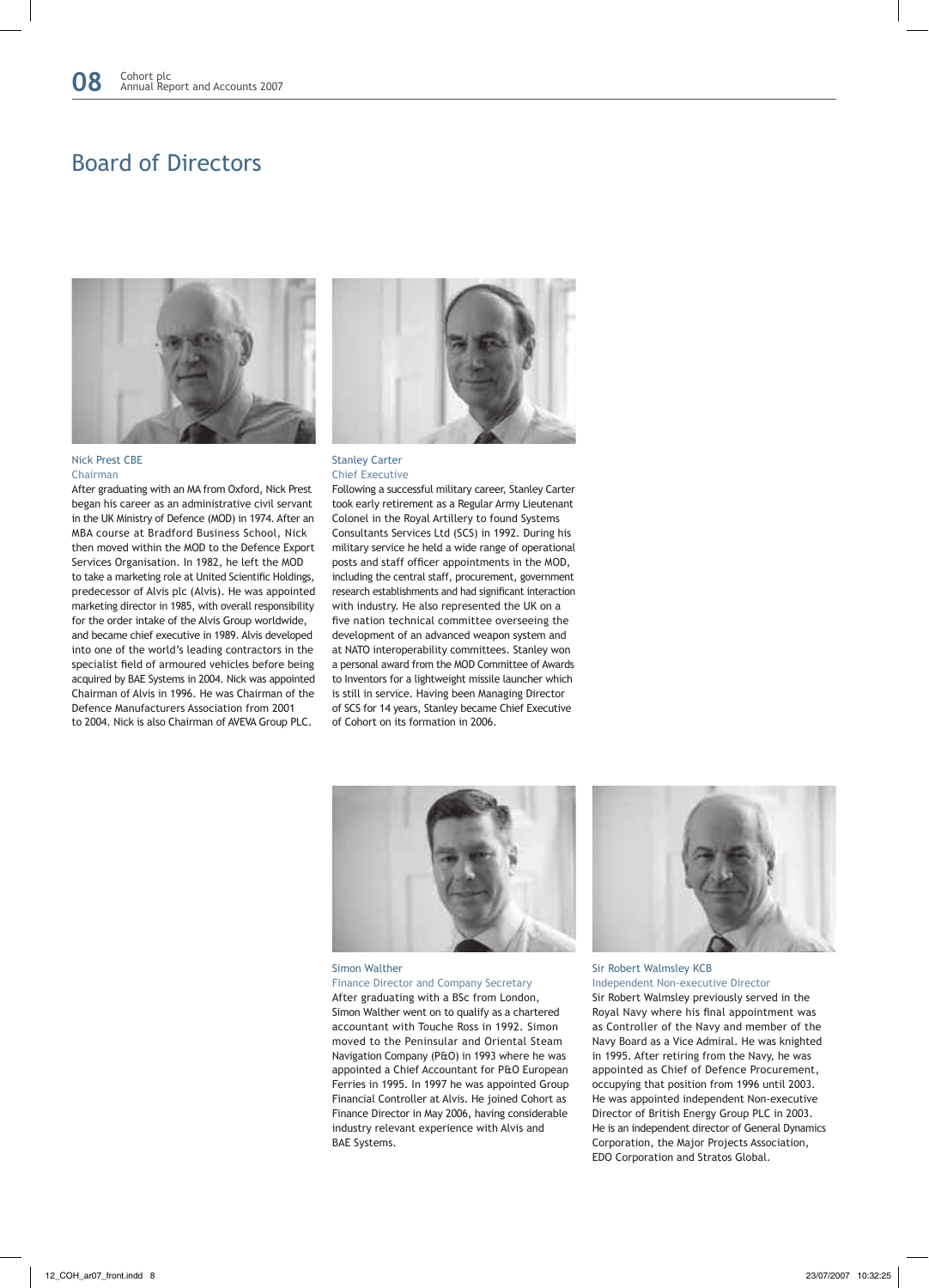### Executive Management



Andrew Thomis Managing Director of MASS

Andrew graduated from Imperial College, London in 1987 with an M.Eng in Electronic Engineering and Management Science. He spent nine years in the Ministry of Defence as a fast stream civil servant, carrying out roles including technology research, scientific policy advice and a spell as a private secretary to the defence procurement minister. He left in 1996 and, following a period with Capita plc's management consultancy arm, he joined Alvis plc in a role covering strategy, M&A and business development. Andrew left Alvis in 2005, following the takeover by BAE Systems and worked with Nick Prest and Stanley Carter on the creation and flotation of Cohort plc. He was appointed Corporate Development Director of Cohort plc in March 2006 and, additionally, Business Development Director of SCS in May 2006. Andrew took over as Managing Director of MASS in May 2007.



### Rick Bounsall Managing Director of SCS

Commissioned from Sandhurst and an Engineering graduate, Brigadier Rick Bounsall enjoyed a successful career in the British Army. He commanded up to Regimental level, deployed on several operations, served on exchange in the United States Army for two years and was an instructor at the Army Command and Staff College. For his service in Northern Ireland he was awarded the Queen's Commendation for Valuable Service. In the second half of his career he specialised in Defence Acquisition holding key appointments as Director Equipment Capability in MOD Head Office and as an IPT Leader in the Defence Equipment and Support organisation in charge of some of the MOD's biggest programmes. For three years he was the Chairman of the NATO Battlefield Information Collection and Exploitation System (BICES) Agency Board of Directors. Rick left the Army early in order to take up the appointment of Managing Director of SCS in May 2007.

### Group advisers

Registered Company number of Cohort plc 05684823

Nominated adviser and broker Investec 2 Gresham Street London EC2V 7QP

### Auditor

Baker Tilly UK Audit LLP Chartered Accountants 12 Gleneagles Court Brighton Road **Crawley** West Sussex RH10 6AD

### Legal advisers Olswang

90 High Holborn London WC1V 6XX

### **Registrars**

Capita Registrars Northern House Woodsome Park Fenay Bridge Huddersfield HD8 0LA Public and investor relations Hogarth Partnership Ltd No.1 London Bridge London SE1 9BG

### Bankers

RBS Natwest Abbey Gardens 4 Abbey Street Reading RG1 3BA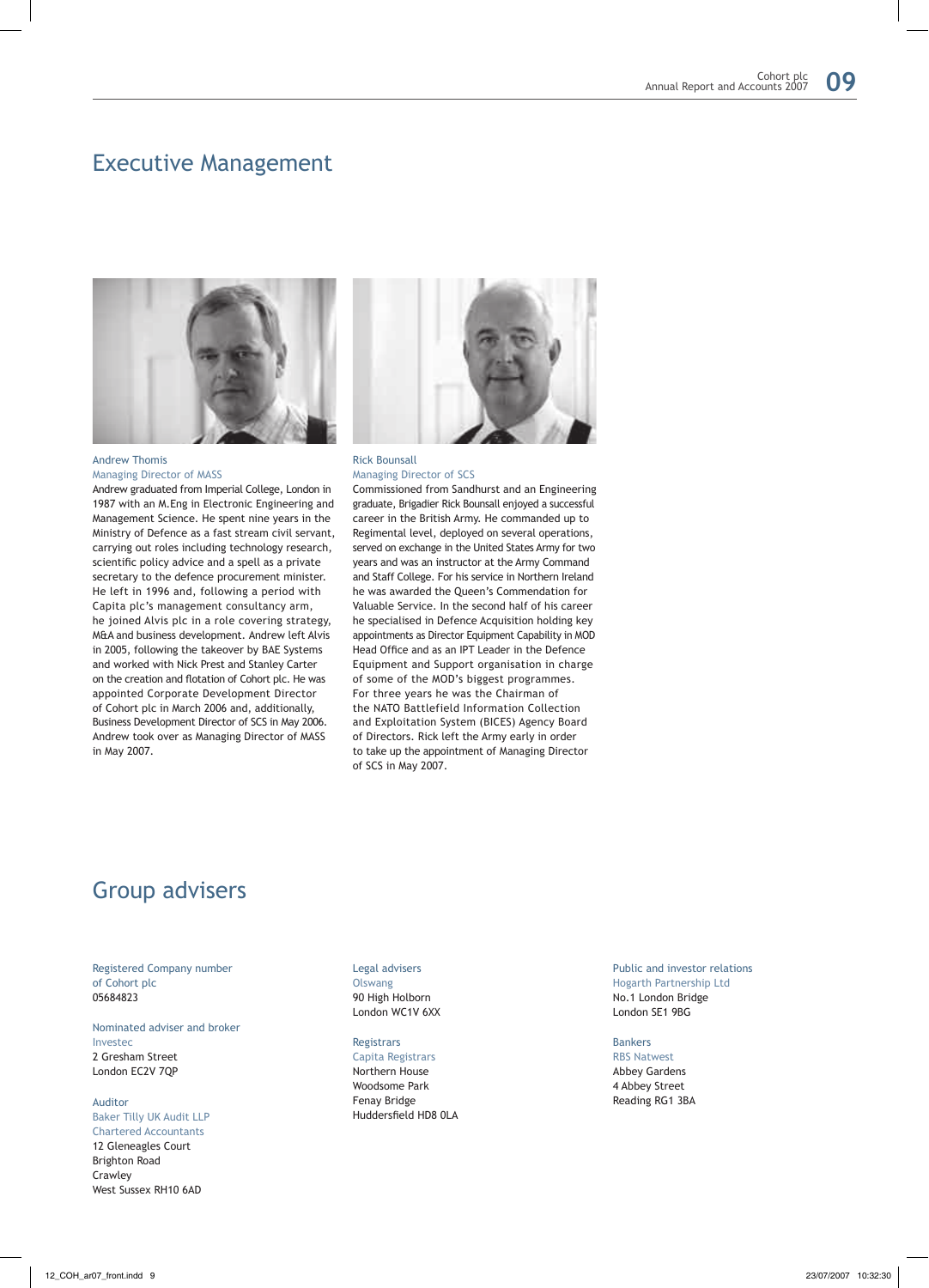## Directors' report

The Directors submit their report and the audited financial statements of Cohort plc for the year ended 30 April 2007.

### **Principal activities**

The principal activity of the Company is that of a holding company. The principal activities of the Group are as follows:

- > Through SCS: provider of independent technical consultancy support and services, primarily, although not exclusively to the defence sector; and
- > Through MASS: provider of niche secure communications hardware and software, electronic warfare software and support services and management of secure IT facilities and services, again primarily, although not exclusively to the defence sector.

### **Share capital of the Company and transactions with shareholders**

The Company issued 7,337,778 ordinary shares on 1 August 2006 at £1.35 per share as part of the consideration for the acquisition of MASS. Of the shares issued, 6,597,037 were issued for cash and 740,741 shares were issued to the vendors of MASS.

On 25 January 2007, Nick Prest paid £750,000 to the Company in final settlement of shares originally issued to him on 15 February 2006. This payment was made in accordance with the agreement made at the time of that share issue.

During the year, the Company issued 17,886 shares in order to satisfy various employee share option plans that were exercised.

#### **Business review of the year ended 30 April 2007**

On 1 August 2006, the Group completed the acquisition of MASS by acquiring 100% of MASS's issued share capital. The Group has accounted for MASS as a 100% subsidiary from that date. Further details of the acquisition, including consideration are included in note 25 on page 33.

The Group's performance was in line with expectations. The Group's performance and future developments, including acquisition strategy are further explained in the Chairman's statement (pages 2 and 3) and the Chief Executive's review (pages 4 and 5).

Further details of the Group's financial performance and risks, including operational risks, are included in the Finance Director's review (pages 6 and 7).

The retained profit of the Group after dividends charged and paid of £236,000 (2006: £159,000) was £1,770,000 (2006: £760,000). The retained profit of the Company after dividends charged and paid of £236,000 (2006: £nil) was £733,000 (2006: loss of £5,000).

The trading performance of the Group represents the trading result of the Group's 100% subsidiary SCS for the whole year, and its 100% subsidiary, MASS from 1 August 2006 less the corporate costs of the Company.

The operating result includes the Group's share of the losses of its joint venture undertakings, 50% of Advanced Geospatial Solutions Ltd (AGS), (formerly SCS Mothership Ltd) for the year and 25% of Digital Millennium Map LLP (DMM) for the six months from 1 May 2006 to 31 October 2006.

On 26 November 2006, the Group, via its 100% subsidiary SCS, completed its committed investment in DMM. The additional investment of £220,000, bringing the total investment in DMM to £400,000 was paid as follows:

- i. £22,865 of cash
- ii. £197,135 through the transfer of the finance lease asset in respect of the camera operated by DMM.

From 1 November 2006, the Group has accounted for DMM as an investment. The Group no longer has an active participation in this partnership.

Other relationships with related parties exist and are explained in detail in note 26. The actual and committed investment in these related parties is fully provided for at 30 April 2007. During the year, Stanley Carter disposed of his equity interest in the Centre for Defence and International Security Studies.

### **Going concern**

On the basis of current financial projections and facilities available to the Group, the Directors consider that the Group has adequate resources to continue in operational existence for the foreseeable future. For this reason, the Directors continue to adopt the going concern basis in preparing the financial statements.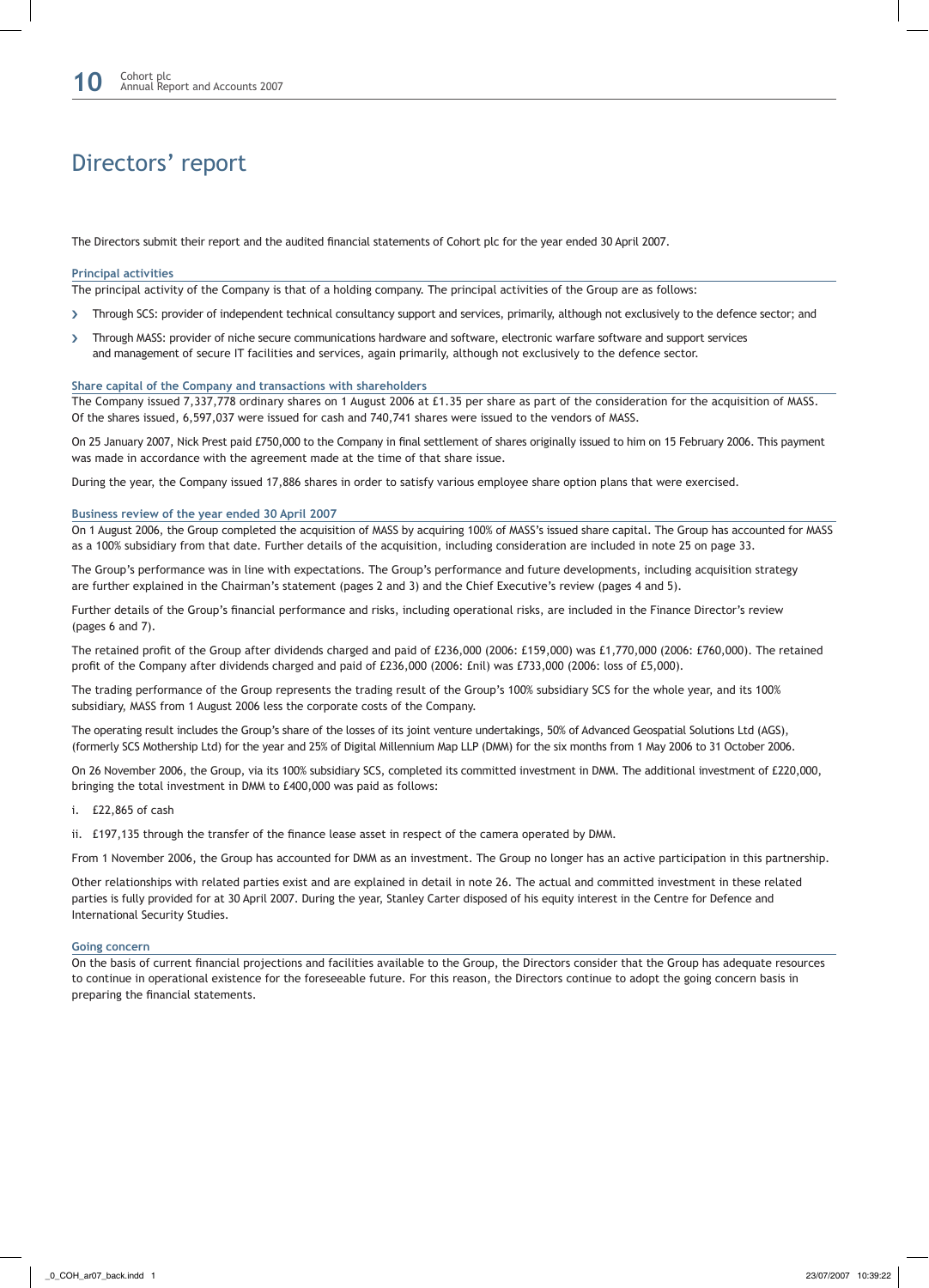### **International Financial Reporting Standards (IFRS)**

The Group is undertaking an assessment of the impact of switching from United Kingdom Generally Accepted Accounting Practise (UK GAAP) to IFRS. The final conclusions will be reported in the near future.

### **Statement of Directors' responsibilities**

The Directors are responsible for preparing the Annual Report and the financial statements in accordance with applicable law and UK GAAP.

Company law requires the Directors to prepare financial statements for each financial year which give a true and fair view, in accordance with UK GAAP, of the state of affairs of the Group and the parent company and of the profit or loss of the Group for that period. In preparing those financial statements, the Directors are required to:

- Select suitable accounting policies and then apply them consistently;
- > make judgements and estimates that are reasonable and prudent;
- state whether applicable accounting standards have been followed, subject to any material departures disclosed and explained in the financial statements; and
- > prepare the financial statements on the going concern basis unless it is inappropriate to presume that the Group will continue in business.

The Directors are responsible for keeping proper accounting records which disclose with reasonable accuracy at any time the financial position of the Group and to enable them to ensure that the financial statements comply with the requirements of the Companies Act 1985. They are responsible for safeguarding the assets of the Group and hence for taking reasonable steps for the prevention and detection of fraud and other irregularities.

They are responsible for ensuring that the Annual Report includes information required by the AIM Rules of the Financial Services Authority.

The Directors are responsible for the maintenance and integrity of the corporate and financial information included on the Cohort plc website.

The work carried out by the auditor does not involve consideration of these matters and, accordingly, the auditor accepts no responsibility for any changes that may have occurred to the information contained in the financial statements since they were initially presented on the website.

Legislation in the United Kingdom governing the preparation and dissemination of financial statements may differ from legislation in other jurisdictions.

### **Directors**

The Directors in office during the year under review and their interests in the equity of the Company were:

|                                      | At                          | At                        |
|--------------------------------------|-----------------------------|---------------------------|
|                                      | 30 April 2007 30 April 2006 |                           |
|                                      | Number of                   | Number of                 |
|                                      |                             | 10p ordinary 10p ordinary |
|                                      | shares                      | shares                    |
| <b>Stanley Carter</b>                | 10,645,718 10,645,718       |                           |
| Nick Prest                           | 1,959,580                   | 1,959,580                 |
| Andrew Thomis (resigned 9 July 2007) | 22,230                      | 22,230                    |
| Sir Robert Walmsley                  | 16,670                      | 16,670                    |
| Simon Walther                        | 10,000                      |                           |

Nick Prest's shareholding includes 261,276 held by his wife.

The Group maintains appropriate insurance cover in respect of legal actions against the Directors as well as against material loss or claims against the Group and reviews the adequacy of the cover regularly.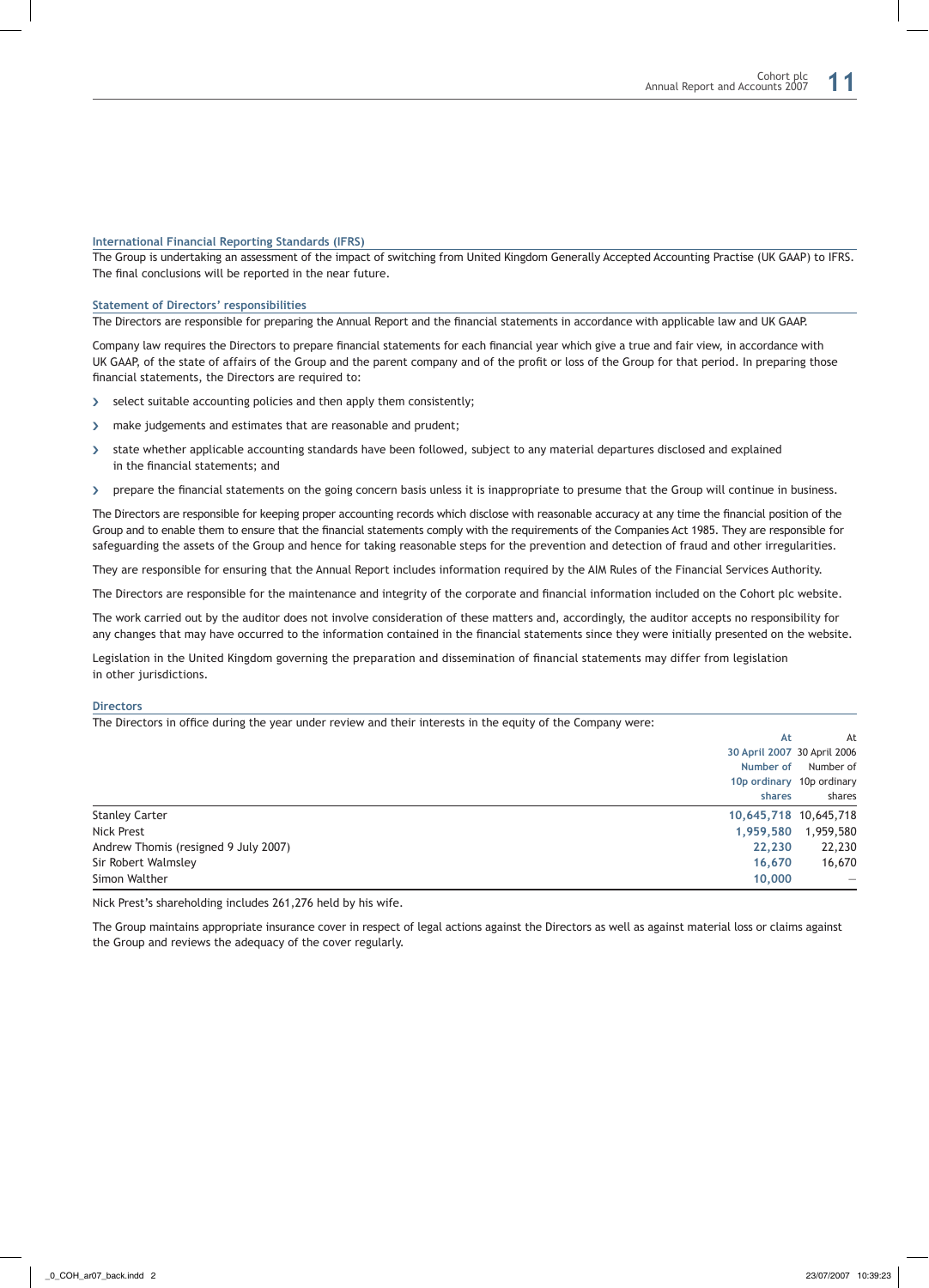## Directors' report continued

### **Proposed dividend**

The profit after tax was £2,006,000 (2006: £919,000). The Directors recommend a final dividend of 0.9 pence (2006: 0.4 pence) per 10 pence ordinary share.

### **Substantial shareholdings (excluding Directors of the Company)**

The Company has been informed that on 15 June 2007 the following shareholders held substantial holdings in the issued ordinary shares of the Company:

|                                     | Number of<br>ordinary shares | Holding<br>% |
|-------------------------------------|------------------------------|--------------|
| AXA Framlington Investment Managers | 2,653,892                    | 9.00         |
| Hargreave Hale, stockbrokers        | 2,114,445                    | 7.17         |
| Unicorn Asset Management            | 1,988,000                    | 6.74         |
| <b>F&amp;C Asset Management</b>     | 1,389,673                    | 4.71         |
| Invesco Perpetual                   | 1,194,000                    | 4.05         |
| J W Lyde                            | 1,087,792                    | 3.69         |
| Schroder Investment Management      | 965,987                      | 3.28         |

J W Lyde is a Director of SCS, a 100% subsidiary of the Company.

### **Payment policy**

In respect of all of its suppliers, the Group's policy is:

- to agree the terms of payment when contracting with suppliers;
- to ensure suppliers are made aware of the terms of payment; and
- > to abide by the terms of payment.
- All suppliers are treated alike in terms of payment with no preference to any one supplier.
- At 30 April 2007, the trade creditors of the Group represented 42 days (2006: 29 days) of purchases.

### **Employee involvement**

The Group organises staff communications locally through its subsidiary undertakings. The media used for organised communications includes local intranets, in-house magazines, staff bulletins, presentations and copies of press releases. In addition, regular staff meetings are held and notices are published containing information about matters of interest within the Group and its subsidiaries.

### **Disabled people**

The policy of the Group is to offer the same opportunity to disabled people as to all others in respect of recruitment and career advancement, provided their disability does not prevent them from carrying out their required duties. Employees who become disabled will, wherever possible, be retained, rehabilitated and where necessary retrained.

### **Donations**

During the year ended 30 April 2007 the Group made charitable donations of £2,900 (2006: £1,200), mainly in respect of military and local charities. The Group made no political donations during the year (2006: £nil).

#### **Auditor**

The Directors, having been notified of the cessation of the partnership known as Baker Tilly, resolved that Baker Tilly UK Audit LLP be appointed as successor with effect from 1 April 2007, in accordance with the provisions of the Companies Act 1989, Section 26(5). Baker Tilly UK Audit LLP has indicated its willingness to continue in office.

A resolution to re-appoint Baker Tilly UK Audit LLP as auditor will be proposed at the Annual General Meeting. The Directors who were in office on the date of approval of these financial statements have confirmed, as far as they are aware, that there is no relevant audit information of which the auditors are unaware. Each of the Directors have confirmed that they have taken all the steps they ought to have taken as Directors in order to make themselves aware of any relevant audit information and to establish that it has been communicated to the auditor.

Approved by the Board of Directors on 9 July 2007 and signed on its behalf by:

**Simon Walther** Company Secretary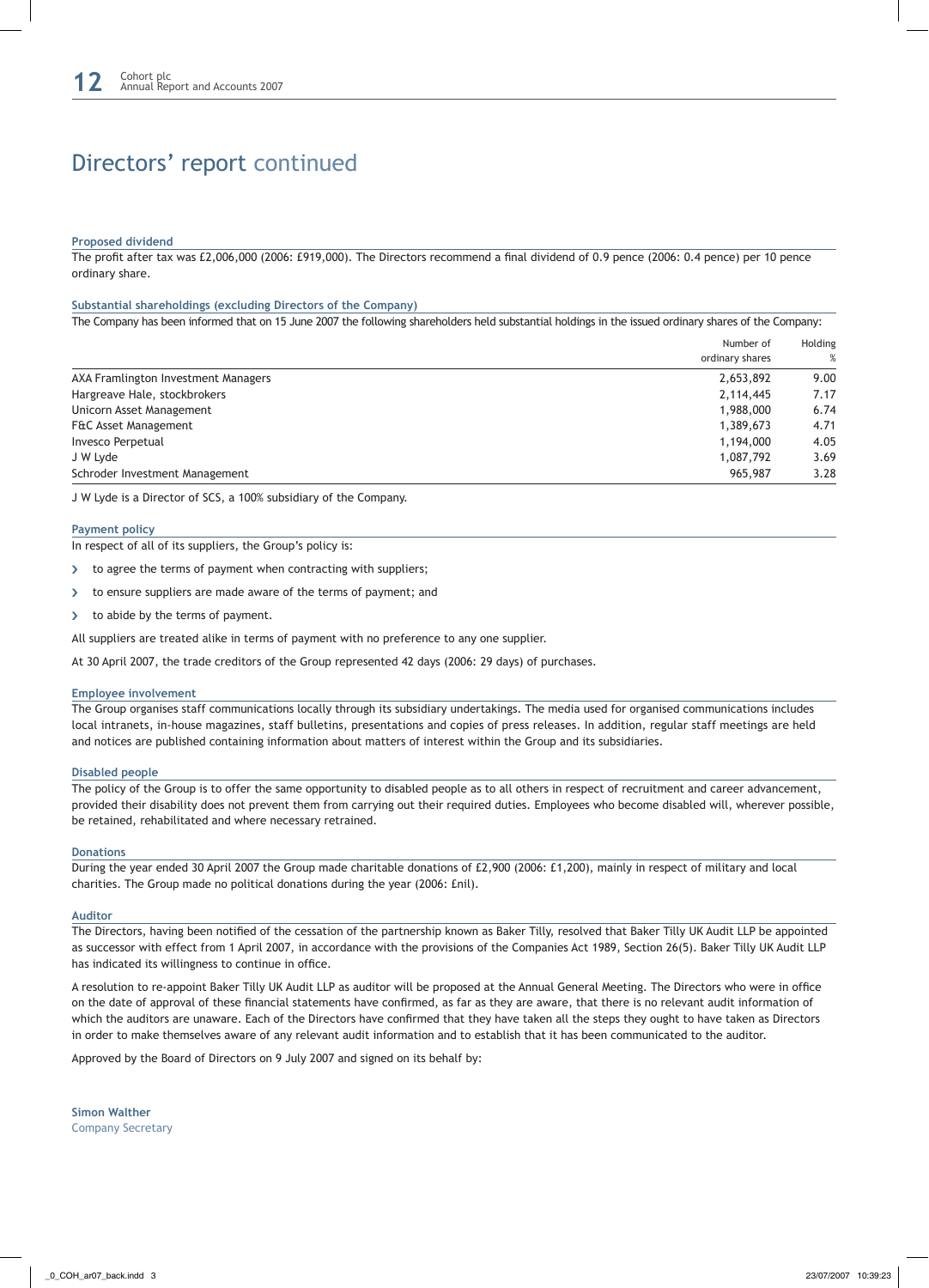## Corporate governance report

### **Introduction**

Cohort plc is listed on AIM. The Group is neither required to comply with the 2003 FRC Combined Code (the Code) nor issue a statement of compliance with it. Nevertheless, the Board fully supports the principles set out in the Code and is in the process of complying wherever possible, having regard to the size of the Company and the resources available to it. Details are provided below of how the Company applies the Code.

### **The Board**

The Board of Directors comprises two Executive Directors and two independent Non-executive Directors, one of whom is the Chairman. The Chairman (Nick Prest) has a consultancy agreement with the Company (see Remuneration Committee report) to provide services, primarily in respect of strategic business development and acquisition activity. This agreement allows for a minimum of 20 days' service in any one year.

The Board considers Sir Robert Walmsley to be the senior independent Director.

The Board usually meets each month and receives a Board pack comprising individual reports from each of the Executive Directors together with any other material deemed necessary for the Board to discharge its duties. It is the Board's responsibility for formulating, reviewing and approving the Group's strategy, budgets, major items of expenditure and acquisitions.

All Directors retire by rotation and are subject to election by shareholders at intervals of no more than three years.

### **Board Committees**

The Board has established two Committees: Audit and Remuneration, each having written terms of delegated responsibilities.

### Audit Committee

The Audit Committee comprises the Chairman and the Non-executive Director and is scheduled to meet at least twice a year. It is the Audit Committee's role to provide formal and transparent arrangements for considering how to apply the financial reporting and internal control requirements of the Code, whilst maintaining an appropriate relationship with the independent auditor of the Group. In order to comply with the requirement of the Code that at least one member has relevant financial experience, the Chairman of the Board sits on the Audit Committee.

The independent auditor liaises with the Audit Committee regarding work to be undertaken and complies with the Ethical Standards for Auditors issued by the Auditing Practice Board. Each year, prior to commencing its audit work, the independent auditor confirms in writing the nature of its non-audit work on behalf of the Group and the safeguards in place to ensure its independence and objectivity.

### Remuneration Committee

The Remuneration Committee comprises the Chairman and the Non-executive Director, and is scheduled to meet at least once a year. It is the Remuneration Committee's role to establish a formal and transparent policy on Executive remuneration and to set remuneration packages for individual Directors.

Sir Robert Walmsley is Chairman of both the Audit and Remuneration Committees.

The attendance of the Directors at Board and Committee meetings for the year ended 30 April 2007 was as follows:

|                                                        | Board |     | Audit Remuneration |
|--------------------------------------------------------|-------|-----|--------------------|
| Nick Prest (Chairman)                                  | 9/9   | 4/4 | 2/2                |
| Sir Robert Walmsley (Non-executive Director)           | 9/9   | 4/4 | 2/2                |
| Stanley Carter (Chief Executive)                       | 9/9   |     |                    |
| Simon Walther (Finance Director and Company Secretary) | 9/9   |     |                    |
| Andrew Thomis (Corporate Development Director)         | 9/9   |     |                    |

The Board has not established a Nominations Committee. This is not considered necessary due to the small size of the Cohort Board. The role of the Nominations Committee is undertaken by the Remuneration Committee and the Chief Executive.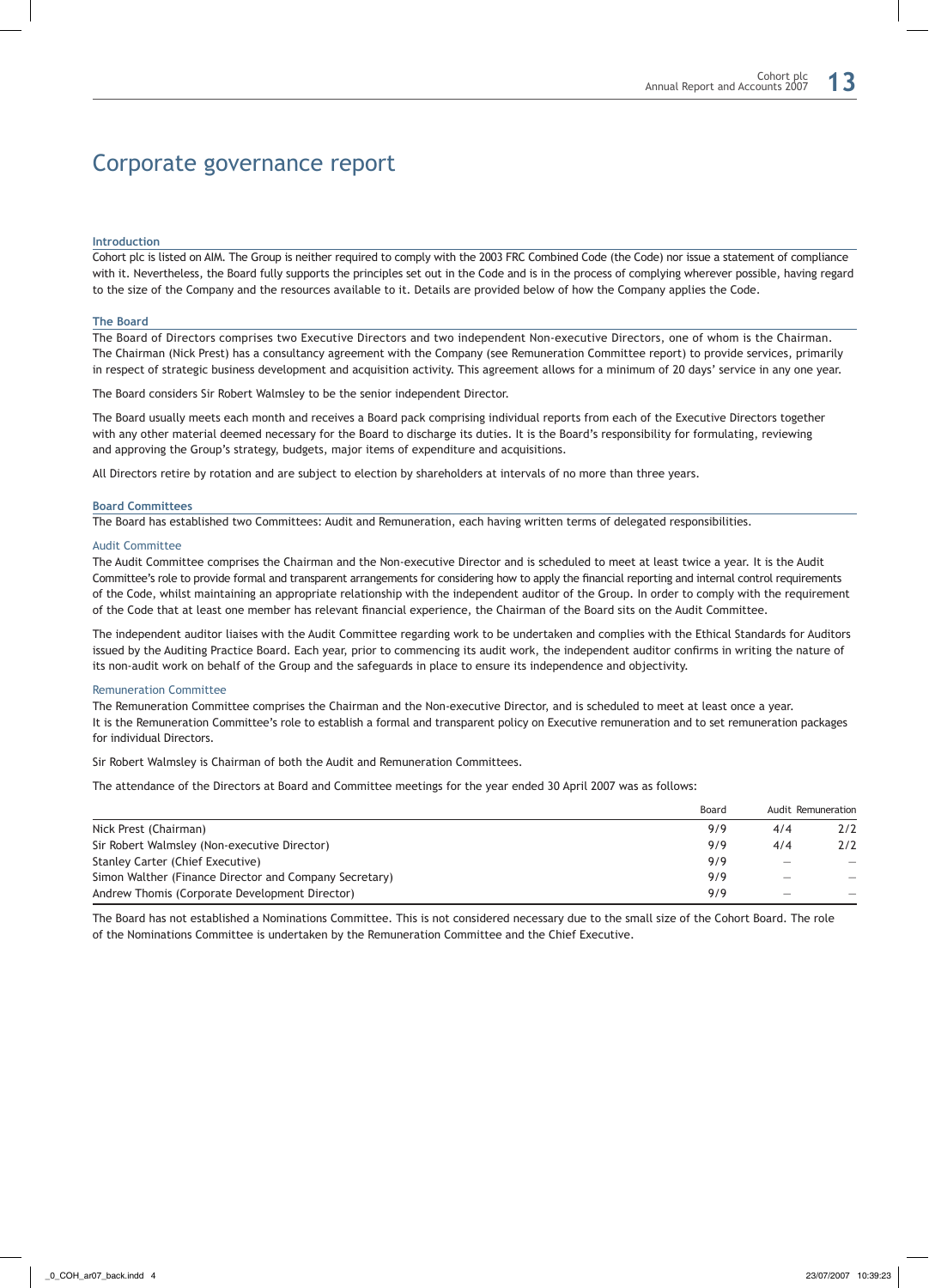## Corporate governance report continued

### **Management of the Group and its subsidiary undertakings**

The management of each subsidiary undertaking and the Group has been reviewed since the acquisition of MASS. As a result of this review, new Managing Directors were appointed to each of SCS and MASS as referred to in the Chairman's statement (page 3). At the same time the management of the Group and subsidiary undertakings was confirmed as follows:

### Group management

- > Cohort plc Board meeting at least eight times per year.
- > Group Executive Committee meeting at least four times per year, comprising Cohort plc Executive Directors and subsidiary Managing Directors.

### Subsidiary management

- Monthly Executive management meetings involving subsidiary Board and senior management.
- Quarterly subsidiary Board meetings, chaired by the Cohort Chief Executive.

Cohort Executive Directors have the right to attend all subsidiary executive management and Board meetings.

### **Shareholder relations**

The Company meets with its institutional shareholders and analysts as appropriate and will use the Annual General Meeting to encourage communication with private shareholders. In addition, the Company uses the Annual Report and Accounts, interim statement and website (www.cohortplc.com) to provide further information to shareholders.

### **Internal control and risk management**

The Board is responsible for the system of internal control and for reviewing its effectiveness. Such systems are designed to manage rather than eliminate risks and can provide only reasonable and not absolute assurance against material misstatement or loss. Each year, on behalf of the Board, the Audit Committee will review the effectiveness of these systems. This is achieved primarily by considering the risks potentially affecting the Group and from discussions with the external auditors.

The Group does not currently have an internal audit function due to the small size of the administrative function and the high level of Director review and authorisation of transactions.

A comprehensive budgeting process is completed once a year, reviewed and approved by the Board. The Group's results, as compared against budget, are reported to the Board on a monthly basis and discussed in detail at each meeting of the Board.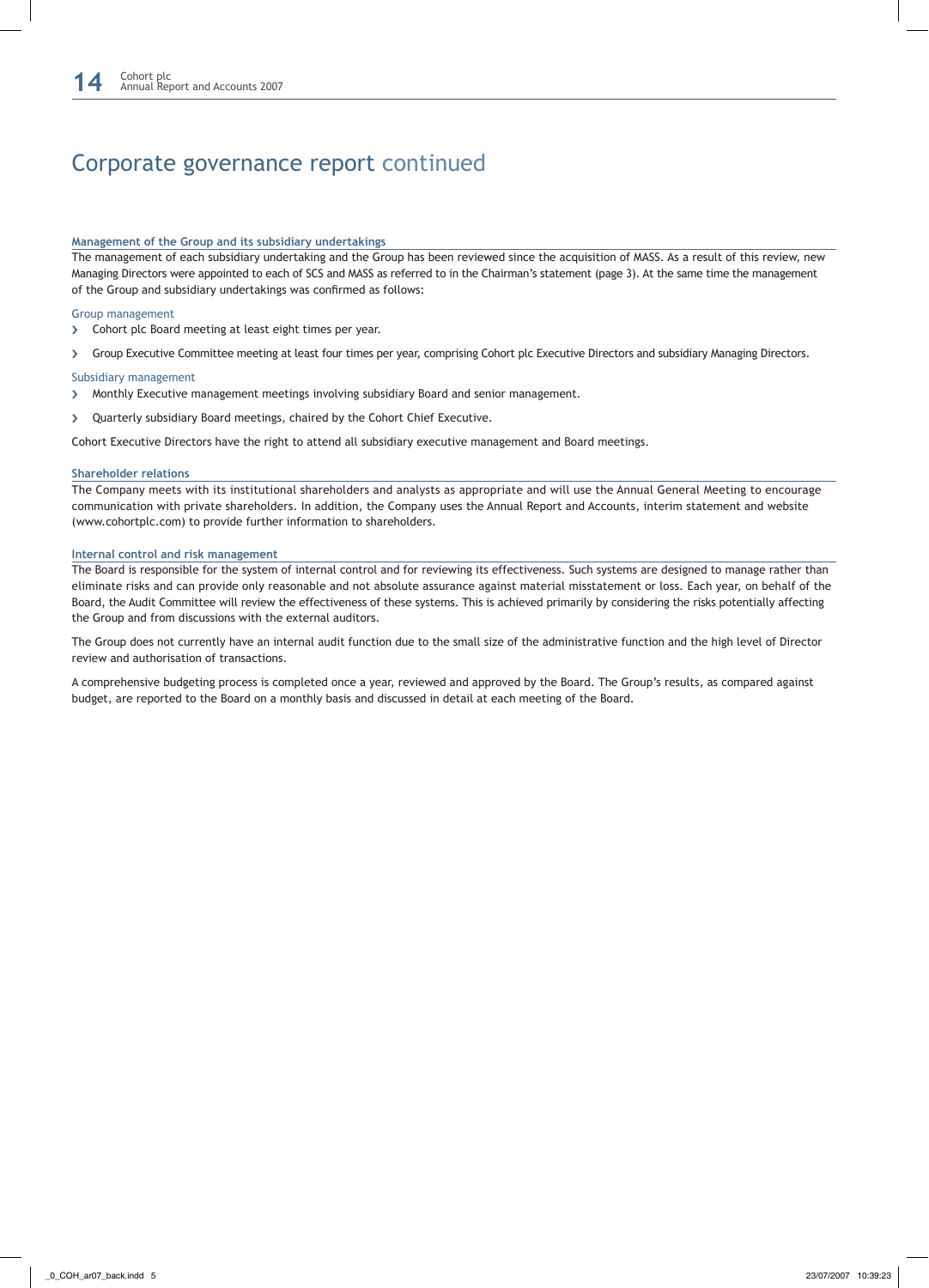## Remuneration Committee report

### **Introduction**

Companies quoted on AIM are not required to provide a formal remuneration report. However, in line with current best practice this report provides information to enable a greater level of understanding as to how Directors' remuneration is determined.

The Remuneration Committee of the Board is responsible for considering Directors' remuneration packages and makes its recommendations to the Board. The Committee comprises the two Non-executive Directors and meets at least once a year.

### **Remuneration policy**

Remuneration packages are designed to be competitive and to reward above average performance. Executive Directors receive salary, medical cover, pension contribution, annual bonuses and share options.

### **Service contracts**

The Executive Directors have service agreements with the Company which can be cancelled by either party giving six months' notice at any time or twelve months' notice in the event of a change of control arising as a result of any person or persons acquiring more than 50% of the voting rights at a general meeting of the Company.

### **Pensions**

The Group makes contributions to the Company's stakeholder pension scheme (a defined contribution scheme) at a rate of 12.8% of the Executive Director's contribution.

### **Performance incentives**

The Group operates a cash bonus scheme and grants share options.

A bonus of £31,000 was payable to the Executive Directors for the year ended 30 April 2007 (2006: £nil).

Ordinary shares under option granted during the year ended 30 April 2007 and outstanding at 30 April 2007 were as follows:

| At     |                          | At       |              |                  |                  |
|--------|--------------------------|----------|--------------|------------------|------------------|
| 1 May  |                          | 30 April |              |                  | Exercise         |
| 2006   | Granted                  | 2007     | Date of      | Date of          | period           |
| Number | Number                   | Number   | grant        | maturity         | Years            |
|        |                          |          |              |                  |                  |
|        |                          |          |              |                  |                  |
|        | 42,554                   | 42,554   | 10 July 2006 | 10 July 2009     | 7                |
|        |                          |          |              |                  |                  |
|        | 7,601                    | 7,601    | 5 May 2006   | 1 June 2009      |                  |
| -      | 50,155                   | 50,155   |              |                  |                  |
|        |                          |          |              |                  |                  |
|        |                          |          |              |                  |                  |
| 38,889 | -                        | 38,889   |              | 25 February 2008 |                  |
| 40,650 | $\overline{\phantom{0}}$ | 40,650   | 8 March 2006 | 8 March 2009     |                  |
|        |                          |          |              |                  |                  |
|        | 912                      | 912      | 5 May 2006   | 1 June 2009      |                  |
| 79,539 | 912                      | 80,451   |              |                  |                  |
|        |                          |          |              |                  | 24 February 2006 |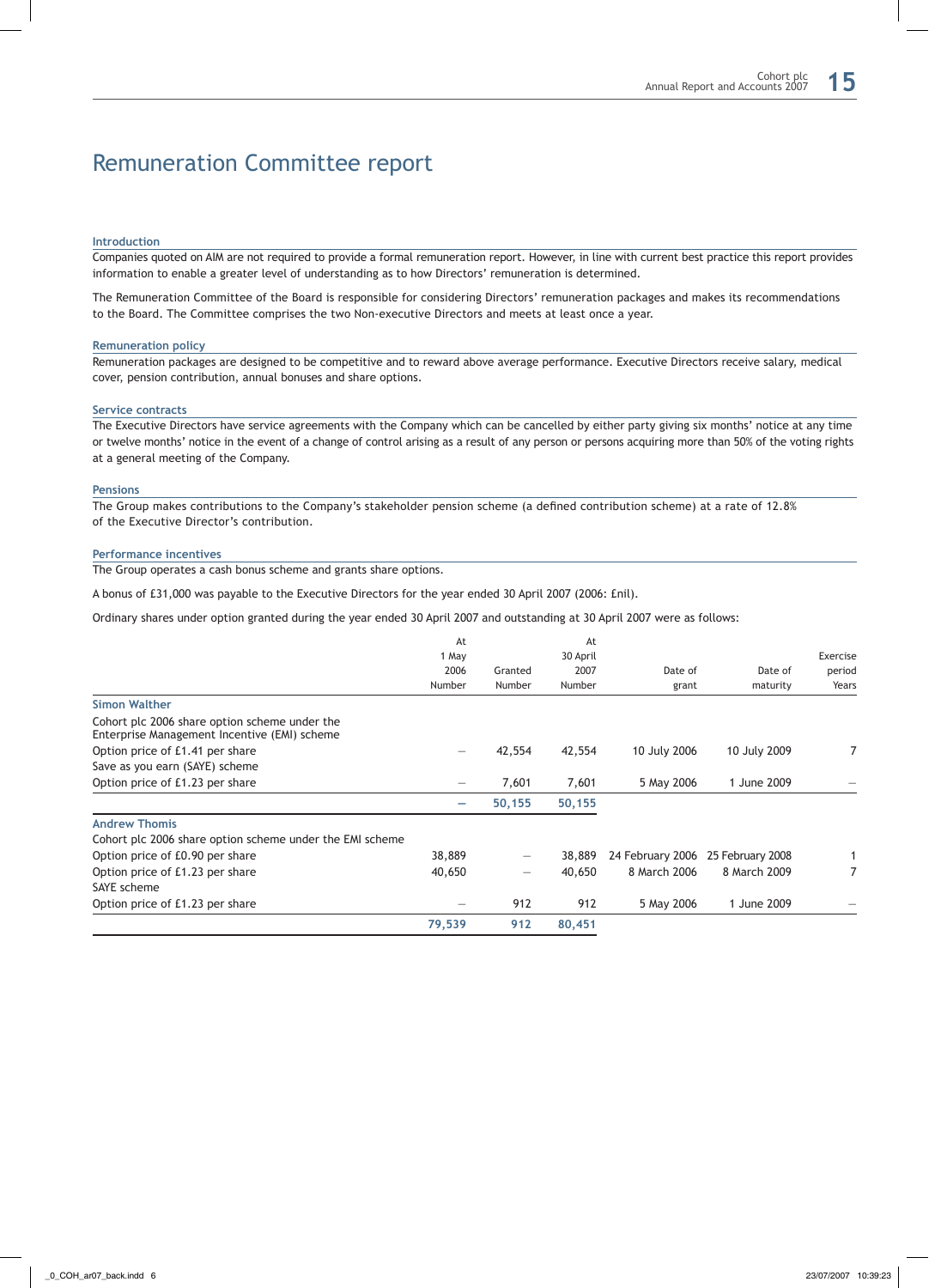## Remuneration Committee report continued

### **Performance incentives continued**

For the year ending 30 April 2008, the bonus payable to the Executive Directors of Cohort plc in respect of that year will be based upon performance compared to budget and the achievement of agreed personal objectives.

The maximum bonus payable as a percentage of salary is as follows:

|                       | Group       | Personal   |       |
|-----------------------|-------------|------------|-------|
|                       | performance | objectives | Total |
|                       |             |            | %     |
| <b>Stanley Carter</b> | 15          | 10         | 25    |
| Simon Walther         | 15          |            | 20    |

Andrew Thomis resigned from the Board of Cohort plc on 9 July 2007 and as such his performance incentive for the year ending 30 April 2008 is not disclosed.

No bonuses are payable or share options awardable to the Non-executive Director or Chairman.

Bonus schemes for senior management of the subsidiary companies have been established for the year ending 30 April 2008, with a similar framework to that of the Cohort plc Executive Directors, with varying levels of percentage of salary, none exceeding 20%.

### **Non-executive directors**

Both Nick Prest and Sir Robert Walmsley were appointed in February 2006 for an initial three year term, which can be terminated upon three months' notice being given by either party. They received an annual fee of £25,000 each. In addition, Nick Prest provides consultancy services to the Group in accordance with an agreement entered into on 27 February 2006. The agreement provides for a minimum of 20 days' consultancy in any one year at £1,250 per day.

### **Directors' remuneration**

Details of Directors' remuneration are set out below:

|                                | Salary  |        | <b>Bonus</b> |                          | Emoluments |        | Pension |                                | Total   |        |
|--------------------------------|---------|--------|--------------|--------------------------|------------|--------|---------|--------------------------------|---------|--------|
|                                | 2007    | 2006   | 2007         | 2006                     | 2007       | 2006   | 2007    | 2006                           | 2007    | 2006   |
|                                | £       |        | £            |                          | £          |        |         |                                |         | £      |
| <b>Executive Directors</b>     |         |        |              |                          |            |        |         |                                |         |        |
| <b>Stanley Carter</b>          | 130,000 | 65,000 | 13,000       | $\qquad \qquad$          | 143,000    | 65,000 |         | $\overline{\phantom{0}}$       | 143,000 | 65,000 |
| <b>Andrew Thomis</b>           | 95,000  | 15,883 | 9,500        | $\qquad \qquad -$        | 104,500    | 15,883 | 1,075   | $\qquad \qquad -$              | 105,575 | 15,883 |
| Simon Walther                  | 85,000  | —      | 8,500        | $\overline{\phantom{0}}$ | 93,500     |        | 1,157   | —                              | 94,657  |        |
| <b>Non-executive Directors</b> |         |        |              |                          |            |        |         |                                |         |        |
| Nick Prest                     | 25,000  | 5.134  |              | $\overline{\phantom{0}}$ | 25,000     | 5,134  |         | —                              | 25,000  | 5,134  |
| Sir Robert Walmsley            | 25,000  | 5,134  |              | -                        | 25,000     | 5,134  |         | —                              | 25,000  | 5,134  |
| <b>Total</b>                   | 360,000 | 91,151 | 31,000       | $\qquad \qquad -$        | 391,000    | 91,151 | 2,232   | $\qquad \qquad \longleftarrow$ | 393,232 | 91,151 |

Stanley Carter received £nil (2006: £25,000) whilst acting solely as a Director of the 100% subsidiary of the Company, SCS. Simon Walther received a salary of £3,069 during the year ended 30 April 2006, prior to his appointment as a Director of the Company on 9 May 2006. Nick Prest received £25,000 (2006: £4,167) as a consultant for the year ended 30 April 2007 in accordance with an agreement dated 27 February 2006 and a further £15,000 (2006: £nil) in acting as a consultant on behalf of SCS.

During the year ended 30 April 2007, Nick Prest received £nil (2006: £2,309) and Andrew Thomis received £nil (2006: £72,970) whilst acting as consultants for the Group prior to their appointments as Directors.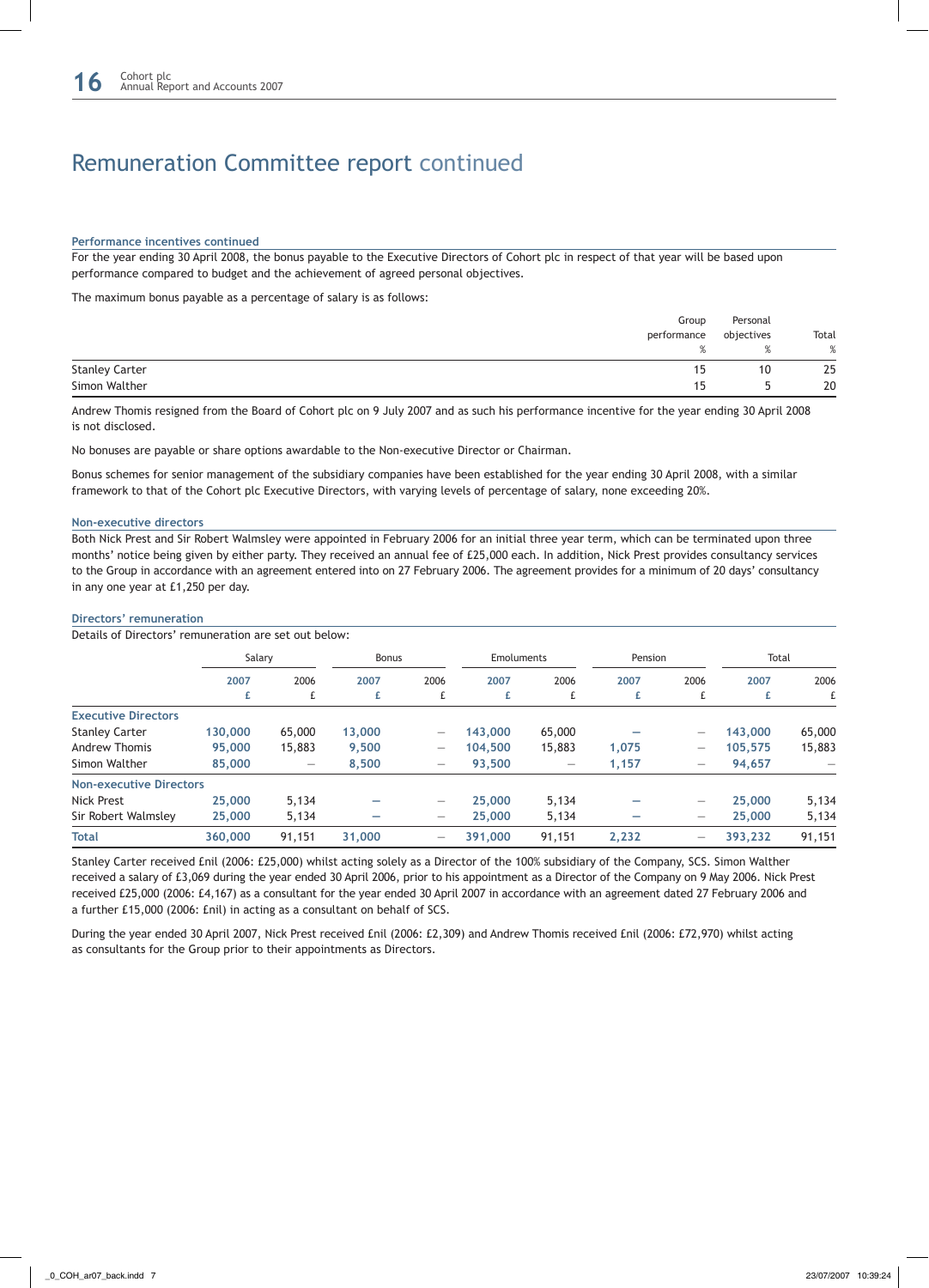## Independent auditor's report to the members of Cohort plc

We have audited the financial statements which comprise the Group profit and loss account, the Group and parent company balance sheets, the Group cash flow statement and the related notes.

This report is made solely to the Company's members, as a body, in accordance with Section 235 of the Companies Act 1985. Our audit work has been undertaken so that we might state to the Company's members those matters we are required to state to them in an auditor's report and for no other purpose. To the fullest extent permitted by law, we do not accept or assume responsibility to anyone other than the Company and the Company's members as a body, for our audit work, for this report, or for the opinions we have formed.

### **Respective responsibilities of directors and auditors**

The Directors' responsibilities for preparing the Annual Report and the financial statements in accordance with applicable law and United Kingdom Accounting Standards (United Kingdom Generally Accepted Accounting Practice) are set out in the Statement of Directors' Responsibilities.

Our responsibility is to audit the financial statements in accordance with relevant legal and regulatory requirements and International Standards on Auditing (UK and Ireland).

We report to you our opinion as to whether the financial statements give a true and fair view and are properly prepared in accordance with the Companies Act 1985 and whether the information given in the Directors' Report is consistent with the financial statements. The information given in the Directors' Report includes that specific information presented in the Chairman's statement, Chief Executive's review and Finance Director's review that is cross referred from the Business Review section of the Director's Report. We also report to you if, in our opinion, the Company has not kept proper accounting records, if we have not received all the information and explanations we require for our audit, or if information specified by law regarding Directors' remuneration and other transactions is not disclosed.

We read other information contained in the Annual Report, and consider whether it is consistent with the audited financial statements. This other information comprises the Corporate statement, Highlights, Chairman's statement, Chief Executive's review, Finance Director's review, Board of Directors, Corporate governance report, Remuneration Committee report and the Notice of the Annual General Meeting. We consider the implications for our report if we become aware of any apparent misstatements or material inconsistencies with the financial statements.

Our responsibilities do not extend to any other information.

### **Basis of audit opinion**

We conducted our audit in accordance with International Standards on Auditing (UK and Ireland) issued by the Auditing Practices Board. An audit includes examination, on a test basis, of evidence relevant to the amounts and disclosures in the financial statements. It also includes an assessment of the significant estimates and judgements made by the Directors in the preparation of the financial statements, and of whether the accounting policies are appropriate to the Group's and Company's circumstances, consistently applied and adequately disclosed.

We planned and performed our audit so as to obtain all the information and explanations which we considered necessary in order to provide us with sufficient evidence to give reasonable assurance that the financial statements are free from material misstatement, whether caused by fraud or other irregularity or error. In forming our opinion we also evaluated the overall adequacy of the presentation of information in the financial statements.

### **Opinion**

In our opinion:

- the financial statements give a true and fair view, in accordance with United Kingdom Generally Accepted Accounting Practice, of the state of the Group's and parent company's affairs as at 30 April 2007 and of the Group's profit for the year then ended and have been properly prepared in accordance with the Companies Act 1985; and
- the information given in the Directors' report is consistent with the financial statements.

**Baker Tilly UK Audit LLP** Registered Auditor Chartered Accountants 12 Gleneagles Court Brighton Road **Crawley** West Sussex RH10 6AD 9 July 2007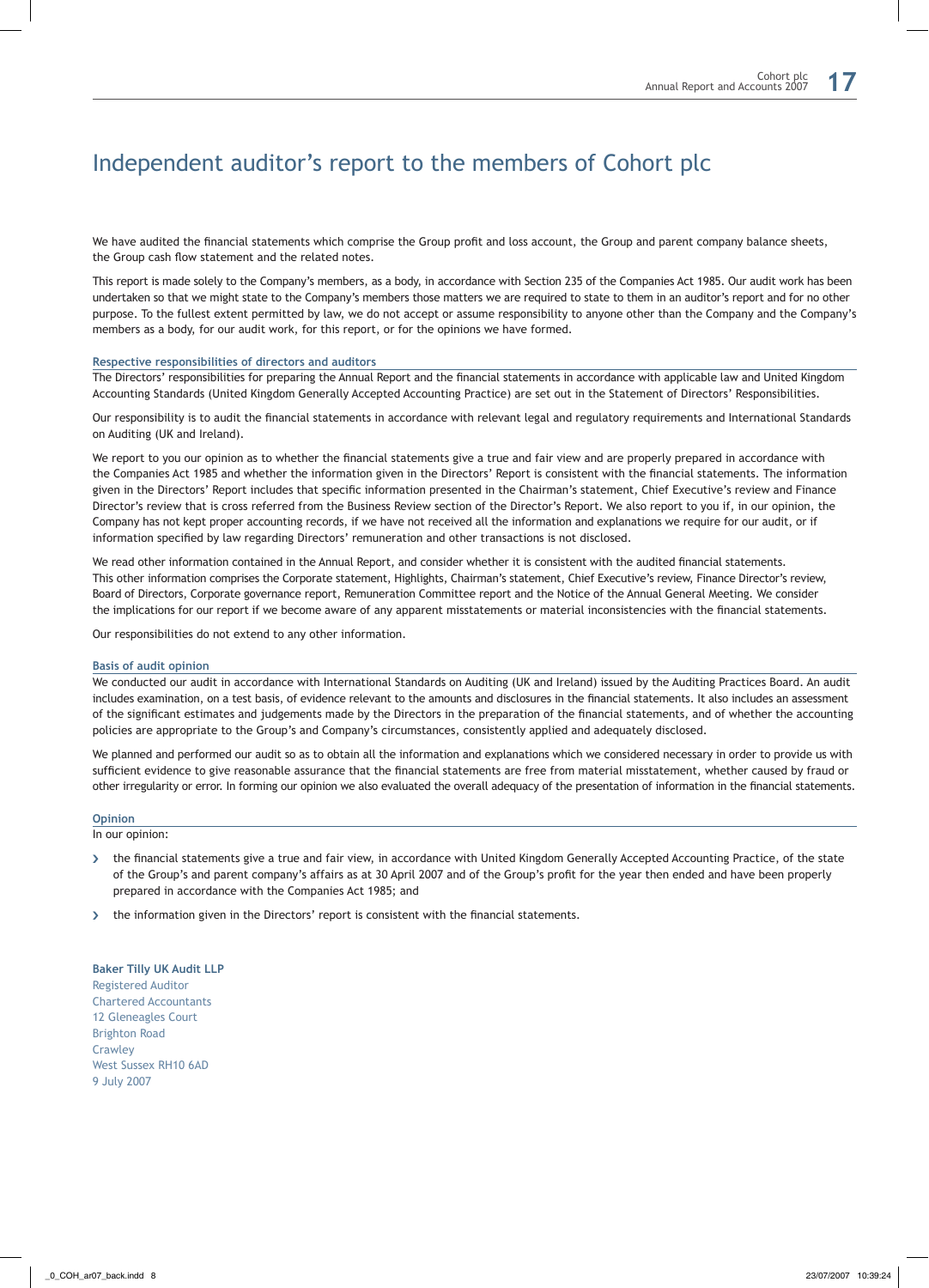## Consolidated profit and loss account

For the year ended 30 April 2007

|                                                                           | Notes        | 2007<br>£'000 | 2006<br>£'000 |
|---------------------------------------------------------------------------|--------------|---------------|---------------|
| Continuing operations                                                     |              | 22,281        | 18,008        |
| Acquired operations                                                       |              | 12,275        |               |
| Turnover of the Group including its share of joint ventures               | $\mathbf{1}$ | 34,556        | 18,008        |
| Less share of turnover of joint ventures                                  |              | (137)         | (185)         |
| <b>Group turnover</b>                                                     |              | 34,419        | 17,823        |
| Cost of sales                                                             | 1            | (26, 027)     | (13, 405)     |
| <b>Gross profit</b>                                                       | 1            | 8,392         | 4,418         |
| Administrative expenses                                                   | 2            | (5,996)       | (2,621)       |
| <b>Group operating profit</b>                                             | 1            | 2,396         | 1,797         |
| Share of operating result of joint ventures                               | 13           | (242)         | (148)         |
| <b>Total operating profit</b>                                             | 3            | 2,154         | 1,649         |
| Continuing operations                                                     |              | 1,361         | 1,649         |
| Acquired operations                                                       |              | 1,308         |               |
| Goodwill amortisation                                                     |              | (515)         |               |
| Exceptional items:                                                        | 4            |               |               |
| Write back of provision against joint venture investments and commitments |              | 113           | 102           |
| Provision against related party undertakings                              |              | -             | (339)         |
| Profit/(loss) on sale of tangible fixed assets                            |              | 1             | (82)          |
|                                                                           |              | 114           | (319)         |
| Profit on ordinary activities before interest                             |              | 2,268         | 1,330         |
| Interest receivable                                                       | 5            | 214           | 105           |
| Interest payable and similar charges                                      | 6            | (22)          | (76)          |
|                                                                           |              | 192           | 29            |
| Profit on ordinary activities before taxation                             |              | 2,460         | 1,359         |
| Tax on profit on ordinary activities                                      | 8            | (454)         | (440)         |
| Profit on ordinary activities after taxation                              |              | 2,006         | 919           |
| <b>Basic earnings per share</b>                                           | 10           | 7.26p         | 5.47p         |
| Diluted earnings per share                                                | 10           | 7.22p         | 5.45p         |

The 2007 profit on ordinary activities before taxation arises from the continuing operations of the Group and the acquired business of MASS from 1 August 2006.

The 2006 profit on ordinary activities before taxation arises from the continuing operations of the Group, which merged with SCS on 9 February 2006.

There are no recognised gains or losses other than as stated in the profit and loss account.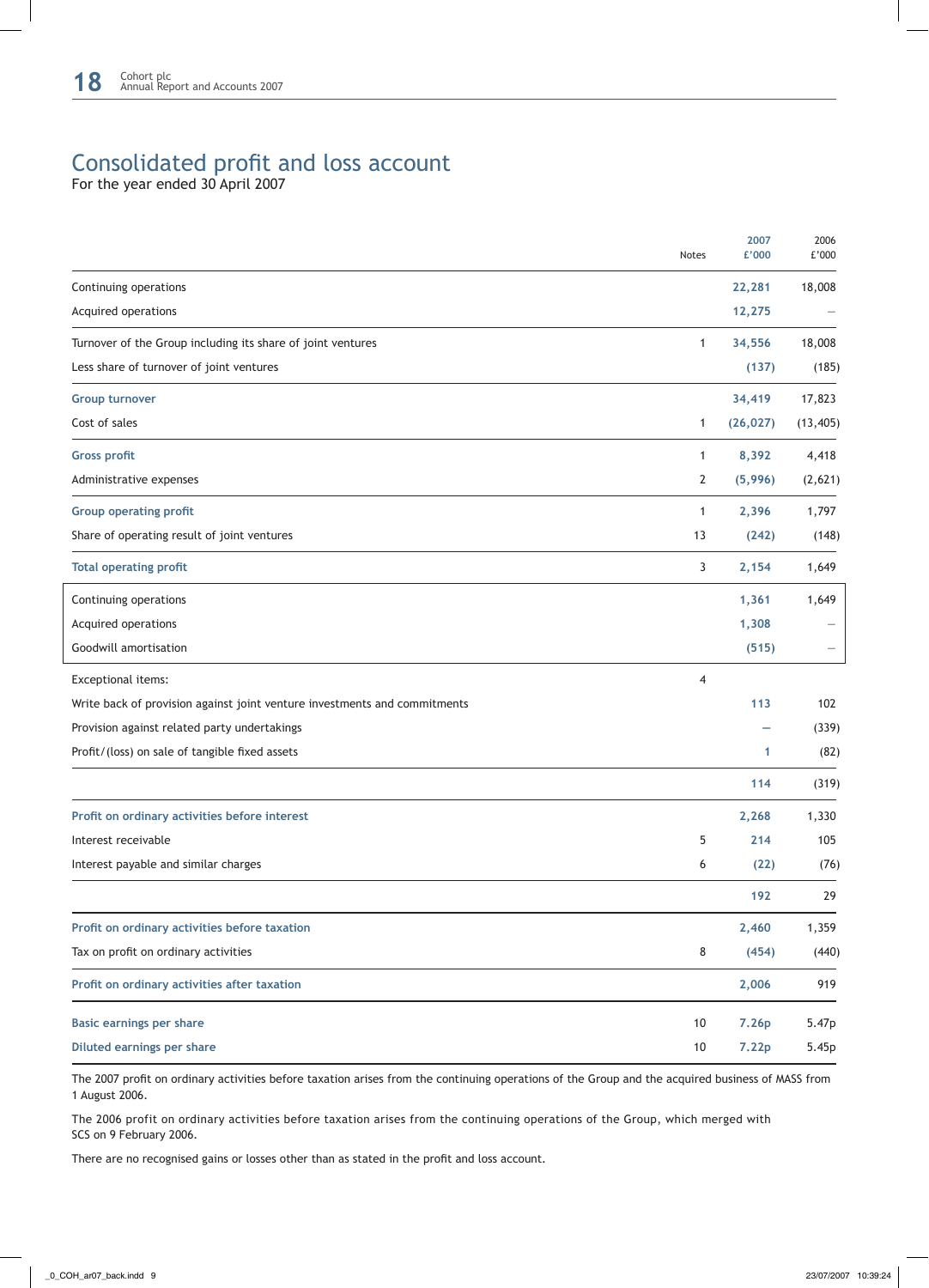## Balance sheets

As at 30 April 2007

|                                                |        | Group         |                          | Company       |               |  |
|------------------------------------------------|--------|---------------|--------------------------|---------------|---------------|--|
|                                                | Notes  | 2007<br>£'000 | 2006<br>£'000            | 2007<br>£'000 | 2006<br>£'000 |  |
| <b>Fixed assets</b>                            |        |               |                          |               |               |  |
| Purchased goodwill                             | 11     | 13,207        |                          |               |               |  |
| Tangible fixed assets                          | 12     | 282           | 99                       |               |               |  |
| Investments:                                   | 13     |               |                          |               |               |  |
| Share of gross assets of joint ventures        |        | 17            | 101                      |               |               |  |
| Share of gross liabilities of joint ventures   |        | (250)         | (192)                    |               |               |  |
| Net investment in joint ventures               |        | (233)         | (91)                     |               |               |  |
| Subsidiaries                                   |        |               | $\overline{\phantom{0}}$ | 16,064        | 1,584         |  |
|                                                |        | (233)         | (91)                     | 16,064        | 1,584         |  |
|                                                |        | 13,256        | 8                        | 16,064        | 1,584         |  |
| <b>Current assets</b>                          |        |               |                          |               |               |  |
| Stock                                          | 14     | 409           |                          |               |               |  |
| <b>Debtors</b>                                 | 15     | 8,035         | 6,375                    | 1,299         | 1,821         |  |
| Cash at bank                                   |        | 5,015         | 5,591                    | 1,100         | 4,296         |  |
|                                                |        | 13,459        | 11,966                   | 2,399         | 6,117         |  |
| Creditors: amounts falling due within one year | 16     | (5,839)       | (2, 830)                 | (123)         | (155)         |  |
| <b>Net current assets</b>                      |        | 7,620         | 9,136                    | 2,276         | 5,962         |  |
| <b>Total assets less current liabilities</b>   |        | 20,876        | 9,144                    | 18,340        | 7,546         |  |
| Provisions for liabilities and charges         | 18     | (560)         | (220)                    | (500)         |               |  |
| <b>Net assets</b>                              |        | 20,316        | 8,924                    | 17,840        | 7,546         |  |
| <b>Capital and reserves</b>                    |        |               |                          |               |               |  |
| Called up share capital                        | 19     | 2,947         | 2,212                    | 2,947         | 2,212         |  |
| Share premium account                          | $20\,$ | 14,155        | 5,339                    | 14,155        | 5,339         |  |
| Share option reserve                           | 20     | 71            | $\qquad \qquad -$        | 10            |               |  |
| Profit and loss account                        | $20\,$ | 3,143         | 1,373                    | 728           | (5)           |  |
| Equity shareholders' funds                     | 21     | 20,316        | 8,924                    | 17,840        | 7,546         |  |

The financial statements on pages 18 to 34 were approved by the Board of Directors and authorised for issue on 9 July 2007 and are signed on its behalf by:

**Stanley Carter Simon Walther<br>
Chief Executive Finance Director** Chief Executive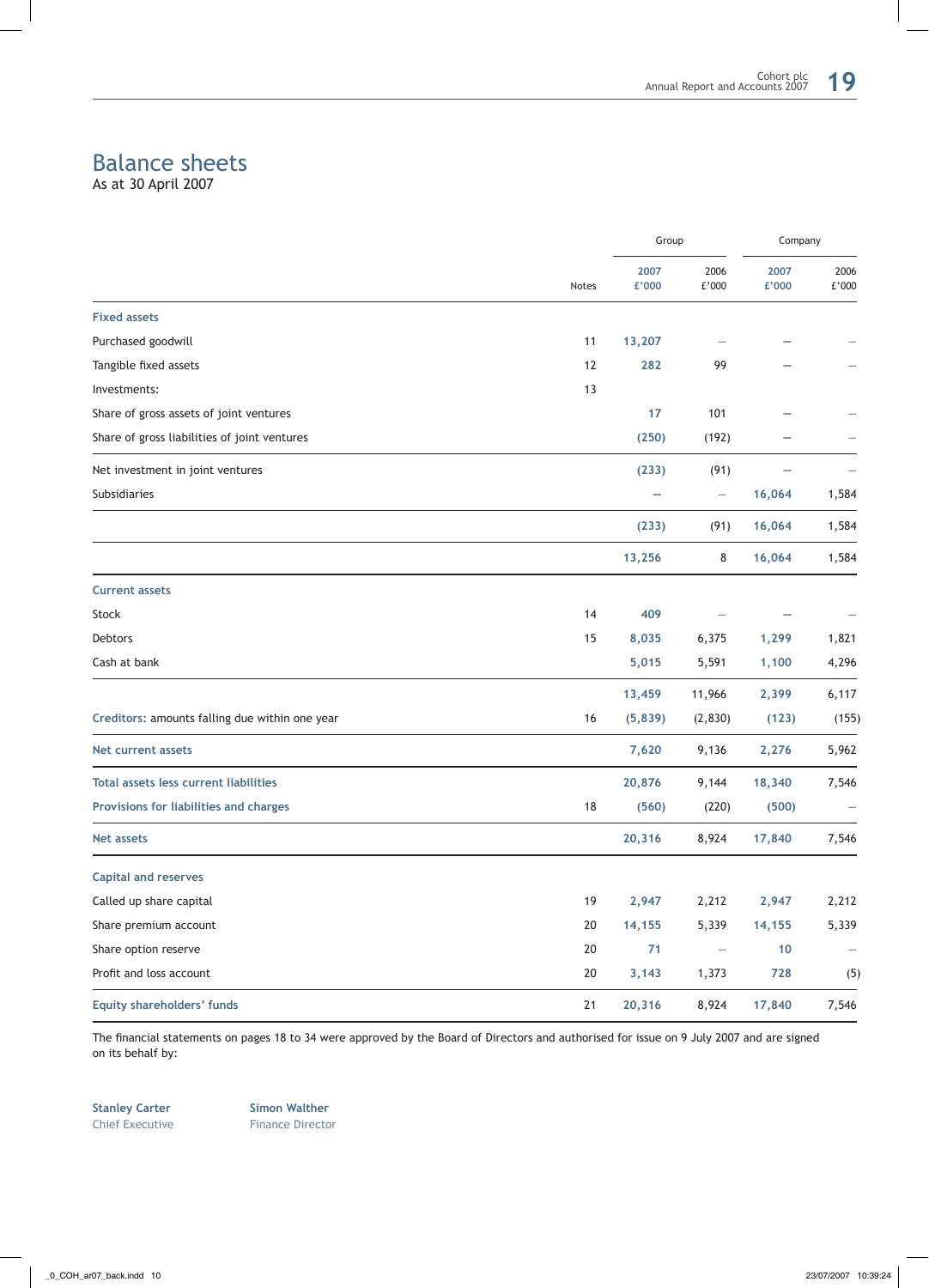## Consolidated cash flow statement

For the year ended 30 April 2007

|                                                                           |       | 2007      |           | 2006    |          |
|---------------------------------------------------------------------------|-------|-----------|-----------|---------|----------|
|                                                                           | Notes | £'000     | £'000     | $E'000$ | £'000    |
| Net cash inflow from operating activities                                 | 24    |           | 2,942     |         | 893      |
| Returns on investment and servicing of finance                            |       |           |           |         |          |
| Interest received                                                         |       | 215       |           | 75      |          |
| Interest element of finance lease asset                                   |       | 10        |           | 21      |          |
| Interest paid                                                             |       | (8)       |           | (68)    |          |
|                                                                           |       |           | 217       |         | 28       |
| <b>Taxation paid</b>                                                      |       |           | (787)     |         | (603)    |
| Capital expenditure and financial investment                              |       |           |           |         |          |
| Purchase of tangible fixed assets                                         |       | (87)      |           | (66)    |          |
| Sale of tangible fixed assets                                             |       |           |           | 868     |          |
| Investment in related party undertakings                                  |       |           |           | (339)   |          |
|                                                                           |       |           | (87)      |         | 463      |
| <b>Acquisitions</b>                                                       |       |           |           |         |          |
| <b>MASS Consultants Limited</b>                                           | 25    | (11, 935) |           |         |          |
| Investment in joint ventures and investments                              |       | (220)     |           | (50)    |          |
|                                                                           |       |           | (12, 155) |         | (50)     |
| Equity dividend paid                                                      |       |           | (236)     |         | (159)    |
| Cash (outflow)/inflow before management of liquid resources and financing |       |           | (10, 106) |         | 572      |
| Net management of liquid resources                                        |       |           | 278       |         | (5, 278) |
| <b>Financing</b>                                                          |       |           |           |         |          |
| Issue of ordinary shares (net of costs)                                   |       | 9,279     |           | 5,323   |          |
| Finance lease asset                                                       |       | 251       |           | 85      |          |
| Repayment of secured loan                                                 |       |           |           | (514)   |          |
| Repayment of Directors' loans                                             |       |           |           | (446)   |          |
|                                                                           |       |           | 9,530     |         | 4,448    |
| Decrease in net cash                                                      |       |           | (298)     |         | (258)    |
| Net movement in liquid resources                                          |       | (278)     |           | 5,278   |          |
| Finance lease asset                                                       |       | (251)     |           | 251     |          |
| Secured loan                                                              |       |           |           | 514     |          |
| Directors' loans                                                          |       |           |           | 446     |          |
|                                                                           |       |           | (529)     |         | 6,489    |
| (Decrease)/increase in net funds                                          |       |           | (827)     |         | 6,231    |
| Opening net funds/(debt)                                                  |       |           | 5,842     |         | (389)    |
| <b>Closing net funds</b>                                                  |       |           | 5,015     |         | 5,842    |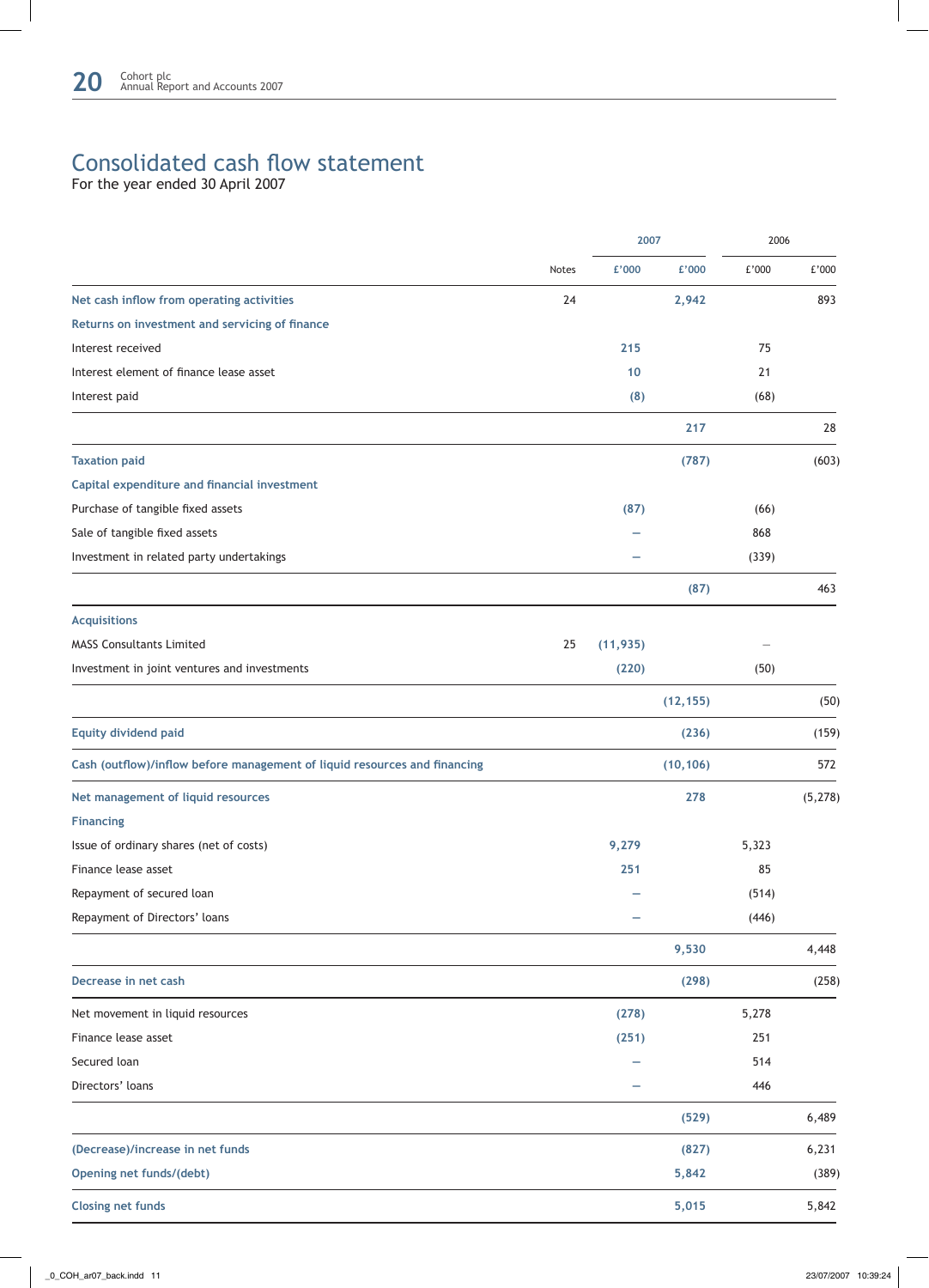## Consolidated cash flow statement continued

For the year ended 30 April 2007

| Funds reconciliation | At 1 May<br>2006<br>£'000 | Cash<br>flow<br>£'000 | At 30 April<br>2007<br>£'000 |
|----------------------|---------------------------|-----------------------|------------------------------|
| Cash and bank        | 313                       | (298)                 | 15                           |
| Short-term deposits  | 5,278                     | (278)                 | 5,000                        |
|                      | 5,591                     | (576)                 | 5,015                        |
| Finance lease        | 251                       | (251)                 | -                            |
|                      | 5,842                     | (827)                 | 5,015                        |

The short-term deposits held by the Group are all less than one month in duration.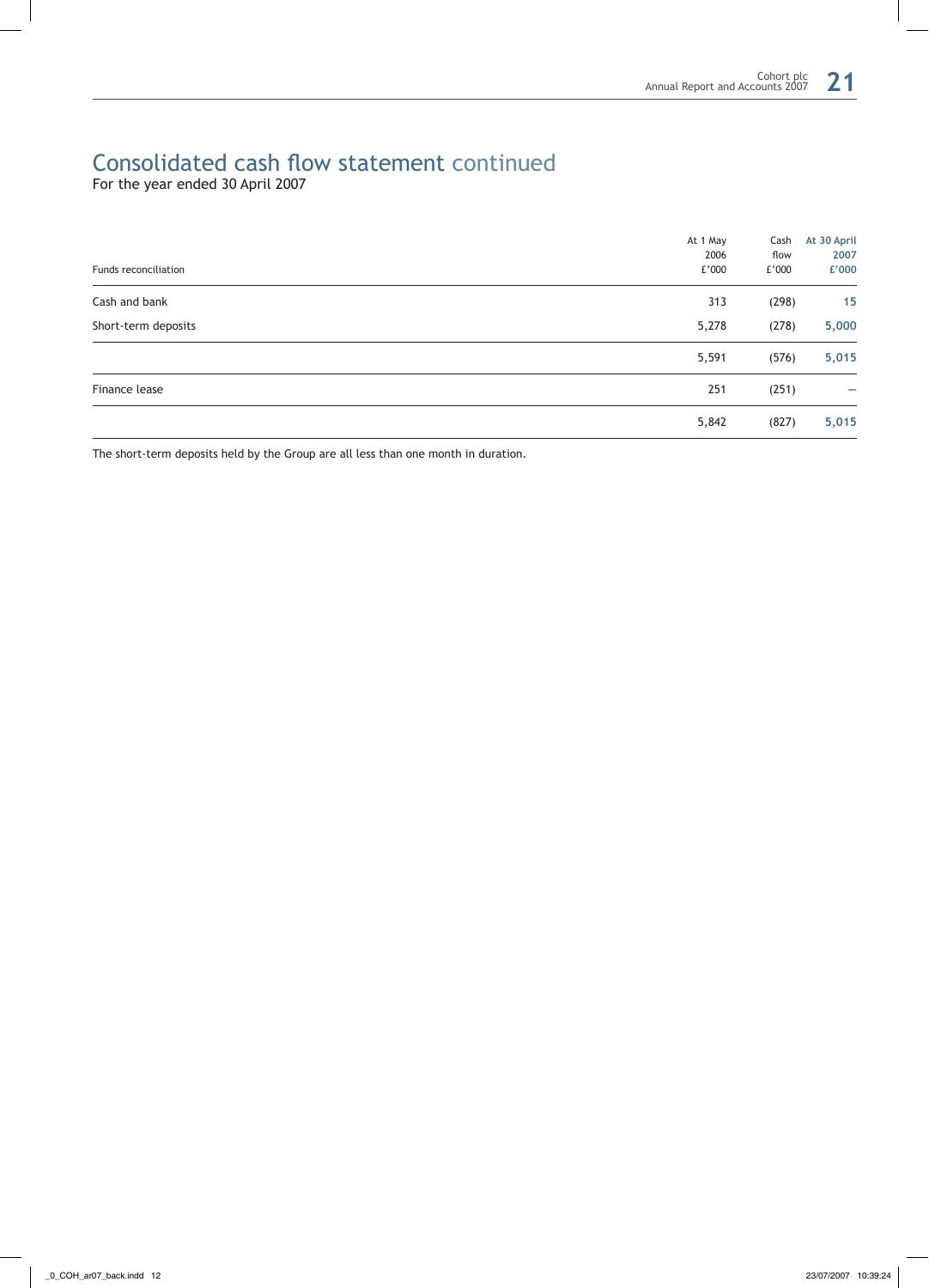## Accounting policies

### **Basis of accounting**

The financial statements have been prepared under the historical cost convention and in accordance with applicable UK accounting standards.

### **Accounting period**

The Company has drawn up its accounts for the year ended 30 April 2007. The comparative period is from incorporation on 23 January 2006 to 30 April 2006. The Group has likewise drawn up its accounts for the year ended 30 April 2007 with the comparatives, following adoption of merger accounting, drawn up for the year ended 30 April 2006.

### **Consolidation**

The consolidated financial statements incorporate those of Cohort plc and all of its subsidiary undertakings for the year. Subsidiaries acquired during the year are consolidated from the date of acquisition, using the acquisition method. Accordingly, the results of MASS are consolidated from 1 August 2006.

The joint ventures of the Group have been accounted for using the gross equity method.

Advanced Geospatial Solutions Ltd (AGS) has been accounted for as a joint venture for the entire year.

Digital Millennium Map LLP (DMM) has been accounted for as a joint venture for the period from 1 May 2006 to 31 October 2006. From 1 November 2006, DMM has been accounted for as an investment by the Group, the Group no longer having an active participation in the undertaking.

The Company adopted merger accounting and presented Group results for the year ended 30 April 2006.

The Company has not presented its own profit and loss account, as permitted by Section 230(4) of the Companies Act 1985.

#### **Turnover**

Turnover represents amounts receivable for the provision of services, excluding Value Added Tax. In accordance with Urgent Issues Task Force 40 (Revenue recognition and service contracts), the Group recognises contract revenue as the activity progresses to reflect the partial performance of contractual obligations. In the case of long term contracts, turnover is recognised appropriate to the stage of completion when the outcome of the contract can be assessed with reasonable certainty.

### **Research and development**

Development expenditure is carried forward when its future recoverability can be foreseen with reasonable assurance and is amortised in line with sales from the related product. All research and other development costs are written off as incurred.

#### **Operating lease agreements**

Rentals applicable to operating leases where substantially all of the benefits and risks of ownership remain with the lessor are charged against profits on a straight line basis over the period of the lease.

#### **Pension contributions**

Payments are made to the Company's stakeholder pension schemes, both defined contribution schemes. Amounts are charged to the profit and loss account as incurred.

### **Deferred taxation**

Deferred tax is recognised in respect of all timing differences that have originated but not reversed at the balance sheet date where transactions or events that result in an obligation to pay more tax in the future or a right to pay less tax in the future have occurred at the balance sheet date. Timing differences are differences between the Group's taxable profits and its results as stated in the financial statements that arise from the inclusion of gains and losses in tax assessments in periods different from those in which they are recognised in the financial statements.

Deferred tax is measured at the average tax rates that are expected to apply in the periods in which timing differences are expected to reverse, based on tax rates and laws that have been enacted or substantially enacted by the balance sheet date. Deferred tax is measured on a non-discounted basis.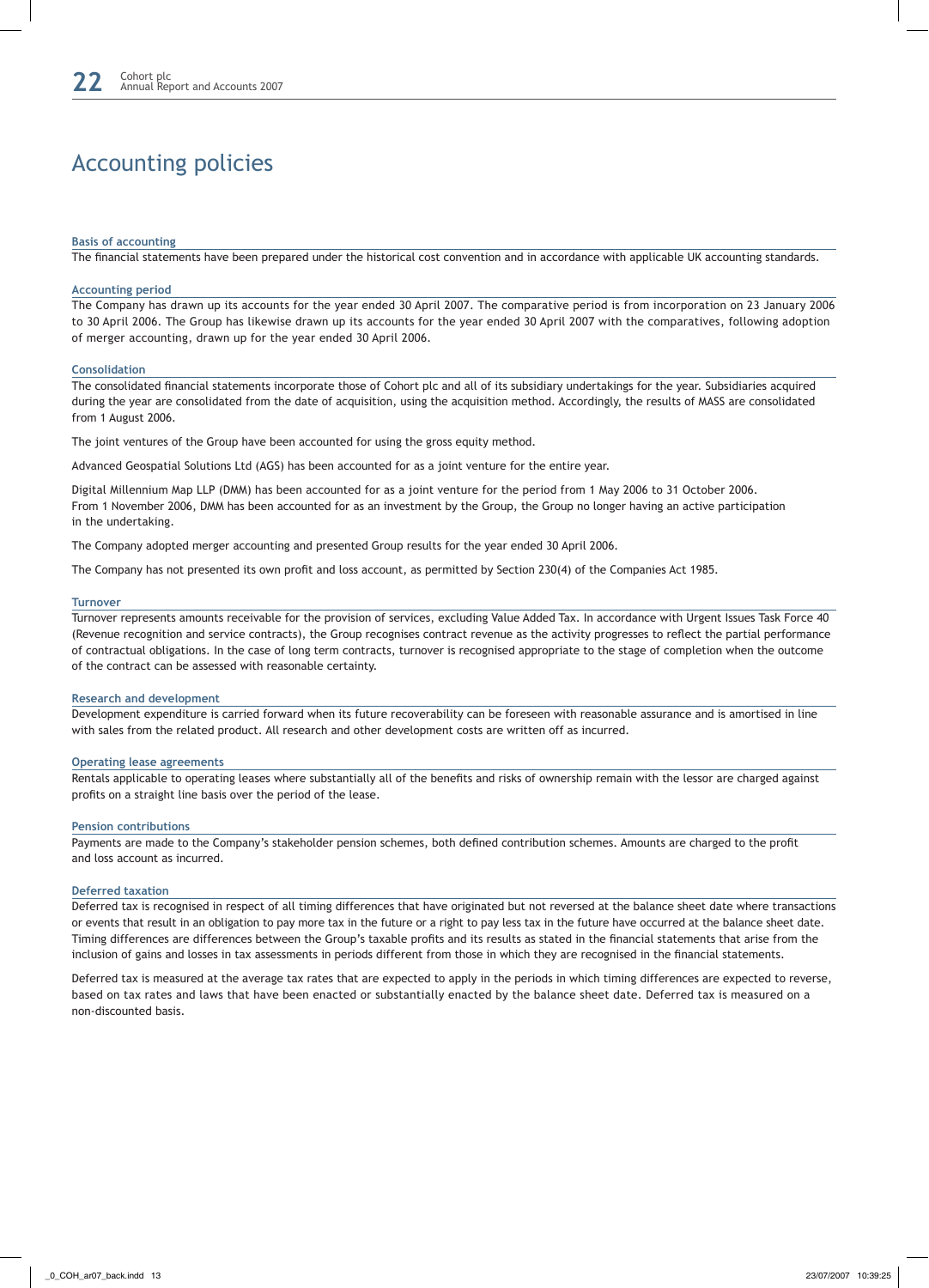### **Share-based payments**

The Group has applied the requirements of FRS 20, Share-based payments. In accordance with the transitional provisions, FRS 20 has been applied to all grants of equity instruments after 7 November 2002 that were unvested as of 1 May 2006.

The Group issues equity-settled and cash-settled share-based payments to certain employees. Equity-settled share-based payments are measured at fair value at the date of grant. The fair value determined at the grant date of equity-settled share-based payments is expended on a straight-line basis over the vesting period based on the Group's estimate of shares that will eventually vest.

Fair value is measured by use of the Quoted Companies Alliance binomial model. The expected life used in the models has been adjusted, based on management's best estimate, for the effect of non-transferability, exercise restrictions, and behavioural considerations.

A liability equal to the portion of the goods and services received is recognised at the current fair value determined at each balance sheet date for cash-settled share-based payments.

The application of FRS 20 represents a change of accounting policy. Included in the current year charge is £5,000 which relates to prior periods. No prior year adjustment has been made and comparative information has not been restated in respect of that amount.

### **Purchased goodwill**

Goodwill representing the excess of the purchase price compared with the fair value of net assets acquired is capitalised and written off evenly over 20 years, as in the opinion of the Directors, this represents the period over which the goodwill is effective.

### **Tangible fixed assets**

Depreciation is provided on cost in annual instalments over the estimated useful life of assets which are reviewed annually. The rate of depreciation for equipment, fixtures and fittings is 20% to 50% per annum of cost on a straight line basis.

### **Stock and work in progress**

Stock and work in progress are valued at the lower of cost and net realisable value. Cost of finished goods and work in progress includes overheads appropriate to the stage of manufacture. Net realisable value is based upon estimated selling price less further cost expected to be incurred to completion and disposal. Provision is made for obsolete and slow-moving items.

Long term contracts are assessed on a contract by contract basis and reflected in the profit and loss account by recording turnover and related costs as contract activity progresses. Turnover is ascertained in a manner appropriate to the stage of completion of the contract, and credit taken for profit earned to date when the outcome of the contract can be assessed with reasonable certainty. The amount by which turnover exceeds payments on account is classified as "amounts recoverable on contracts" and included in debtors; to the extent that payments on account exceed relevant turnover, the excess is included as a creditor. The amount of long term contracts, at cost net of amounts transferred to cost of sales, less provision for foreseeable losses and payments on account not matched with turnover, is included within stock.

### **Finance lease**

The Group had a finance lease asset receivable from its 25% joint venture undertaking, DMM. In this instance, where the Group acted as a lessor and substantially all the risks and rewards of ownership of the related assets were transferred to the lessee, the net present value of the future lease payments were recognised as a debtor and the interest value was recognised over the period in which it was earned on an actuarial basis.

The lease was settled in full during the year ended 30 April 2007 as part of the Group's completion of its investment commitment to DMM.

### **Warranty provisions**

Provision is made for liabilities arising in respect of expected warranty claims.

### **Financial instruments**

Income and expenditure arising on financial instruments are recognised on an accruals basis and credited or charged to the profit and loss account in the financial period to which they relate.

The Group currently has only cash and cash equivalent financial instruments with a maturity of less than one month. These are disclosed as cash at bank in the balance sheet.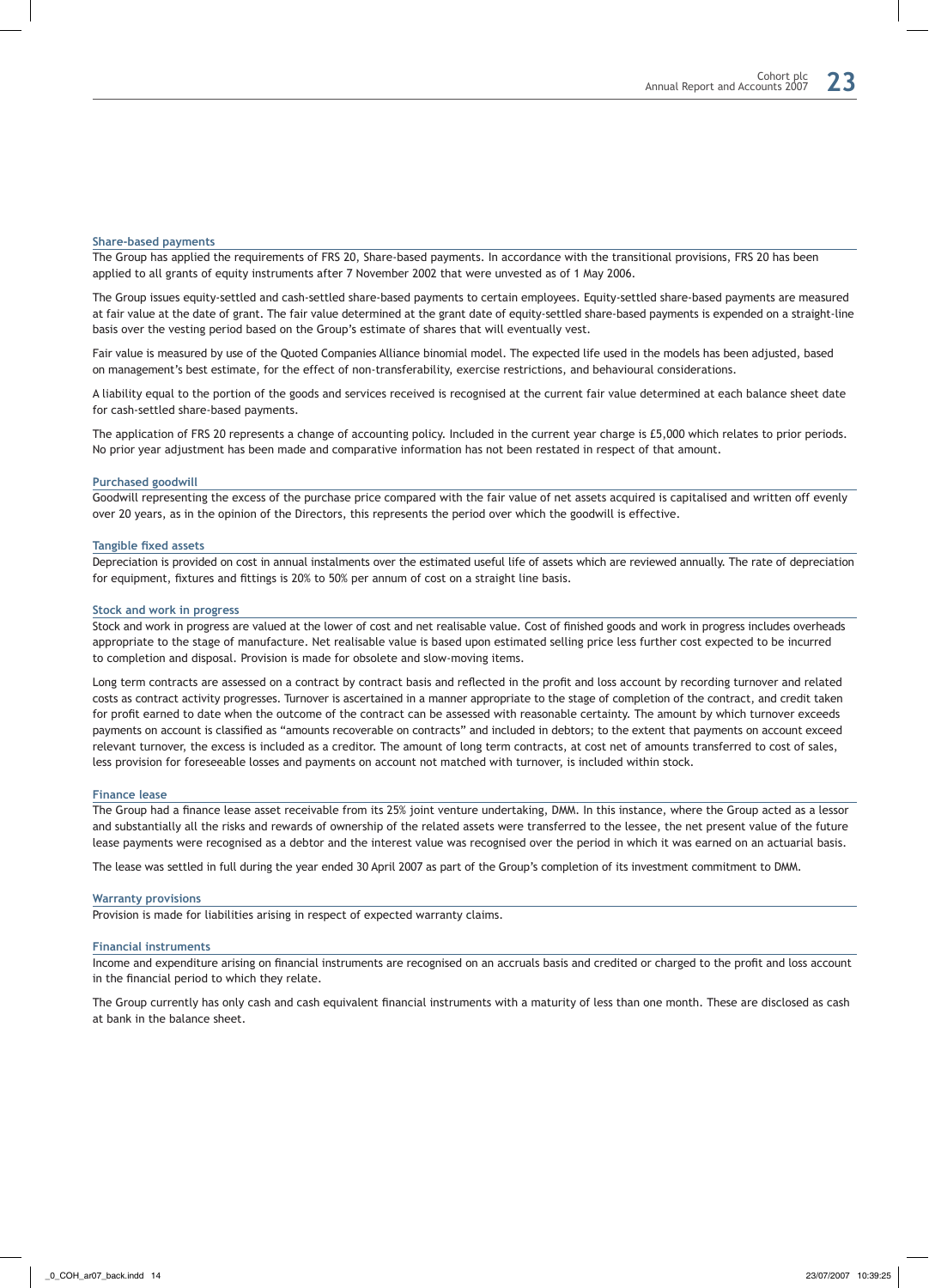## Notes to the financial statements

For the year ended 30 April 2007

### **1 Segmental reporting**

The Group's turnover was derived from its activities undertaken wholly within the UK.

|                               |        | Net assets/(liabilities) |        | Turnover |       | Profit/(loss) before tax |      |      |
|-------------------------------|--------|--------------------------|--------|----------|-------|--------------------------|------|------|
|                               | 2007   | 2006<br>£'000<br>£'000   |        |          | 2007  | 2006                     | 2007 | 2006 |
|                               |        |                          | £'000  | £'000    | £'000 | £'000                    |      |      |
| By business                   |        |                          |        |          |       |                          |      |      |
| <b>SCS</b>                    | 3,172  | 3,042                    | 22.144 | 17,823   | 2,208 | 1,907                    |      |      |
| MASS (acquired 1 August 2006) | (447)  | $\qquad \qquad -$        | 12,275 | –        | 1,308 |                          |      |      |
|                               | 2,725  | 3,042                    | 34,419 | 17,823   | 3,516 | 1,907                    |      |      |
| Joint ventures                | (233)  | (91)                     | 137    | 185      | (242) | (148)                    |      |      |
| Unallocated                   | 17,824 | 5,973                    |        | -        | (814) | (400)                    |      |      |
|                               | 20,316 | 8,924                    | 34,556 | 18,008   | 2,460 | 1,359                    |      |      |

All of the above is in respect of continuing operations. The unallocated loss includes the administrative expenses of the Company (Cohort plc), goodwill amortisation and exceptional items. Unallocated net assets includes the assets of the Company, purchased goodwill, net funds and tax.

Group turnover is further analysed by geographical destination as follows:

|                         | 2007                                                             | 2006       |
|-------------------------|------------------------------------------------------------------|------------|
|                         | £'000                                                            | £'000      |
| UK                      | 33,872                                                           | 17,074     |
| Other EC countries      | 527                                                              | 602        |
| <b>USA</b>              | 20                                                               | 147        |
|                         | 34,419                                                           | 17,823     |
|                         | 2007                                                             | 2006       |
|                         | Goodwill                                                         |            |
|                         | amortisation                                                     |            |
|                         | and                                                              |            |
|                         | share-based                                                      |            |
|                         | <b>Continuing</b><br><b>Acquired</b><br><b>Total</b><br>payments | Continuing |
|                         | £'000<br>£'000<br>£'000<br>£'000                                 | £'000      |
| Group turnover          | 22,144<br>12,275<br>34,419<br>-                                  | 17,823     |
| Cost of sales           | (16, 672)<br>(9, 355)<br>(26, 027)<br>-                          | (13, 405)  |
| Gross profit            | 8,392<br>5,472<br>2,920<br>-                                     | 4,418      |
| Administrative expenses | (586)<br>(3,806)<br>(1,604)<br>(5,996)                           | (2,621)    |
| Group operating profit  | (586)<br>2,396<br>1,666<br>1,316                                 | 1,797      |

The acquired operations are in respect of MASS. Within the continuing operations, SCS operating profit for the year ended 30 April 2007 was £2,261,000 (2006: £1,907,000) and the operating loss of Cohort plc was £595,000 (2006: £110,000).

### **2 Administrative expenses**

|                         |      | 2007  | 2006                            |
|-------------------------|------|-------|---------------------------------|
|                         | Note | £'000 | £'000                           |
| Administrative expenses |      | 5,410 | 2,621                           |
| Goodwill amortisation   |      | 515   | $\hspace{0.1mm}-\hspace{0.1mm}$ |
| Share-based payments    | 19   | 71    | $\qquad \qquad -$               |
|                         |      | 5.996 | 2,621                           |

The Group has presented a normalised earnings per share (see note 10) which excludes goodwill amortisation and share-based payments.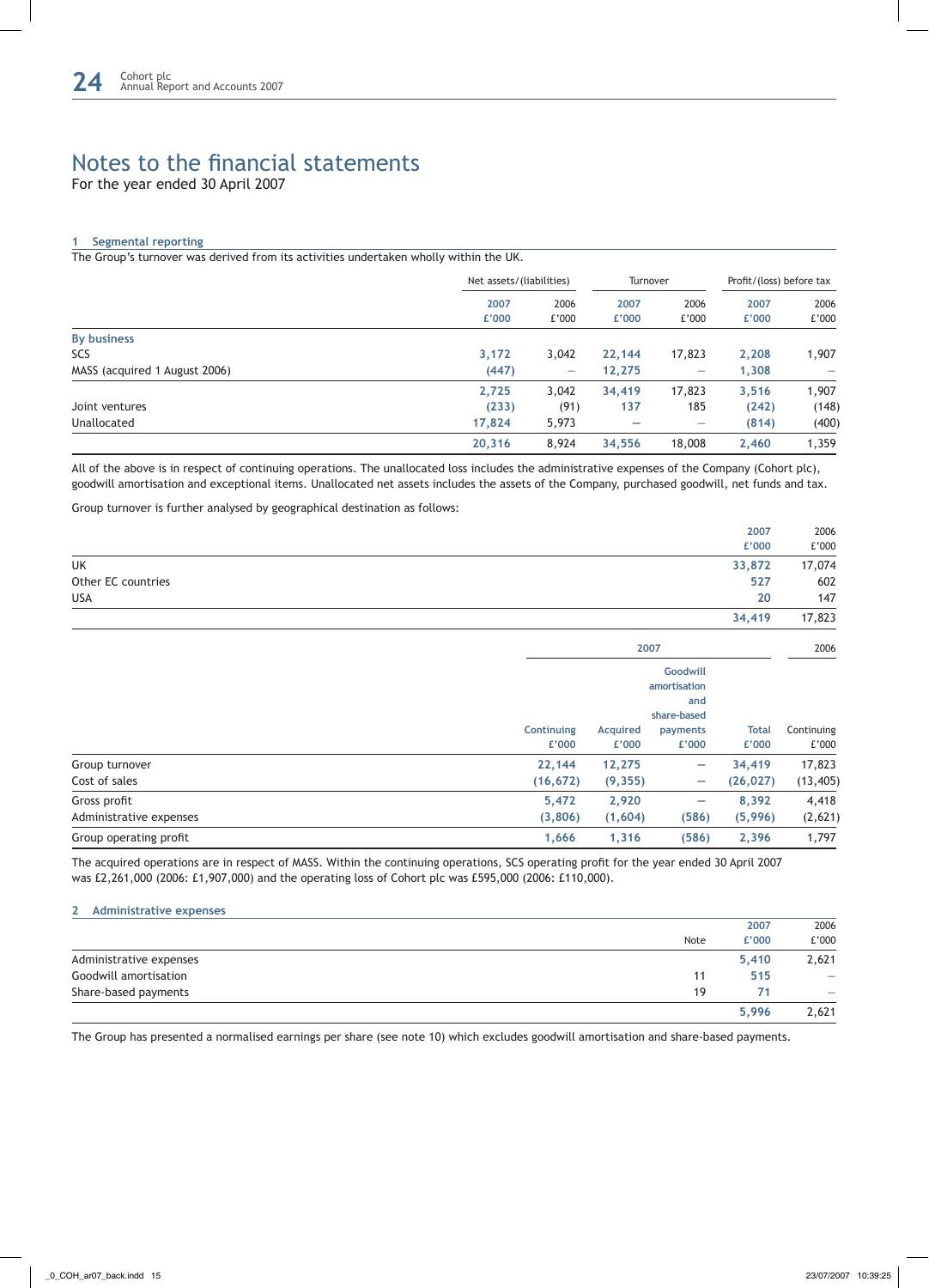**113** 102

**114** (319)

### **3 Total operating profit**

|                                                                                        | 2007  | 2006           |
|----------------------------------------------------------------------------------------|-------|----------------|
|                                                                                        | £'000 | £'000          |
| Total operating profit is stated after charging:                                       |       |                |
| Depreciation of tangible assets                                                        |       |                |
| Owned assets                                                                           | 187   | 54             |
| Rentals under operating leases                                                         |       |                |
| Land and buildings                                                                     | 147   | 7              |
| Other                                                                                  |       |                |
| Amounts payable to Baker Tilly UK Audit LLP in respect of audit and non-audit services |       |                |
| - statutory audit of Cohort plc                                                        | 11    | 7              |
| - audit of subsidiaries                                                                | 33    | 15             |
| - tax compliance                                                                       | 11    | $\overline{4}$ |
| - accounting advice                                                                    |       | 36             |
| - Acquisition of MASS Consultants Limited (debited to purchased goodwill)              | 33    |                |
| - AIM listing (debited to the share premium account)                                   |       | 121            |

The 2006 audit fee included £8,000 paid to the Group's previous auditor. Of the Group's total fees of £88,000 (2006: £183,000) payable to the auditors, Baker Tilly UK Audit LLP, £44,000 (50%) (2006: £22,000; 12%) was in respect of the Group audit.

### **4 Exceptional items 2007** 2006 **£'000** £'000 Write back of provision against joint venture investments and commitments **116** 116 Provision against joint ventures and commitments **—** (14) Provision against related party undertakings **—** (339) Profit/(loss) on the sale of fixed assets **1** (82)

The Group tax charge includes £nil (2006: £102,000 credit) in respect of exceptional items. The profit on sale of fixed assets in the year ended 30 April 2007 is the Group's share of a profit recognised in its 50% joint venture, AGS.

### **5 Interest receivable**

|                                   | 2007  | 2006  |
|-----------------------------------|-------|-------|
|                                   | £'000 | £'000 |
| Finance lease interest receivable | 10    |       |
| Other interest receivable         | 204   | 84    |
|                                   | 214   | 105   |

The finance lease interest receivable is in respect of the camera leased to the DMM LLP.

### **6 Interest payable and similar charges**

|                                                   | 22    | 76    |
|---------------------------------------------------|-------|-------|
| Share of joint venture undertakings               | 14    | 13    |
| Other loan interest                               |       | 35    |
| Bank overdraft, loan interest and similar charges |       | 28    |
|                                                   | £'000 | £'000 |
|                                                   | 2007  | 2006  |

Other loan interest payable includes interest in respect of Directors' loans of £nil (2006: £28,000).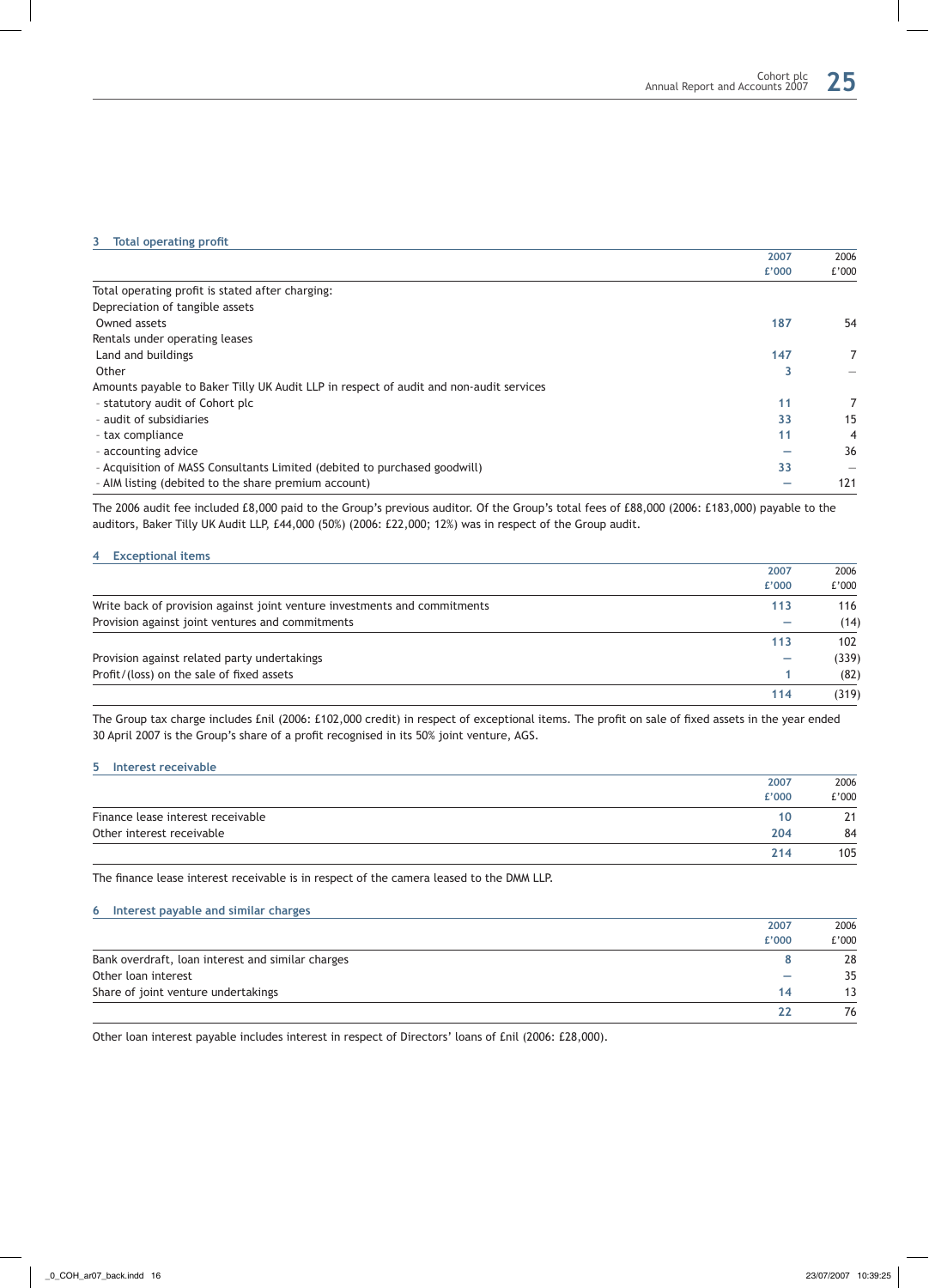## Notes to the financial statements continued

For the year ended 30 April 2007

**7 Employees**

| Staff costs during the period (including Directors) |        |       |
|-----------------------------------------------------|--------|-------|
|                                                     | 2007   | 2006  |
|                                                     | £'000  | £'000 |
| Wages and salaries                                  | 12,882 | 6,295 |
| Social security costs                               | 1.441  | 705   |
| Pension costs                                       | 329    | 144   |
| Share-based payments                                | 71     |       |
|                                                     | 14.723 | 7.144 |

### Average number of employees

|                                        | 2007          | 2006   |
|----------------------------------------|---------------|--------|
|                                        | <b>Number</b> | Number |
| Operational                            | 243           | 120    |
| Administration and operational support | -49           | 23     |
|                                        | 292           | 143    |

The above disclosures include Directors. Directors' emoluments are disclosed separately in the Remuneration Committee Report on pages 15 and 16.

### **8 Tax on profit of ordinary activities**

|                   | 2007  | 2006                     |
|-------------------|-------|--------------------------|
| Group             | £'000 | £'000                    |
| Corporation tax:  |       |                          |
| Prior year        | 33    | $\overline{\phantom{m}}$ |
| Current year      | 449   | 406                      |
| Deferred taxation | (28)  | 34                       |
|                   | 454   | 440                      |

The Group's share of joint venture tax was £nil (2006: £nil).

The current year corporation tax assessed for the period is reconciled to the standard rate of corporation tax as follows:

|                                                                                        | 2007  | 2006  |
|----------------------------------------------------------------------------------------|-------|-------|
| Group                                                                                  | £'000 | £'000 |
| Profit on ordinary activities before taxation                                          | 2,460 | 1,359 |
| Profit on ordinary activities multiplied by standard rate of tax for the period of 30% | 738   | 408   |
| Effect of expenses not allowable for tax purposes                                      | 9     |       |
| Effect of depreciation in excess of capital allowances                                 | 60    | 3     |
| Effect of research and development credits                                             | (437) |       |
| Effect of capital loss not recognised                                                  |       | 25    |
| Effect of goodwill amortisation                                                        | 155   |       |
| Effect of share-based payments                                                         | 21    |       |
| Effect of other short-term timing differences                                          | (112) | 12    |
| Effect of disallowable share of joint venture undertakings                             | 43    |       |
| Effect of allowable losses for joint ventures                                          | (28)  | (43)  |
| Current year corporation tax                                                           | 449   | 406   |

### **9 Dividends**

|                           | 2007  | 2006  |
|---------------------------|-------|-------|
|                           | £'000 | £'000 |
| Dividend charged and paid | 236   | 159   |

The dividend charged and paid is in respect of the final dividend for the year ended 30 April 2006; 0.4 pence per share (£118,000) and the interim dividend for the year ended 30 April 2007; 0.4 pence per share (£118,000). The Board proposes a final dividend of 0.9 pence per share for the year ended 30 April 2007, payable 5 September 2007 to shareholders on the register as at 10 August 2007.

In accordance with FRS 21, Events after the balance sheet date, the proposed dividend was not accounted for in the year ended 30 April 2007.

The dividends paid in 2006 were by SCS, 100% subsidiary of the Company, to the previous owners of SCS, prior to the merger of the Company with SCS.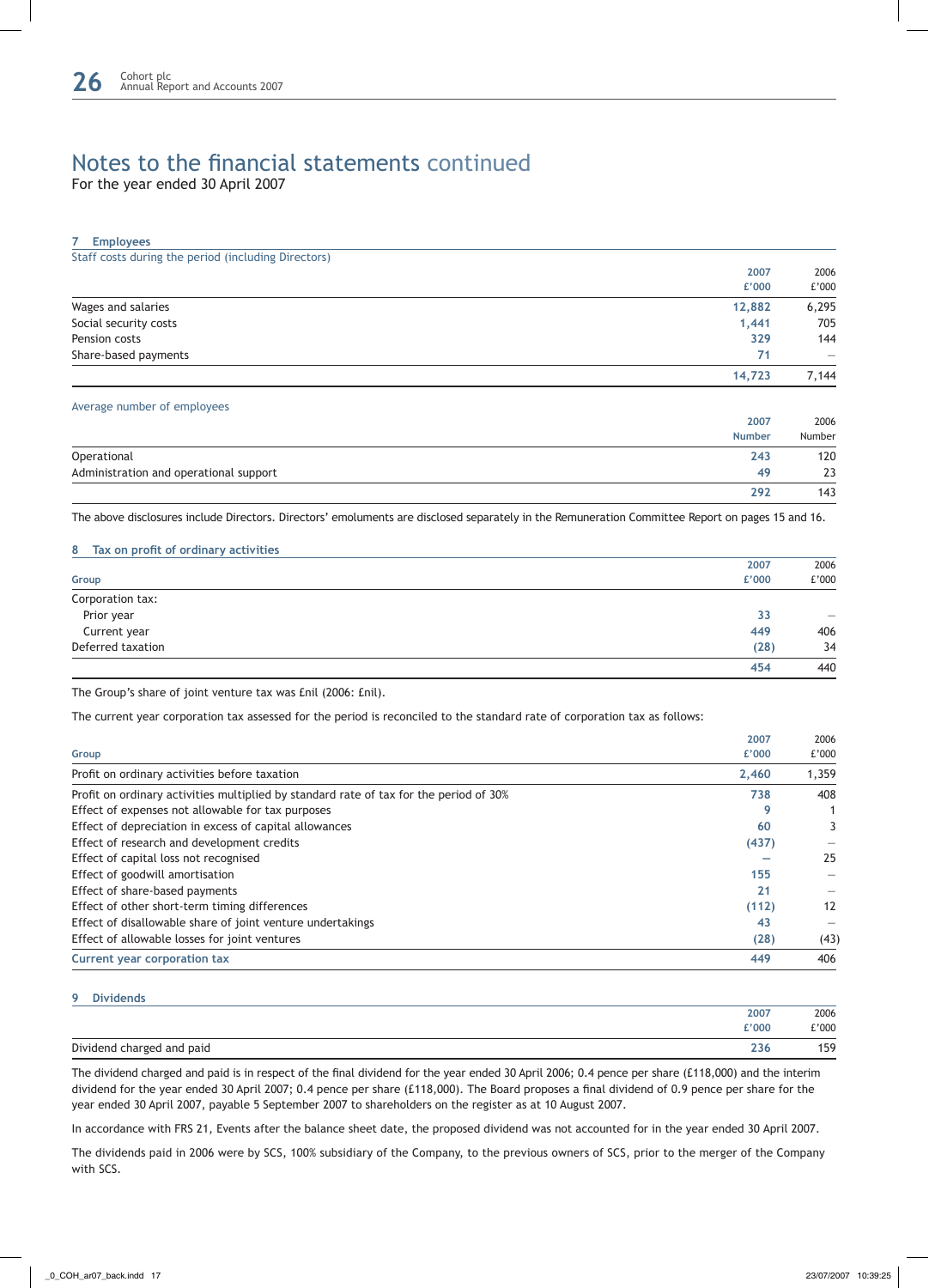### **10 Earnings per share**

The earnings per share are calculated as follows:

|                                         | 2007                                       |                          |                                       | 2006                                       |                   |                                |
|-----------------------------------------|--------------------------------------------|--------------------------|---------------------------------------|--------------------------------------------|-------------------|--------------------------------|
|                                         | Weighted<br>average<br>number<br>of shares | <b>Earnings</b><br>£'000 | <b>Earnings</b><br>per share<br>Pence | Weighted<br>average<br>number<br>of shares | Earnings<br>£'000 | Earnings<br>per share<br>Pence |
| <b>Basic earnings</b>                   | 27,633,096                                 | 2,006                    |                                       | 7.26 16,791,727                            | 919               | 5.47                           |
| <b>Exceptional items</b>                |                                            | (114)                    |                                       |                                            | 319               |                                |
| Tax on exceptional items                |                                            |                          |                                       |                                            | (102)             |                                |
| Basic earnings before exceptional items | 27,633,096                                 | 1,892                    |                                       | 6.85 16,791,727                            | 1,136             | 6.77                           |
| Reverse exceptional items (net of tax)  | -                                          | 114                      |                                       |                                            | (217)             |                                |
| <b>Basic earnings</b>                   | 27,633,096                                 | 2,006                    |                                       | 7.26 16,791,727                            | 919               | 5.47                           |
| Share options                           | 168,184                                    |                          |                                       | 65,311                                     |                   |                                |
| Diluted earnings                        | 27,801,280                                 | 2,006                    |                                       | 7.22 16,857,038                            | 919               | 5.45                           |

In addition, the normalised earnings per share of the Group are calculated as follows:

|                                         |      | 2007                                       |                          | 2006                                  |                                            |                   |                                |
|-----------------------------------------|------|--------------------------------------------|--------------------------|---------------------------------------|--------------------------------------------|-------------------|--------------------------------|
|                                         | Note | Weighted<br>average<br>number<br>of shares | <b>Earnings</b><br>£'000 | <b>Earnings</b><br>per share<br>Pence | Weighted<br>average<br>number<br>of shares | Earnings<br>£'000 | Earnings<br>per share<br>Pence |
| Basic earnings before exceptional items |      | 27,633,096                                 | 1.892                    |                                       | 7.22 16,791,727                            | 1,136             | 6.77                           |
| Goodwill amortisation                   |      | -                                          | 515                      |                                       |                                            |                   |                                |
| Share-based payments                    |      |                                            | 71                       | -                                     |                                            |                   |                                |
| Normalised earnings                     |      | 27,633,096                                 | 2,478                    |                                       | 8.97 16,791,727                            | 1,136             | 6.77                           |
| Share options                           |      | 168,184                                    |                          |                                       | 65,311                                     |                   |                                |
| Diluted normalised earnings             |      | 27,801,280                                 | 2,478                    |                                       | 8.91 16,857,038                            | 1,136             | 6.74                           |

### **11 Purchased goodwill**

|                                  | Purchased |
|----------------------------------|-----------|
|                                  | goodwill  |
| Group                            | £'000     |
| Cost:                            |           |
| At 1 May 2007                    | -         |
| Addition                         | 13,722    |
| At 30 April 2007                 | 13,722    |
| Amounts written off:             |           |
| At 1 May 2007                    |           |
| Amortisation charged in the year | 515       |
| At 30 April 2007                 | 515       |
| Net book value:                  |           |
| 30 April 2007                    | 13,207    |
| 30 April 2006                    |           |
|                                  |           |

Purchased goodwill is all in respect of the acquisition of MASS (see note 25).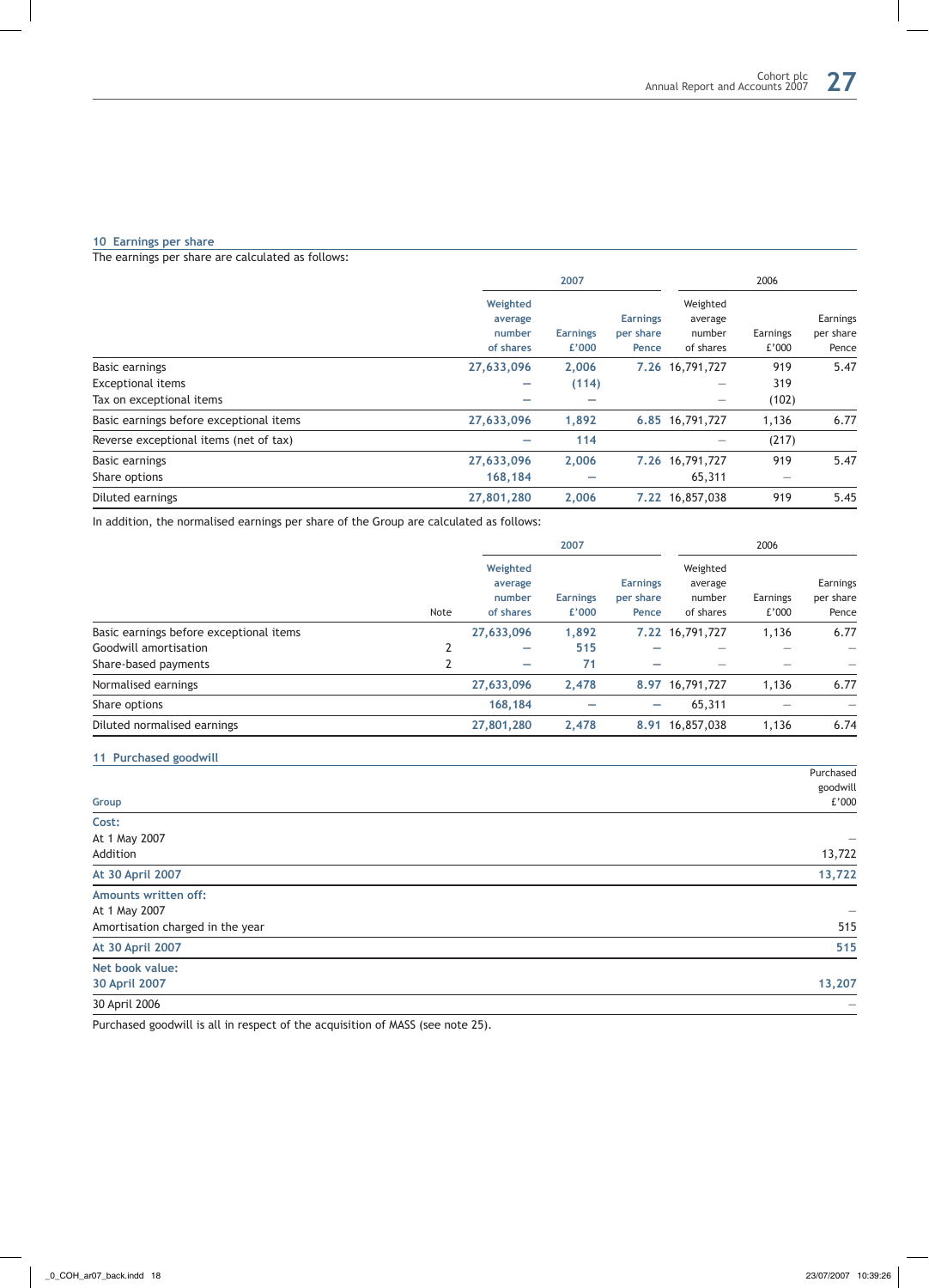## Notes to the financial statements continued

For the year ended 30 April 2007

|                     | Equipment,   |
|---------------------|--------------|
|                     | fixtures and |
|                     | fittings     |
| Group               | £'000        |
| Cost                |              |
| At 1 May 2006       | 298          |
| Acquired            | 283          |
| Additions           | 87           |
| At 30 April 2007    | 668          |
| <b>Depreciation</b> |              |
| At 1 May 2006       | 199          |
| Charge in the year  | 187          |
| At 30 April 2007    | 386          |
| Net book value      |              |
| At 30 April 2007    | 282          |
| At 30 April 2006    | 99           |
|                     |              |

There are no fixed assets held under finance lease agreements. The Company's fixed assets were £nil at 30 April 2007 (£nil at 30 April 2006).

The acquired assets were those of MASS. These were acquired on 1 August 2006, the historic cost was £1,083,000 and the cumulative depreciation was £718,000. The acquired fixed assets were further written down by £82,000 as part of the fair value exercise to align with the Group's accounting policies.

### **13 Investments**

|                        |       | Group |                          | Company       |
|------------------------|-------|-------|--------------------------|---------------|
|                        | 2007  | 2006  | 2007<br>£'000            | 2006<br>£'000 |
|                        | £'000 | £'000 |                          |               |
| Subsidiary undertaking |       | -     | 16,064                   | 1,584         |
| Joint ventures         | (233) | (91)  | $\overline{\phantom{a}}$ |               |
|                        | (233) | (91)  | 16,064                   | 1,584         |

The Group has provided £nil (2006: £220,000) against its investment in DMM (see note 18). During the year, a further £220,000 (2006: £50,000) was invested in DMM by the Company's 100% subsidiary, SCS. Of this further investment, £197,135 was by the transfer of the finance lease asset held at 30 April 2006 in respect of a camera operated by DMM.

| Analysis of joint ventures |       |                          |       |
|----------------------------|-------|--------------------------|-------|
|                            | AGS   | <b>DMM</b>               | Total |
| 30 April 2007              | £'000 | £'000                    | £'000 |
| Share of gross assets      |       | $\overline{\phantom{0}}$ | 17    |
| Share of gross liabilities | (250) | $\overline{\phantom{m}}$ | (250) |
|                            | (233) | $\overline{\phantom{0}}$ | (233) |

On 1 November 2006, the Group ceased to have an active participation in DMM, such that it no longer jointly controlled the joint venture. From this date the Group ceased to account for DMM as a joint venture and accounted for it as an investment.

|                            | AGS   | <b>DMM</b> | Total |
|----------------------------|-------|------------|-------|
| 30 April 2006              | £'000 | £'000      | £'000 |
| Share of gross assets      | 15    | 86         | 101   |
| Share of gross liabilities | (76)  | (116)      | (192) |
|                            | (61)  | (30)       | (91)  |

AGS was formerly known as SCS Mothership Ltd.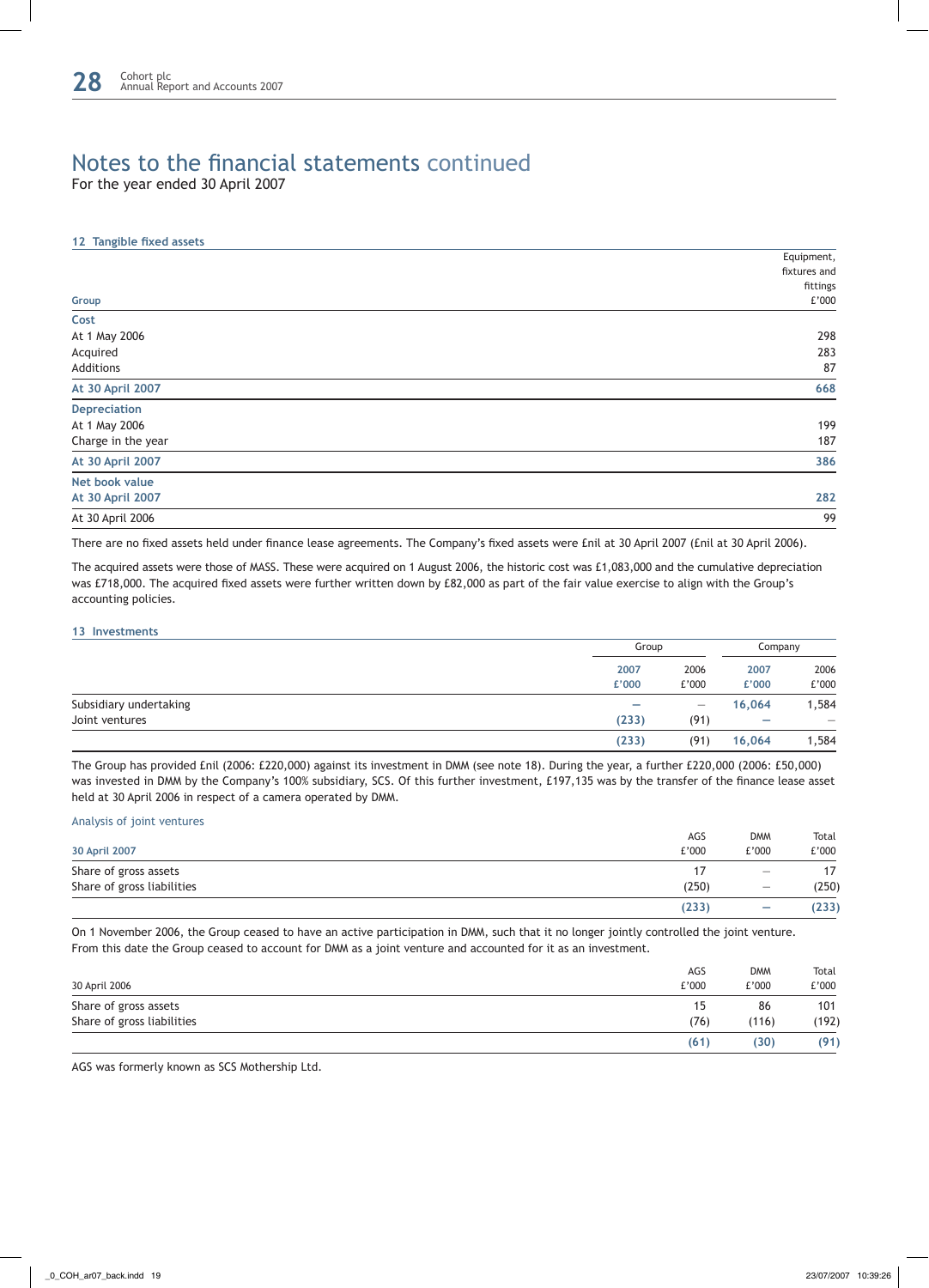### **13 Investments continued**

| Analysis of movement in investments |                                                                      |                          |            |          |                          |                   |         |
|-------------------------------------|----------------------------------------------------------------------|--------------------------|------------|----------|--------------------------|-------------------|---------|
|                                     |                                                                      | Total joint              |            |          |                          |                   |         |
|                                     |                                                                      | AGS                      | <b>DMM</b> | ventures | Investments              | Total<br>£'000    | Company |
| Group                               |                                                                      | £'000                    | £'000      | £'000    | £'000                    |                   | £'000   |
| At 1 May 2006                       |                                                                      | (61)                     | (30)       | (91)     | -                        | (91)              | 1,584   |
| Additions                           |                                                                      | -                        |            |          |                          | $\qquad \qquad -$ | 14,480  |
| Reclassifications                   |                                                                      | $\overline{\phantom{0}}$ | 113        | 113      | (113)                    |                   |         |
|                                     | Profit and loss account: share of operating result of joint ventures | (161)                    | (81)       | (242)    | $\overline{\phantom{0}}$ | (242)             |         |
|                                     | share of interest of joint ventures                                  | (12)                     | (2)        | (14)     | –                        | (14)              |         |
|                                     | exceptional items                                                    |                          |            |          | 113                      | 114               |         |
| At 30 April 2007                    |                                                                      | (233)                    |            | (233)    |                          | (233)             | 16,064  |
|                                     |                                                                      |                          |            |          | Proportion of            |                   |         |

|                                                                       |              |          | shareholding |                                                                                              |
|-----------------------------------------------------------------------|--------------|----------|--------------|----------------------------------------------------------------------------------------------|
|                                                                       | Country of   | Type of  | and voting   |                                                                                              |
|                                                                       | registration | shares   | rights held  | Nature of business                                                                           |
| Name of Company directly owned                                        |              |          |              |                                                                                              |
| Systems Consultants Services Ltd (SCS)                                | England      | Ordinary | 100%         | Technical consultancy                                                                        |
| MASS Ltd                                                              | England      | Ordinary | 100%         | Holding<br>company of MASS<br><b>Consultants Limited</b>                                     |
| Held by subsidiary                                                    |              |          |              |                                                                                              |
| <b>MASS Consultants Ltd (MASS)</b>                                    | England      | Ordinary | 100%         | Electronic warfare,<br>managed services,<br>secure communications<br>and IT support services |
| Advanced Geospatial Solutions Ltd (AGS) (formerly SCS Mothership Ltd) | England      | Ordinary | 50%          | 3D mapping technology                                                                        |
| Digital Millennium Map LLP (DMM)                                      | England      | Ordinary | 25%          | 2D digital mapping                                                                           |

### **14 Stock**

|                  | 2007  | 2006                            |
|------------------|-------|---------------------------------|
|                  | £'000 | £'000                           |
| Work in progress | 409   | $\overline{\phantom{0}}$        |
|                  | 409   | $\hspace{0.1mm}-\hspace{0.1mm}$ |

The work in progress balance includes £355,370 in respect of long-term contracts.

### **15 Debtors**

|                                         |       | Group |       | Company |  |
|-----------------------------------------|-------|-------|-------|---------|--|
|                                         | 2007  | 2006  | 2007  | 2006    |  |
|                                         | £'000 | £'000 | £'000 | £'000   |  |
| Amounts due from subsidiary undertaking |       |       | 1,266 | 1,009   |  |
| Amounts owed by joint ventures          | 420   | 165   |       |         |  |
| Trade debtors                           | 6,668 | 4,591 |       |         |  |
| Prepayments and accrued income          | 536   | 506   | 33    | 16      |  |
| Other debtors                           | 340   | 819   |       | 796     |  |
| Finance lease (see note 17)             |       | 110   |       |         |  |
| Debtors due less than one year          | 7,964 | 6,191 | 1,299 | 1,821   |  |
| Finance lease (see note 17)             |       | 141   |       |         |  |
| Deferred taxation asset                 | 71    | 43    |       |         |  |
| Debtors due greater than one year       | 71    | 184   |       |         |  |
|                                         | 8,035 | 6,375 | 1,299 | 1,821   |  |

The other debtors includes £nil (2006: £750,000) receivable from Nick Prest. Other debtors also include £455,109 (2006: £460,300) due from other related parties (see note 26) which are shown as a net £nil, after provisions of £455,109 (2006: £460,300).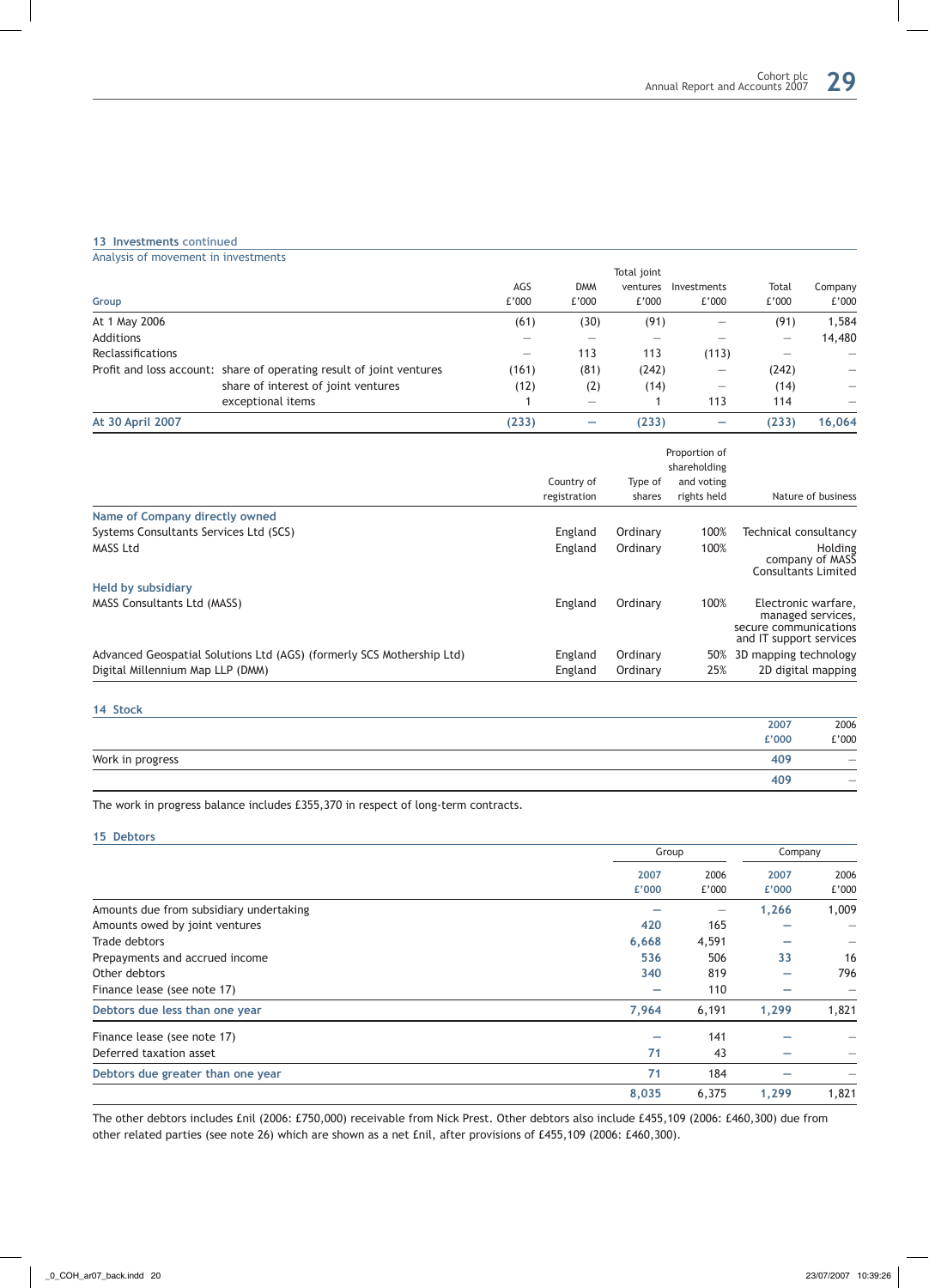## Notes to the financial statements continued

For the year ended 30 April 2007

### **15 Debtors continued**

During the year ended 30 April 2007, the Group received rental income on its finance lease with DMM of £53,983 (2006: £85,234).

Other timing differences **—** 44 **—** —

|                                                         |       | Group |               | Company |
|---------------------------------------------------------|-------|-------|---------------|---------|
|                                                         | 2007  | 2006  | 2007<br>£'000 | 2006    |
|                                                         | £'000 | £'000 |               | E'000   |
| <b>Deferred taxation asset</b>                          |       |       |               |         |
| At 1 May                                                | 43    | 77    |               |         |
| Profit and loss account credit/(debit)                  | 28    | (34)  |               |         |
| At 30 April                                             | 71    | 43    |               |         |
| The deferred tax asset comprises the following amounts: |       |       |               |         |
|                                                         | Group |       | Company       |         |
|                                                         | 2007  | 2006  | 2007          | 2006    |
|                                                         | £'000 | £'000 | £'000         | E'000   |
| Accelerated capital allowances                          |       | (1)   |               |         |
| Capital allowances carried forward                      | 71    |       |               | -       |

### **16 Creditors: amounts falling due within one year**

|                                     |               | Group         |                          | Company       |
|-------------------------------------|---------------|---------------|--------------------------|---------------|
|                                     | 2007<br>£'000 | 2006<br>£'000 | 2007<br>£'000            | 2006<br>£'000 |
|                                     |               |               |                          |               |
| Advance receipts<br>Trade creditors | 162<br>3,026  | 140<br>908    | 21                       | 138           |
| Other creditors                     |               | 19            | $\overline{\phantom{0}}$ | 17            |
| Social security and other taxes     | 496           | 932           |                          | —             |
| Corporation tax                     | 126           | 406           |                          |               |
| Accruals                            | 2,029         | 425           | 102                      | -             |
|                                     | 5,839         | 2,830         | 123                      | 155           |

**71** 43 **—** —

### **17 Financial instruments**

The Group's financial instruments comprise cash. During the year ended 30 April 2007 the finance lease asset previously held with the 25% owned investment of the Group, DMM was settled in full as part of the Group's remaining commitment to its investment in DMM. The purpose of these financial instruments is to finance the Group's operations. All are considered to be stated at fair value.

It is, and has been throughout the period under review, the Group's policy that no trading in financial instruments shall be undertaken. The main risk arising from the Group's financial instruments is interest rate risk.

The Group had short-term deposit at 30 April 2007 totalling £5.0m with a maturity date of 8 May 2007 at an interest rate of 5.10%.

### **18 Provisions for liabilities and charges**

|               | -                        | Group      |          |       | Company                |
|---------------|--------------------------|------------|----------|-------|------------------------|
|               | Deferred consideration   | Commitment |          |       | Deferred consideration |
|               | in respect of            | to invest  |          |       | in respect of          |
|               | acquisition of MASS      | in DMM     | Warranty | Total | acquisition of MASS    |
|               | £'000                    | £'000      | £'000    | £'000 | £'000                  |
| At 1 May 2006 |                          | 220        |          | 220   |                        |
| Additions     | 500                      |            |          | 500   | 500                    |
| Acquired      | $\overline{\phantom{a}}$ | -          | 60       | 60    | $\qquad \qquad$        |
| Utilised      |                          | (220)      |          | (220) |                        |
|               | 500                      |            | 60       | 560   | 500                    |

The acquired provisions include £20,000 in respect of fair value adjustments on the acquisition of MASS (see note 25). The warranty provisions are in respect of contracted obligations of MASS. The deferred consideration provision is explained further in the Finance Director's review on page 6.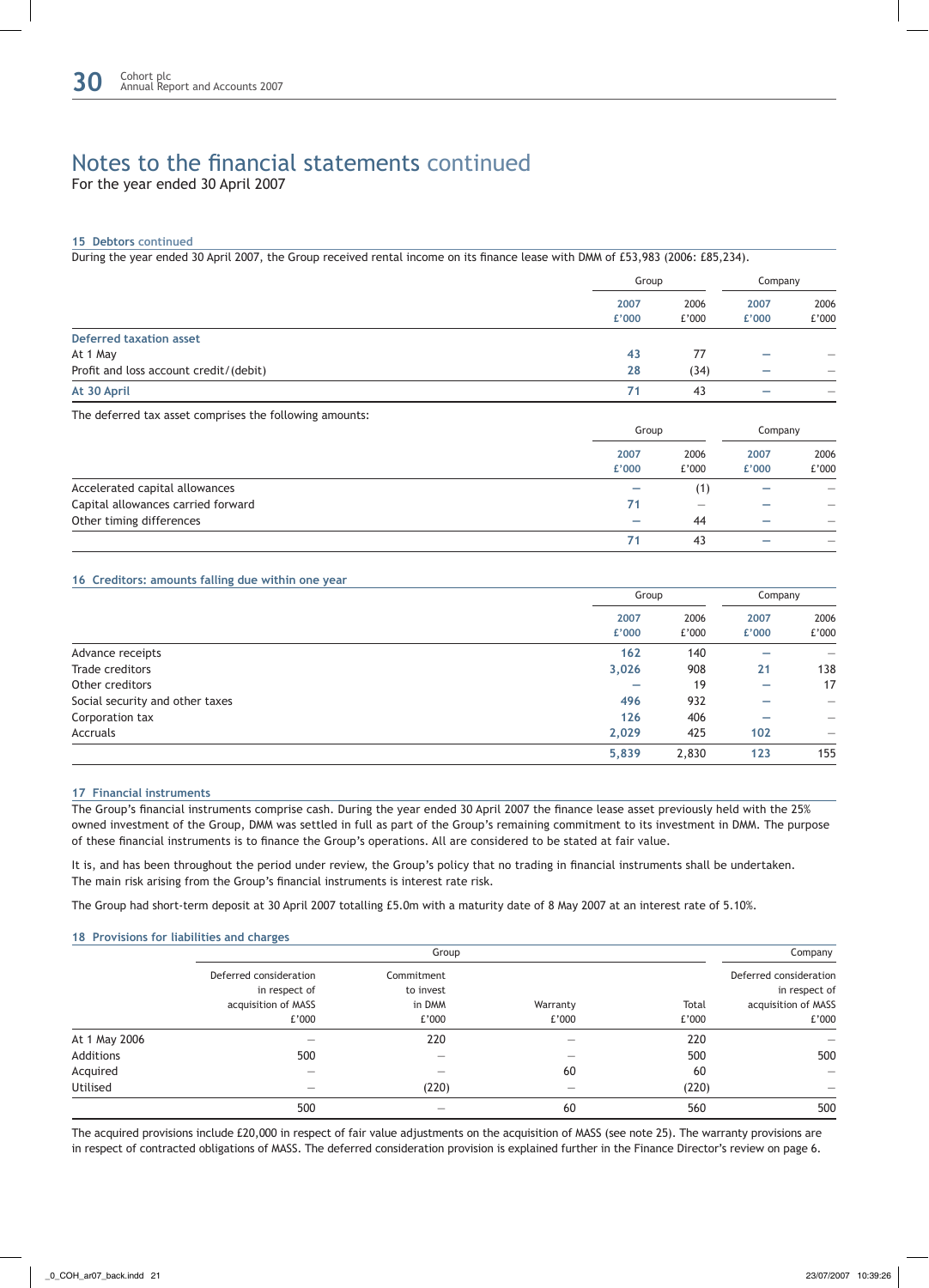### **19 Called up share capital**

| 30 April                                               | 30 April              |
|--------------------------------------------------------|-----------------------|
| 2007                                                   | 2006                  |
| <b>Number</b>                                          | Number                |
| Authorised share capital of 10p ordinary shares        | 40,000,000 40,000,000 |
| Allotted, called up and fully paid 10p ordinary shares | 29,477,161 22,121,497 |

On 1 August 2006 the Company issued 7,337,778 10 pence ordinary shares in respect of the acquisition of MASS at £1.35 per share. 6,597,037 shares were issued for cash of £8,906,000 and 740,741 shares were issued to the vendors of MASS.

The following share options were unexercised at 30 April 2007:

|                                     |                  | Options over |        |                                      |
|-------------------------------------|------------------|--------------|--------|--------------------------------------|
|                                     |                  | 10p ordinary | Option |                                      |
|                                     | Date of          | shares       | price  |                                      |
| Description of option               | Grant            | Number       | £      | Exercise period                      |
| Cohort plc 2006 Share option scheme | 24 February 2006 | 38,889       | 0.90   | 25 February 2008 to 25 February 2009 |
|                                     | 8 March 2006     | 339,428      | 1.23   | 9 March 2009 to 8 March 2016         |
|                                     | 10 July 2006     | 63,831       | 1.41   | 10 July 2009 to 9 July 2016          |
|                                     | 25 January 2007  | 38,674       | 1.81   | 25 January 2010 to 24 January 2017   |
|                                     | 19 February 2007 | 229,853      | 1.77   | 20 February 2010 to 19 February 2017 |
|                                     |                  | 710,675      |        |                                      |
| Save as you earn (SAYE) scheme      | 5 May 2006       | 224,145      | 1.23   |                                      |
|                                     | 26 January 2007  | 211,235      | 1.45   |                                      |
|                                     |                  | 435,380      |        |                                      |
|                                     |                  | 1,146,055    |        |                                      |

### Share-based payments

The Group plan provides for a grant price equal to the average quoted market price of the Group shares on the date of grant. The vesting period is generally three years, five years in the case of some SAYE schemes. If options under the Cohort plc 2006 Share option scheme remain unexercised after a period of ten years from the date of grant, the options expire. Furthermore, options are forfeited if the employee leaves the Group before the options vest.

|                           | 2007           |          |  |
|---------------------------|----------------|----------|--|
|                           |                | Weighted |  |
|                           |                | average  |  |
|                           |                | exercise |  |
|                           |                | price    |  |
|                           | <b>Options</b> | £        |  |
| Outstanding at 1 May      | 394,577        | 1.20     |  |
| Granted during the year   | 785,980        | 1.49     |  |
| Forfeited during the year | (16, 616)      | 1.23     |  |
| Exercised during the year | (17, 886)      | 1.23     |  |
| Expired during the year   |                |          |  |
| Outstanding at 30 April   | 1,146,055      | 1.40     |  |
| Exercisable at 30 April   |                |          |  |

The weighted average share price at the date of exercise for share options exercised during the year was £1.64. The options outstanding at 30 April 2007 had a weighted average exercise price of £1.40, and a weighted average remaining contractual life of seven years.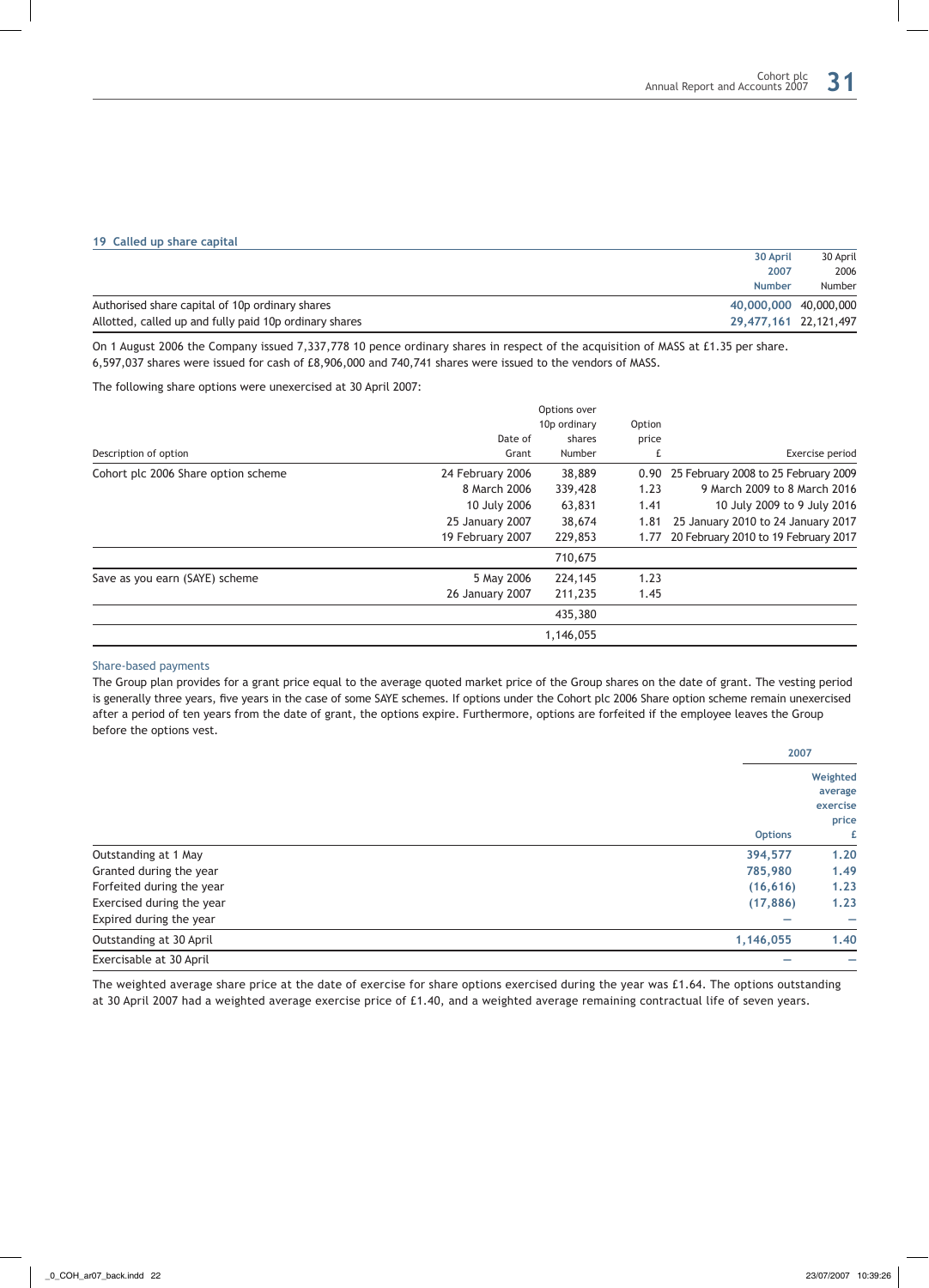## Notes to the financial statements continued

For the year ended 30 April 2007

### **19 Called up share capital continued**

### Share-based payments continued

The inputs into the Quoted Companies Alliance model, a Black-Scholes based binominal model, are as follows:

|                                 | 2007           |
|---------------------------------|----------------|
| Weighted average share price    | £1.58          |
| Weighted average exercise price | £1.40          |
| <b>Expected volatility</b>      | 20%            |
| Risk free rate                  | 5.75%          |
| Leavers rate                    | 6.5% per annum |
| Dividend vield                  | 0.26%          |

Expected volatility was determined by calculating the historical volatility of the Group's share price over the previous 14 months. The leaver rate used in the model has been adjusted, based on management's best estimate, for the effects of non-transferability, exercise restrictions, and behavioural considerations.

The Group recognised within administrative expenses (note 2) a cost of £71,000 (2006: £nil) relating to equity-settled share-based payment transactions, an equivalent amount being transferred to the share option reserve (see note 20).

### **20 Reserves**

|                                                                    | Share   | Share             | Profit and               |        |
|--------------------------------------------------------------------|---------|-------------------|--------------------------|--------|
|                                                                    | premium | option            | and loss                 |        |
|                                                                    | account | reserve           | account                  | Total  |
| Group                                                              | £'000   | £'000             | £'000                    | £'000  |
| At 1 May 2006                                                      | 5,339   | $\qquad \qquad -$ | 1,373                    | 6,712  |
| Profit after tax                                                   |         | -                 | 2,006                    | 2,006  |
| Dividends paid                                                     |         | -                 | (236)                    | (236)  |
| Issue of new 10p ordinary shares in respect of acquisition of MASS | 9,173   | -                 | -                        | 9,173  |
| Share-based payments                                               |         | 71                |                          | 71     |
| Exercise of share options                                          | 20      |                   |                          | 20     |
| Costs of share issue                                               | (377)   |                   | -                        | (377)  |
| At 30 April 2007                                                   | 14,155  | 71                | 3,143                    | 17,369 |
|                                                                    | Share   | Share             | Profit and               |        |
|                                                                    | premium | option            | and loss                 |        |
|                                                                    | account | reserve           | account                  | Total  |
| Company                                                            | £'000   | £'000             | £'000                    | £'000  |
| At 1 May 2006                                                      | 5,339   |                   | (5)                      | 5,334  |
| Profit after tax                                                   |         |                   | 969                      | 969    |
| Dividends paid                                                     |         | -                 | (236)                    | (236)  |
| Issue of new 10p ordinary shares in respect of acquisition of MASS | 9,173   |                   | —                        | 9,173  |
| Share-based payments                                               |         | 10                | $\overline{\phantom{0}}$ | 10     |
| Exercise of share options                                          | 20      |                   | -                        | 20     |
| Costs of share issue                                               | (377)   |                   |                          | (377)  |

### **21 Reconciliation of movement in equity shareholders' funds**

|                                                         | Group         |       | Company       |                 |
|---------------------------------------------------------|---------------|-------|---------------|-----------------|
|                                                         | 2007<br>£'000 | 2006  | 2007<br>£'000 | 2006<br>£'000   |
|                                                         |               | £'000 |               |                 |
| At 1 May                                                | 8,924         | 2,197 | 7,546         |                 |
| Profit/(loss) after tax                                 | 2,006         | 919   | 969           | (5)             |
| Dividends paid                                          | (236)         | (159) | (236)         |                 |
| Issue of shares on merger with SCS                      |               |       |               | 1,584           |
| Issue of new 10p ordinary shares on acquisition of MASS | 9,906         | 6,803 | 9.906         | 6,803           |
| Costs of new share issue and placing                    | (377)         | (836) | (377)         | (836)           |
| Exercise of share options                               | 22            | —     | 22            | $\qquad \qquad$ |
| Share-based payments                                    | 71            | —     | 10            |                 |
| <b>At 30 April 2007</b>                                 | 20,316        | 8.924 | 17,840        | 7,546           |

**At 30 April 2007 14,155 10 728 14,893**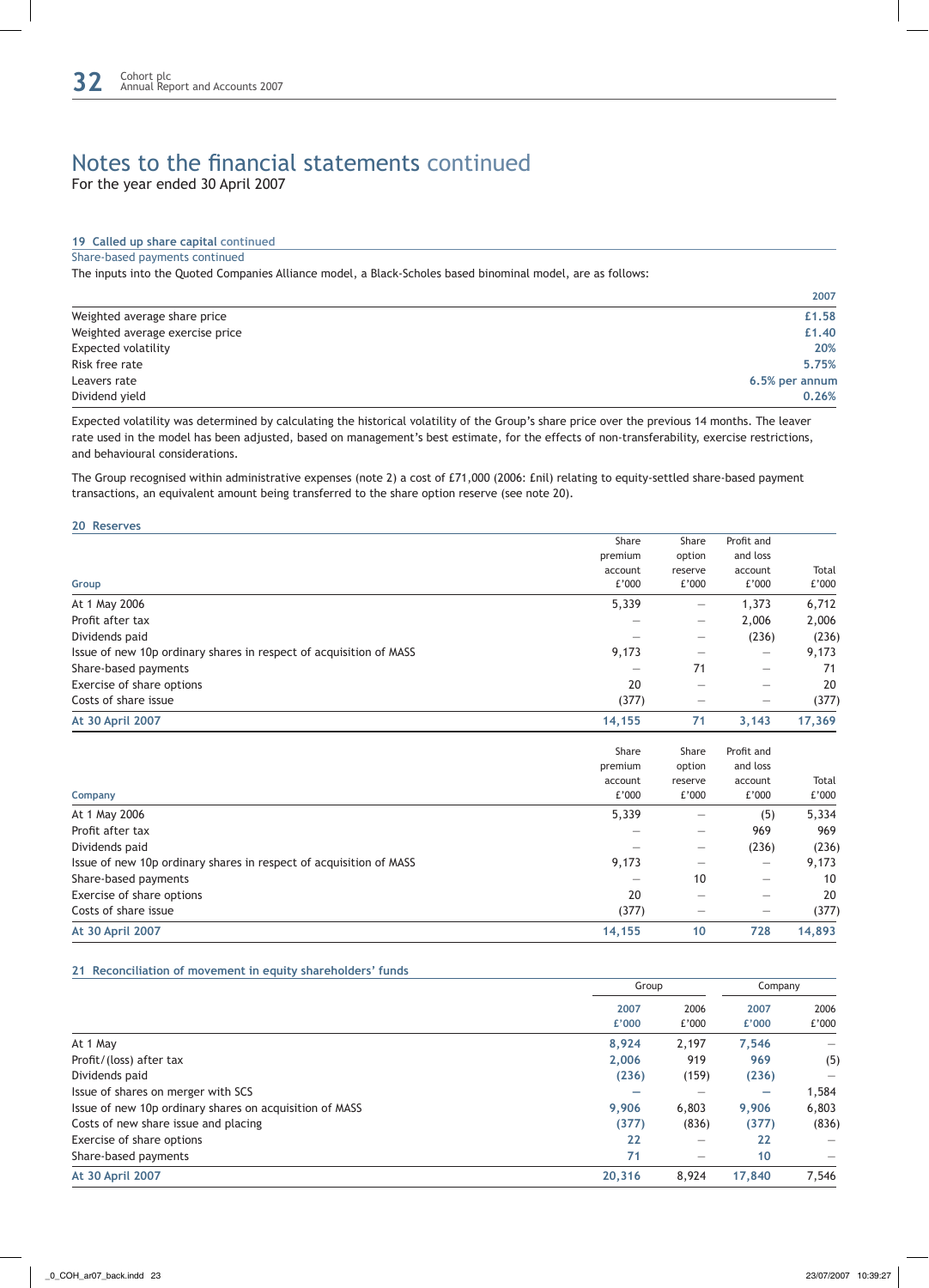### **22 Pension commitments**

The Group makes contributions to defined contribution stakeholder pension schemes. The contributions for the year of £329,000 (2006: £144,000) were charged to the profit and loss account.

### **23 Commitments**

At 30 April 2007 the Group was committed to making the following payments during the next year in respect of operating leases:

|                                                | 2007<br>£'000 | 2006<br>£'000 |
|------------------------------------------------|---------------|---------------|
| Land and buildings:                            |               |               |
| leases which expire between two and five years | 57            | 57            |
| leases which expire between five and ten years | 60            |               |
| leases which expire greater than ten years     | 60            |               |
| Other:                                         |               |               |
| leases which expire between one and two years  | 4             |               |
|                                                | 181           | 57            |

There were no capital commitments at 30 April 2007 (2006: £nil).

### **24 Cash flow**

Reconciliation of operating profit to net cash inflow from operating activities

|                                           | 2007     | 2006                     |
|-------------------------------------------|----------|--------------------------|
|                                           | £'000    | £'000                    |
| Operating profit                          | 2,396    | 1,797                    |
| Depreciation                              | 187      | 54                       |
| Goodwill amortisation                     | 515      | $\overline{\phantom{0}}$ |
| Share-based payment                       | 71       | $\qquad \qquad -$        |
| Increase in stock                         | (267)    | $\overline{\phantom{0}}$ |
| Increase in debtors                       | (1, 180) | (1, 428)                 |
| Increase in creditors                     | 1,220    | 470                      |
| Net cash inflow from operating activities | 2,942    | 893                      |

### **25 Acquisitions**

Acquisition of MASS Consultants Limited (MASS)

|                         | Acquisition | Fair value adjustments         |       |                                |
|-------------------------|-------------|--------------------------------|-------|--------------------------------|
|                         |             |                                | Other | Fair value<br>balance<br>sheet |
|                         | balance     | Policy                         |       |                                |
|                         | sheet       | changes                        |       |                                |
|                         | £'000       | £'000                          | £'000 | £'000                          |
| Tangible fixed assets   | 365         | (82)                           |       | 283                            |
| Net current assets      | 1,631       | (10)                           | (26)  | 1,595                          |
| Net current liabilities | (1, 722)    | $\qquad \qquad \longleftarrow$ | (263) | (1,985)                        |
| Provisions              | (40)        | $\overline{\phantom{0}}$       | (20)  | (60)                           |
|                         | 234         | (92)                           | (309) | (167)                          |
| Consideration           |             |                                |       | (13,000)                       |
| Costs of acquisition    |             |                                |       | (555)                          |
| Goodwill                |             |                                |       | (13, 722)                      |

The consideration and costs of acquisition were settled as follows:

|                                                  | £'000  |
|--------------------------------------------------|--------|
| Shares to vendors of MASS                        | 1,000  |
| Cash                                             | 11,935 |
| Deferred consideration (provision - see note 18) | 500    |
| Creditors due less than one year                 | 120    |
|                                                  | 13.555 |

The cash consideration comprised £8,906,000 raised from the issue of new 10 pence ordinary shares (net of issue costs paid and charged to the share premium account of £377,000) and £3,029,000 from the Group's existing cash resources at the time of acquisition.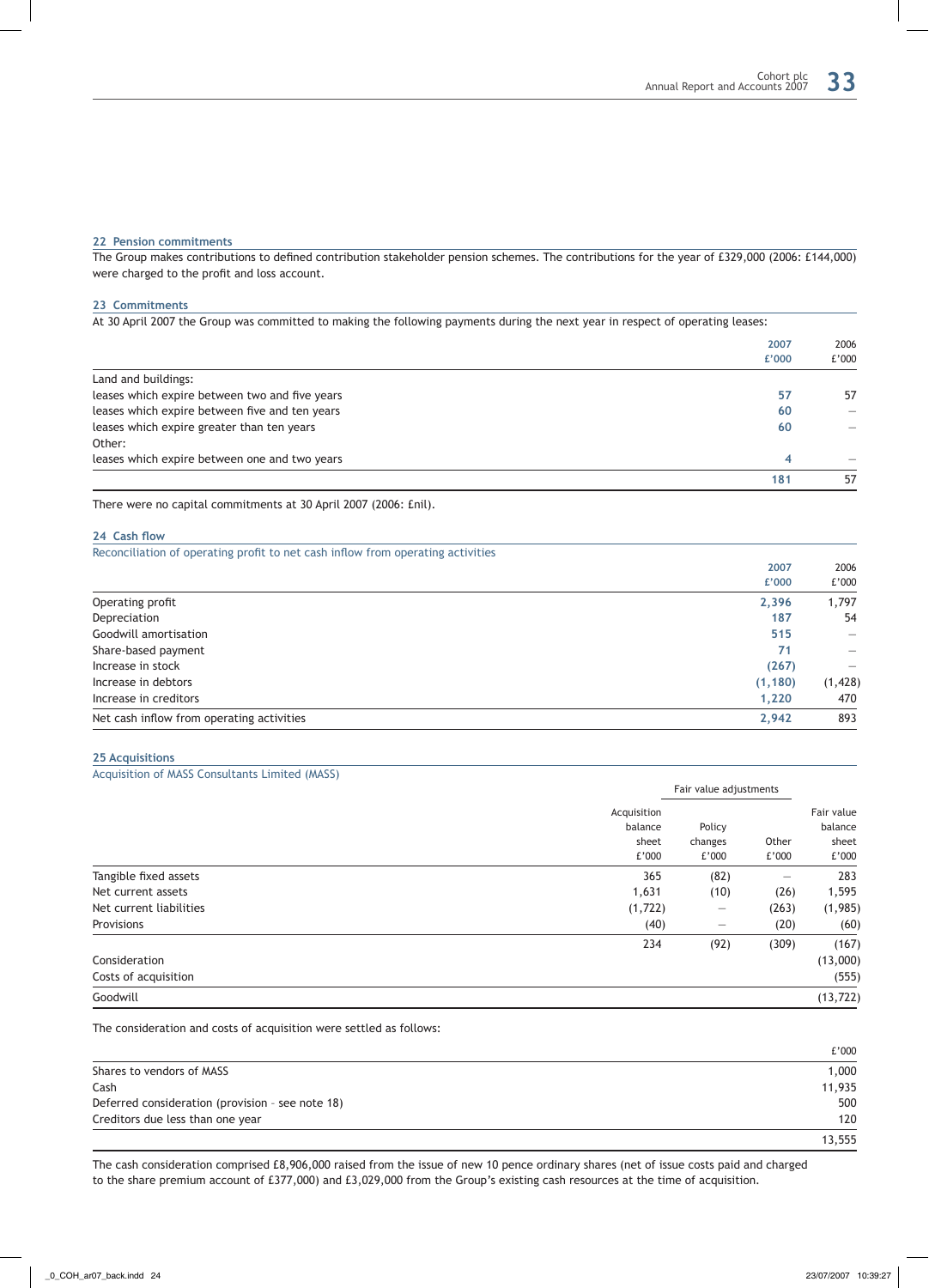## Notes to the financial statements continued

For the year ended 30 April 2007

### **26 Related party transactions**

The Group had related party transactions for the years ended 30 April as follows:

|                                                                      |           |       |            | Changes in<br>loans/current |
|----------------------------------------------------------------------|-----------|-------|------------|-----------------------------|
|                                                                      |           |       | Investment | account/                    |
|                                                                      | Purchases | Sales | in year    | sales ledger                |
|                                                                      | £'000     | £'000 | £'000      | £'000                       |
| Advanced Geospatial Solutions (AGS, formerly SCS Mothership Limited) |           |       |            |                             |
| 2007                                                                 |           |       |            | 255                         |
| 2006                                                                 |           | 111   |            | (52)                        |
| S P Residual Limited                                                 |           |       |            |                             |
| 2007                                                                 |           |       |            | (2)                         |
| 2006                                                                 | (1)       | 48    |            | 171                         |
| Digital Millennium Map LLP (DMM)                                     |           |       |            |                             |
| 2007                                                                 |           |       | 220        |                             |
| 2006                                                                 |           |       | 50         | 2                           |
| Centre for Defence and International Security Studies                |           |       |            |                             |
| 2007                                                                 |           |       |            | (3)                         |
| 2006                                                                 |           | 7     |            | 87                          |
| <b>SCS South Africa</b>                                              |           |       |            |                             |
| 2007                                                                 |           |       |            |                             |
| 2006                                                                 |           |       |            | 80                          |

The change in the loans, current accounts and sales ledgers reflects purchases, sales and support costs to the related party undertakings.

The movement in the DMM current account balance does not include the finance lease in respect of a camera. The amount recoverable on this lease at 30 April 2007 was £nil (2006: £251,118), following the transfer of the lease to DMM for £197,135 in part settlement of the remaining investment commitment of the Group. The balance of completing this investment commitment of £22,865 was paid in cash at the same time, 26 November 2006.

The balances with related parties were as follows:

|                                                       | 2007                        |                    |                      | 2006                 |                    |                      |
|-------------------------------------------------------|-----------------------------|--------------------|----------------------|----------------------|--------------------|----------------------|
|                                                       | <b>Gross asset</b><br>£'000 | Provision<br>£'000 | Net balance<br>£'000 | Gross asset<br>£'000 | Provision<br>£'000 | Net balance<br>£'000 |
|                                                       |                             |                    |                      |                      |                    |                      |
| AGS (formerly SCS Mothership Limited)                 | 440                         | (20)               | 420                  | 165                  |                    | 165                  |
| S P Residual Limited                                  | 262                         | (262)              |                      | 264                  | (264)              |                      |
| <b>DMM</b>                                            |                             |                    |                      | 265                  | (14)               | 251                  |
| Centre for Defence and International Security Studies | 113                         | (113)              |                      | 116                  | (116)              |                      |
| <b>SCS South Africa</b>                               | 80                          | (80)               |                      | 80                   | (80)               |                      |
|                                                       | 895                         | (475)              | 420                  | 890                  | (474)              | 416                  |

The balances disclosed above are the total of balances held with the related party and include current accounts and loans, but exclude investments. In addition to the above, a further £nil (2006: £220,000) is provided against the Group's committed investment in DMM.

During the year ended 30 April 2007 the charge in respect of related party undertakings to the profit and loss account was £nil (2006: £339,000) which is disclosed within the exceptional items (see note 4).

The relationships are described as follows:

AGS (formerly SCS Mothership Limited) — a 50% joint venture, the interest in which is owned by SCS.

S P Residual Limited — formerly known as Sentinel Programmes Limited. Tim Martin, a former Director of SCS, owns this undertaking in its entirety. SCS has provided funding to this entity in the form of a loan. Stanley Carter is a Director of this undertaking.

DMM — the interest in which is owned by SCS, formerly a 25% joint venture. From 1 November 2006 accounted for as an investment, the Group no longer having an active participation in this entity.

Centre for Defence and International Security Studies (CDiSS) — SCS has provided funding to this entity in the form of a loan. Stanley Carter (a Director of Cohort plc) was a Director of CDiSS (resigned 27 November 2006) and previously owned a one third interest in the equity of CDiSS, which was disposed of 12 December 2006.

SCS South Africa - a close Company where SCS has provided funding in the form of a loan to SCS South Africa. The Group has no equity interest in SCS South Africa.

The Group has a leasing agreement (dated 27 February 2006) with the Court House Partnership to lease the Court House at an annual rent of £57,000 for an initial period of five years, terminable by the Group with six months notice at no penalty. Stanley Carter (a Director of Cohort plc) is a partner in the Court House Partnership. The transactions with Directors of the Company are disclosed in the Report of the Remuneration Committee on pages 15 and 16.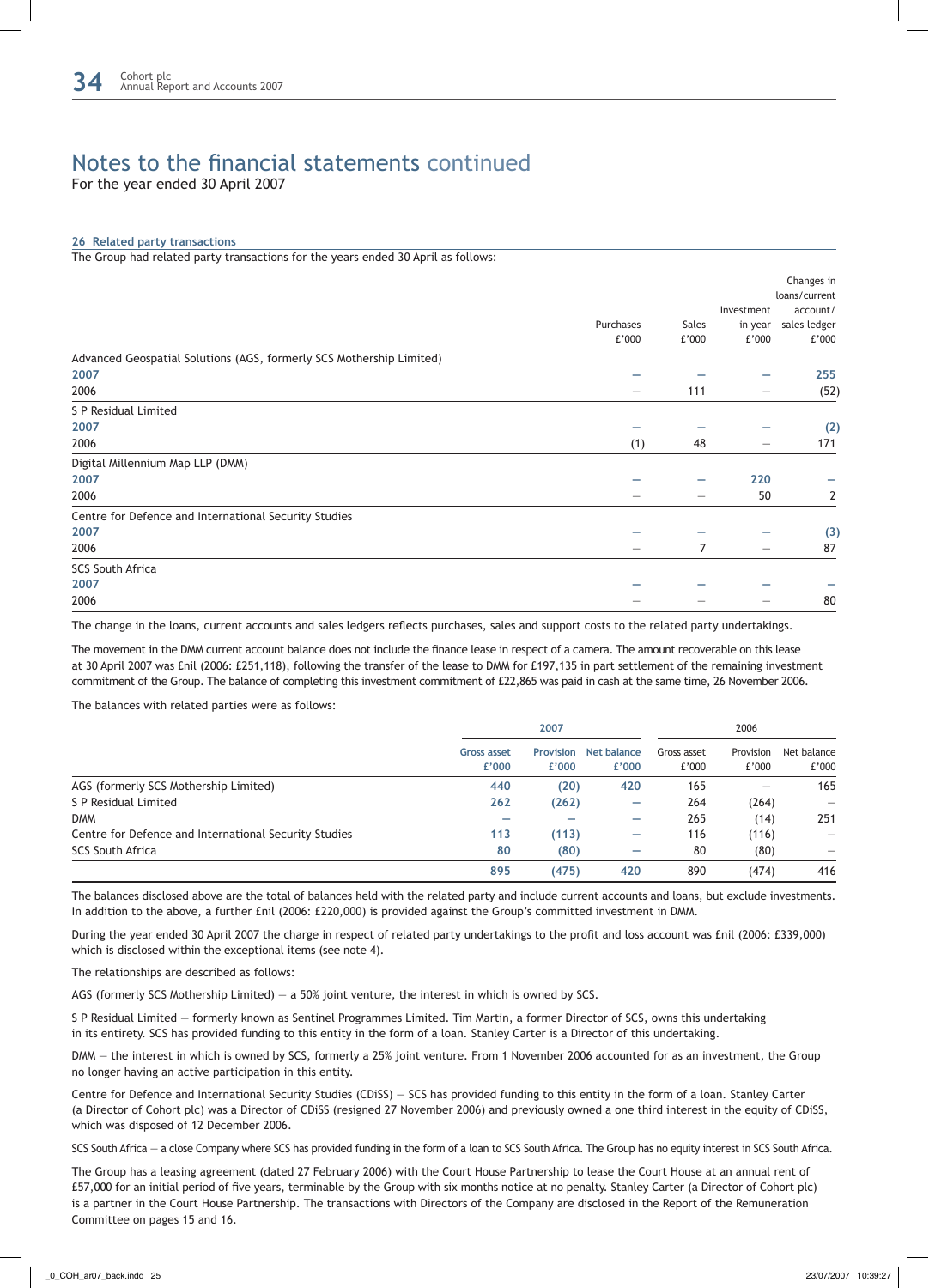## Notice of Annual General Meeting

Notice is hereby given that the second Annual General Meeting (AGM) of Cohort plc (the Company) will be held at Phyllis Court Club, Marlow Road, Henley-on-Thames, Oxfordshire RG9 2HT on 30 August 2007 at 3.00pm for the following purposes:

### **Ordinary business**

To consider and, if thought fit, pass the following resolutions:

- 1 To receive and adopt the Directors' Report and financial statements for the year ended 30 April 2007.
- 2 To declare a final dividend for the year ended 30 April 2007 of 0.9 pence per ordinary share of 10 pence each in the capital of the Company to be paid on 5 September 2007 to members whose names appear on the register of members at the close of business on 10 August 2007.
- 3 To re-elect Stanley Carter as a Director of the Company, who retires by rotation in accordance with the Articles of Association of the Company.
- 4 To re-appoint Baker Tilly UK Audit LLP as auditor of the Company to hold office from the conclusion of the meeting until the conclusion of the next general meeting of the Company at which financial statements are laid and to authorise the Directors to set their remuneration.

To transact any other business of the Company.

### **Special business**

To consider and, if thought fit, pass the following resolutions which will be proposed as to Resolutions 5 and 6 as Ordinary Resolutions and as to Resolutions 7 and 8 as Special Resolutions:

- 5 THAT, the authorised share capital of the Company be increased from £4,000,000 divided into 40,000,000 ordinary shares of 10 pence each to £5,000,000 divided into 50,000,000 ordinary shares of 10 pence each.
- 6 THAT, subject to and in accordance with Article 16 of the Articles of Association of the Company, the Directors of the Company be and they are hereby generally and unconditionally authorised in accordance with Section 80 of the Companies Act 1985 (the Act) (in substitution for any existing authority to allot relevant securities (within the meaning of Section 80 of the Act)) to exercise all powers of the Company to allot relevant securities up to an aggregate nominal value of £1,473,858, being approximately one half of the current issued share capital of the Company, provided that this authority shall expire 15 months from the date of passing this Resolution or at the conclusion of the next AGM of the Company to be held in 2008 whichever is the earlier, except that the Company may before such expiry make an offer or agreement which would or might require relevant securities of the Company to be allotted after such expiry and the Directors may allot relevant securities in pursuance of that offer or agreement as if the authority conferred by this Resolution had not expired.
- 7 THAT, subject to the passing of Resolution 6 as set out in this Notice of AGM and in accordance with Article 17 of the Articles of Association of the Company the Directors of the Company be and they are hereby generally empowered pursuant to Section 95 of the Act to allot equity securities (in substitution for any existing authority to allot equity securities (within the meaning of Section 94 of the Act)) for cash, pursuant to the authority conferred by Resolution 6 as set out in this Notice of AGM, as if Section 89(1) of the Act did not apply to such allotment, provided that this power shall be limited to the allotment of equity securities:
	- 7.1 for the purposes of, or in connection with an offer by way of a rights issue, open offer or other pre-emptive offer of equity securities in favour of ordinary shareholders where the securities respectively attributable to the interests of such shareholders are proportionate (as nearly as may be) to the respective numbers of ordinary shares held by such holders (but subject to such exclusions or other arrangements as the Directors consider appropriate, necessary or desirable to deal with fractional entitlements or any legal or practical difficulties arising under the laws of any territory or the requirements of any regulatory body or recognised investment exchange); and
	- 7.2 (otherwise than pursuant to sub paragraph 7.1 above) of equity securities up to an aggregate nominal value of £294,771 (being approximately 10% of the current issued share capital of the Company);

 and such power shall expire 15 months from the date of passing this Resolution or at the conclusion of the AGM of the Company to be held in 2008, whichever is earlier, save that the Company may before such expiry make an offer or agreement which would or might require equity securities to be allotted after such expiry and the Directors may allot equity securities in pursuance of such an offer or agreement as if the power conferred hereby had not expired.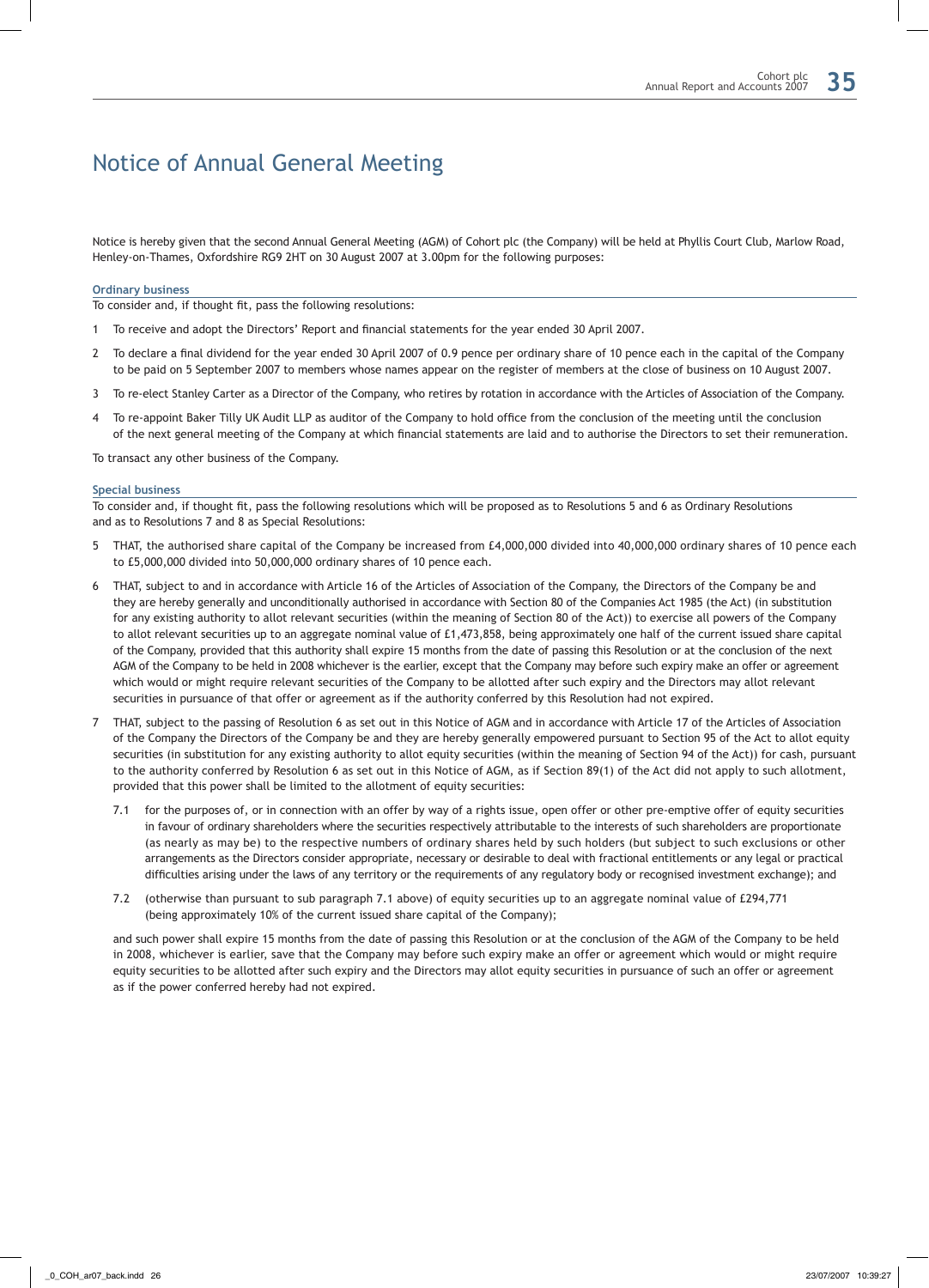## Notice of Annual General Meeting continued

### **Special business continued**

- 8 THAT, the Company be generally and unconditionally authorised pursuant to Article 9 of the Articles of Association of the Company and pursuant to Section 166 of the Act to make market purchases (as defined in Section 163 of the Act) of ordinary shares of 10 pence each in the capital of the Company provided that:
	- 8.1 the maximum number of ordinary shares hereby authorised to be purchased is 4,421,574 (being approximately 15% of the current issued ordinary share capital of the Company);
	- 8.2 the minimum price which may be paid for such shares is 10 pence per ordinary share being the nominal value thereof;
	- 8.3 the maximum price (exclusive of expenses) which may be paid for such shares shall not be more than 5% above the average of the middle market quotations for ordinary shares of 10 pence each in the capital of the Company as derived from the AIM Appendix of the Daily Official List of London Stock Exchange plc for the five business days immediately preceding the day on which the contract for purchase is made; and
	- 8.4 the authority shall expire 15 months from the date of passing this Resolution or at the conclusion of the next AGM of the Company in 2008 whichever is earlier provided that the Company may before such expiry make a contract to purchase its own shares which would or might be executed wholly or partly after such expiry and the Company may make a purchase of its own shares in pursuance of such contract as if the authority conferred hereby had not expired.

By order of the Board

### **Simon Walther**

Company Secretary 9 July 2007

### **Notes**

- 1 Any member entitled to attend and vote at the AGM is entitled to appoint one or more proxies (who need not be a member of the Company) to attend and, on a poll, vote instead of the member. Completion and return of a form of proxy will not preclude a member from attending and voting at the meeting in person, should he subsequently decide to do so.
- 2 In order to be valid, any form of proxy, power of attorney or other authority under which it is signed, or a notarially certified or office copy of such power or authority, must reach the Company's Registrars, Capita Registrars, Proxies, The Registry, 34 Beckenham Road, Beckenham, Kent BR3 4ZB, not less than 48 hours before the time of the meeting or of any adjournment of the meeting.
- 3 As permitted by Regulation 41 of the Uncertificated Securities Regulations 2001, shareholders who hold shares in uncertificated form must be entered on the Company's share register at 3.00pm on 28 August 2007 in order to be entitled to attend and vote at the AGM. Such shareholders may only cast votes in respect of shares held at such time. Changes to entries on the relevant register after that time shall be disregarded in determining the rights of any person to attend or vote at the meeting.
- 4 Copies of the service contracts of each of the Directors, and the register of Directors' interests in shares of the Company kept pursuant to Section 325 of the Act will be available for inspection at the registered office of the Company during usual business hours on any weekday (Saturdays and public holidays excluded) from the date of this Notice until the date of the AGM and at the place of the AGM from at least 15 minutes prior to and until the conclusion of the AGM.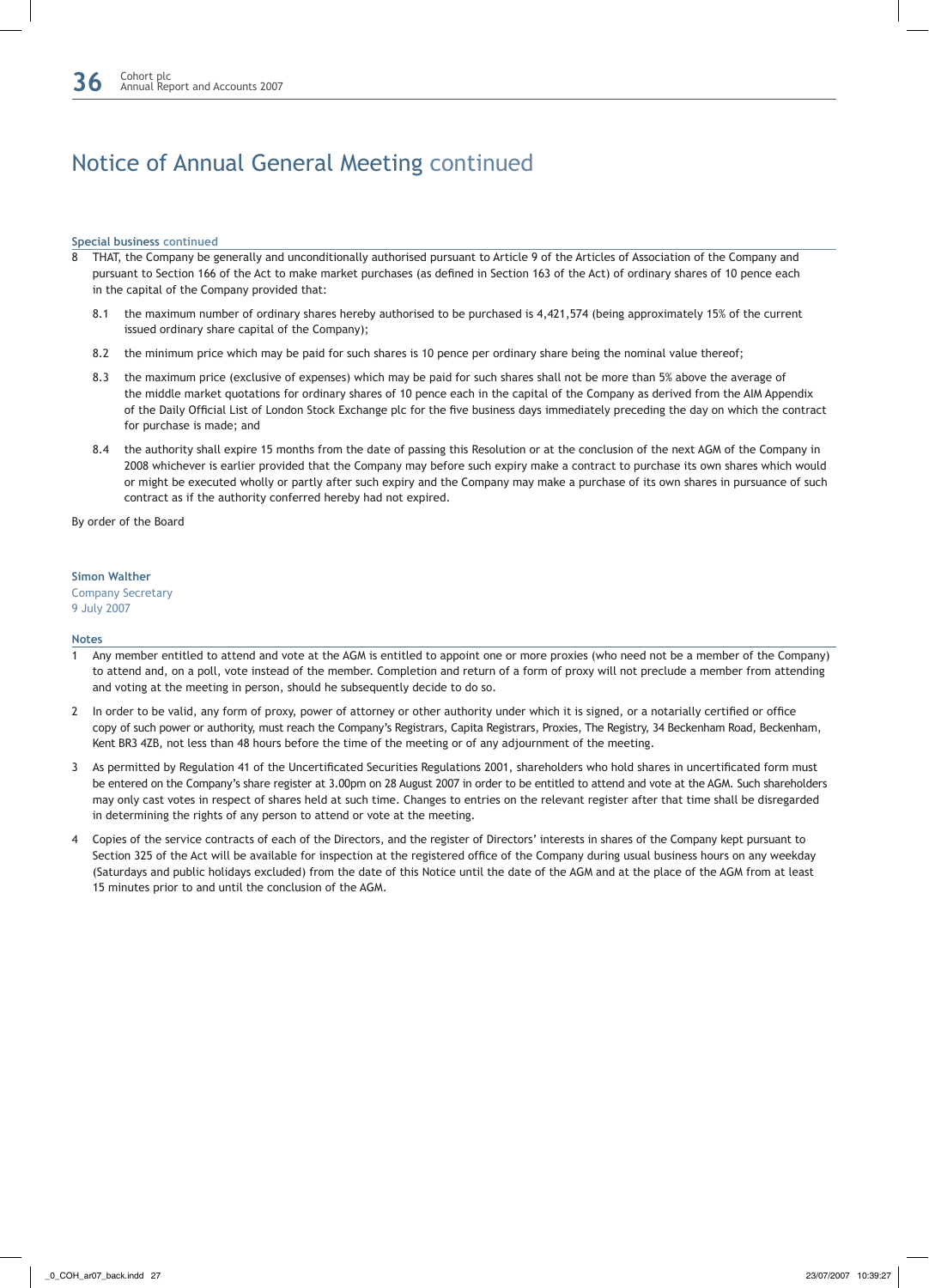## Shareholder information and financial calendar

### **Shareholders' enquiries**

If you have an enquiry about the Company's business, or about something affecting you as a shareholder (other than queries which are dealt with by the Registrar), you should contact the Company Secretary by letter or by telephone at the Company's registered office.

### **Share register**

Capita Registrars maintain the register of members of the Company. If you have any questions about your personal holding of the Company's shares, please contact:

### **Capita Registrars**

The Registry 34 Beckenham Road Beckenham Kent BR3 4TU Tel: 0870 162 3100 (for calls within the UK) +44 20 8639 2157 (for calls from overseas)

If you change your name or address or if details on the envelope enclosing this Report, including your post code, are incorrect or incomplete, please notify the Registrar in writing.

### **Daily share price listings** Financial Times – AIM, Aerospace and defence

Times – Professional and support services

Daily Telegraph – AIM section

### **Financial calendar**

Annual General Meeting 30 August 2007 Final Dividend Payable **5** September 2007 Expected announcement of results for the year ending 30 April 2008: Half year announcement and a state of the December 2007 Full year preliminary announcement and a state of the Sun Sune 2008

### **Registered office**

The Court House Northfield End Henley-on-Thames Oxfordshire RG9 2JN